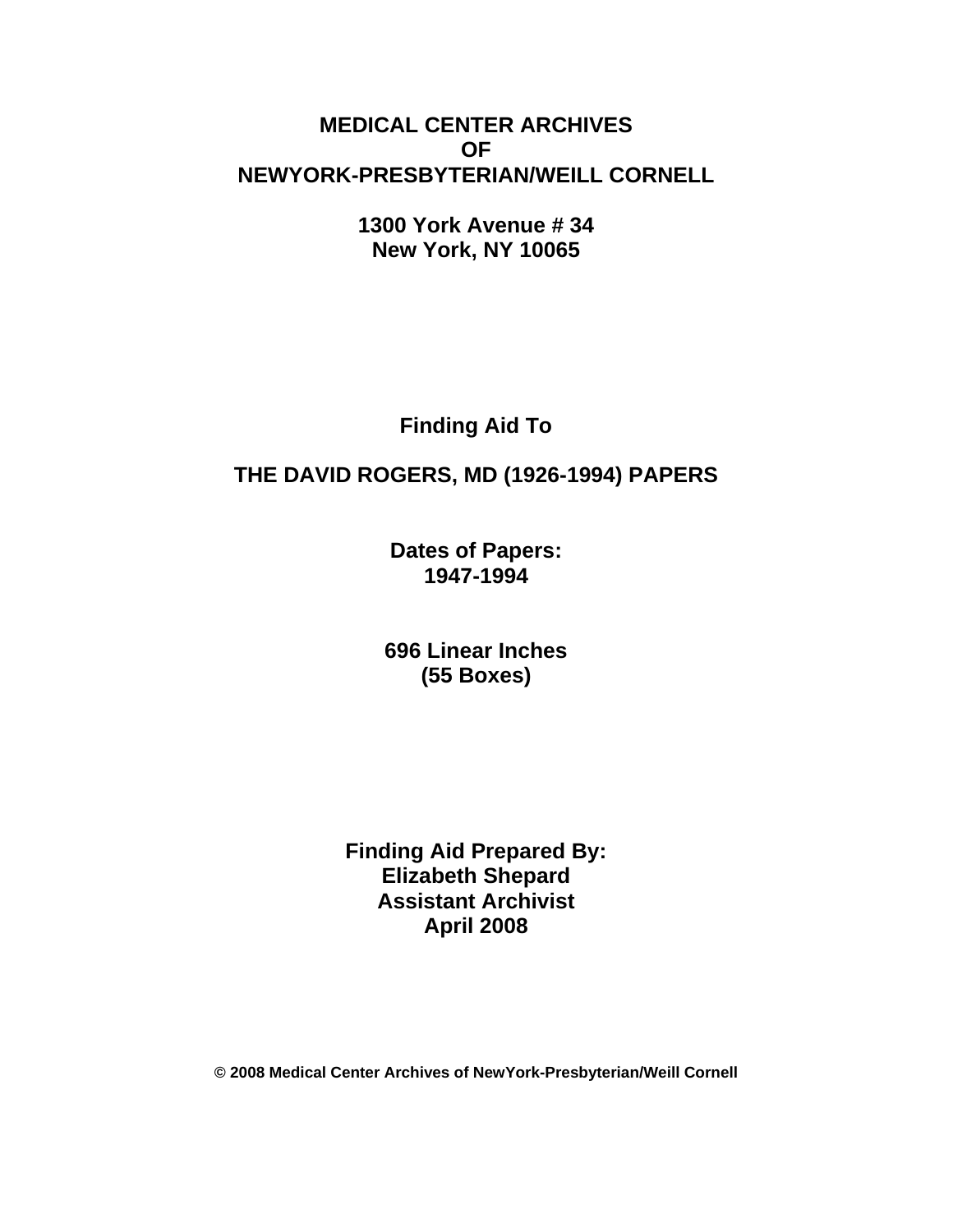## **PROVENANCE:**

The papers were donated to the archives by David Rogers, MD. Eleven boxes were sent in 07/1993 and three boxes in 06/1994. After his death, 38 boxes were sent in 04/1995.

## **ADMINISTRATIVE/BIOGRAPHICAL NOTE:**

David Rogers, MD was born on St. Patrick's Day, March 17, 1926, in New York City. After his father, Carl Rogers, renowned psychologist, finished his graduate work at Teacher's College, Columbia University, the family moved to Rochester, NY where Dr. Rogers grew up. He had one sister, Natalie, a psychologist. He attended Haley School, a private college prep school in Rochester, NY. In 1939, the family moved to Columbus, Ohio where his father was a psychology professor at Ohio State University. Dr. Rogers attended Ohio State University High School, an experimental school. At the dawn of WWII, Dr. Rogers decided to skip his last year of high school and enter college. He met his first wife, Corajane (Corky) when in high school in Columbus, OH. (She attended a different school). From 1942-1944, he attended Ohio State University and briefly Miami University in Oxford, OH. At the age of 18, he joined the Navy V-12 program and was admitted to Cornell University Medical College, where he graduated in 1948. He married his first wife in August 1946, and together they had three children: Anne, Gregory, and Julia.

After college, he began his residency at Johns Hopkins (Osler Service). In 1950, he returned to NYH-CMC as a United States Public Health Service postdoctoral fellow and resident with the Department of Medicine, Division of Infectious Diseases. His mentors here were Drs. David Barr and Walsh McDermott, with whom he developed a life long friendship. He was the chief resident for the Department of Medicine from 1951-1952. He served with the Naval Reserve from 1944-1954 and spent two years in active duty with the Navy. In 1954, he received an appointment as visiting investigator at Rockefeller Institute for Medical Research where he worked with Rene Dubos on staph. infections research. At the same time, he returned to NYH-CMC, where he rose to chief of the Division of Infectious Diseases, Department of Medicine in 1955.

From 1959-1968, he was the chairman/professor of medicine at Vanderbilt University Hospital. He is credited with building the Department of Medicine at that hospital. In 1968, he decided to accept the deanship at Johns Hopkins University School of Medicine. He was also vice president (medicine) of Johns Hopkins University and the medical director at Johns Hopkins Hospital. He did not like being a dean and only stayed three years. One thing that he was interested in at Johns Hopkins was the development of two medical care systems for Columbus, MD and East Baltimore, MD. He divorced his first wife while at Johns Hopkins. In 1972, he married his long time colleague, Barbara (Bobbie) Lehan.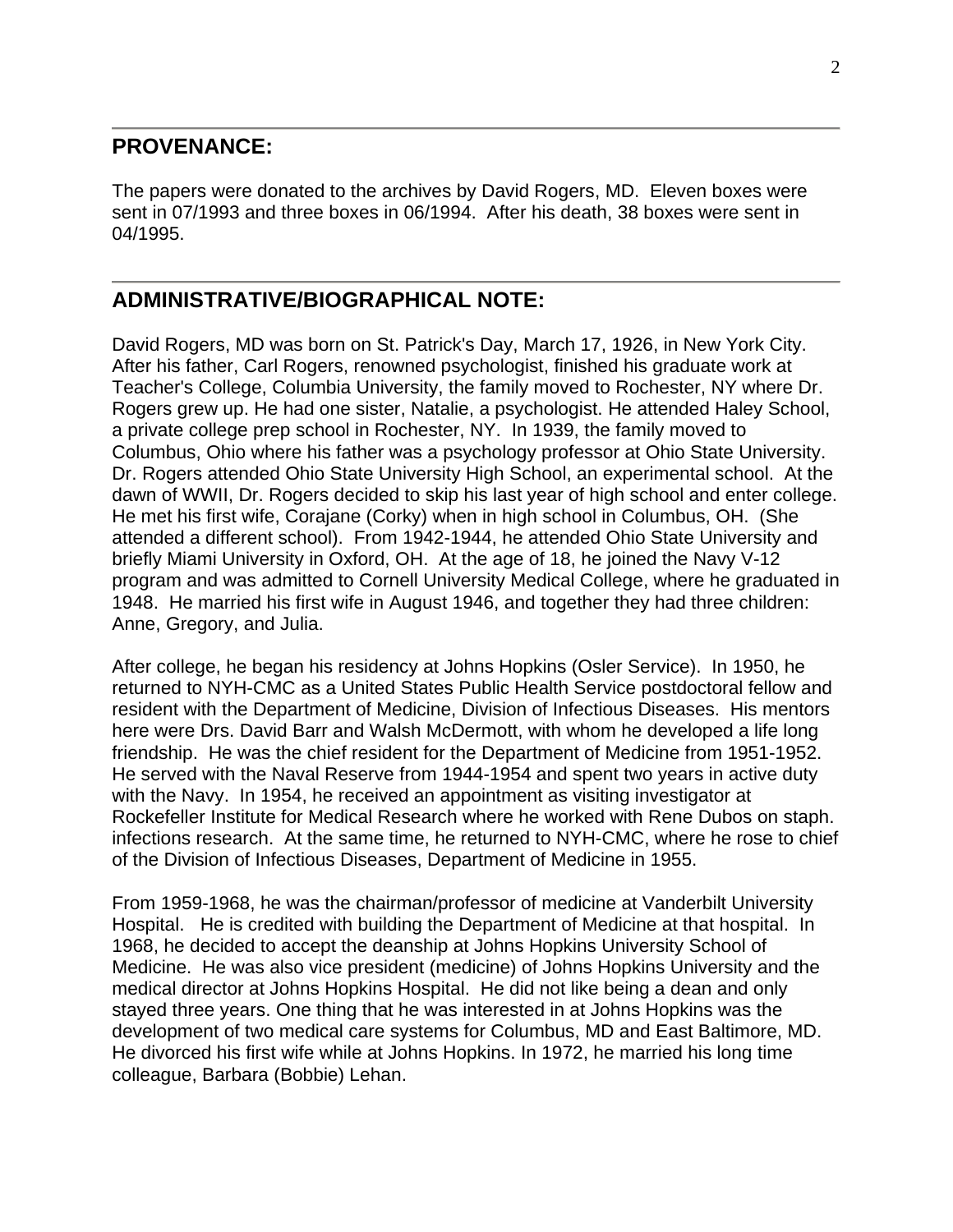In 1972, he was approached by the board of the Robert Wood Johnson Foundation to serve as its first president. The Foundation, which was the second wealthiest after the Ford Foundation in the nation, purpose was to "contribute to the advancement of health care in the United States". (A history of the Foundation and Rogers's role can be found at the Foundation's website at

http://www.rwjf.org/files/publications/books/2005/chapter\_07.pdf.) After serving the Foundation for 14 years, Dr. Rogers desired to return to academia. In 1986, he accepted the Walsh McDermott University Distinguished Professor of Medicine at CUMC. He died of colon cancer on December 5, 1994.

Dr. Rogers had an active professional schedule with numerous lectures and committee meeting engagements. He was on the committees of several organizations including the New York State AIDS Advisory Council, the National Commission on AIDS (appointed by President George H. W. Bush), and New York Academy of Medicine. He enjoyed writing and published 256 articles on a variety of topics including, staph infections, medical education, health care reform, and AIDS.

## **SCOPE AND CONTENT NOTE:**

The papers have been organized into fifteen series: Family Correspondence (1955- 1991), Various People Correspondence (1954-1994), Miscellaneous Correspondence (1986-1990), General Correspondence (1986-1994), Regina Woods Correspondence (1960s-1994), AIDS Files (1985-1993), National Commission on AIDS (1987-1993), New York State AIDS Institute Advisory Council (1985-1994), New York Academy of Medicine (1990-1994), Other Committees/Memberships (1967-1994), Speeches and Papers (1947-1994), Walsh McDermott's Festschrift (1982-1986), Biographical Information (1947-1994), Awards, and Photographs.

Overall the collection provides an extensive picture of Dr. Rogers' professional life, with special emphasis on his years at the Robert Wood Johnson Foundation and his final years at this medical center. The Various People, Miscellaneous and General Correspondences along with the Other Committees and Speeches and Papers series provide an excellent overview of his career. The AIDS Files, National Commission on AIDS, New York State AIDS Adisory Council, Other Committees, and Speeches and Papers series offer insight to his special interest in AIDS research.

The collection only provides a glimpse of his personal life. The Family Corrrespondence, most notably his correspondence with his father, Carl Rogers, offers insight on his relationships with his father and other family members. Additional information on his personal life can be found in his brief autobiographical sketch in the Biographical Information series.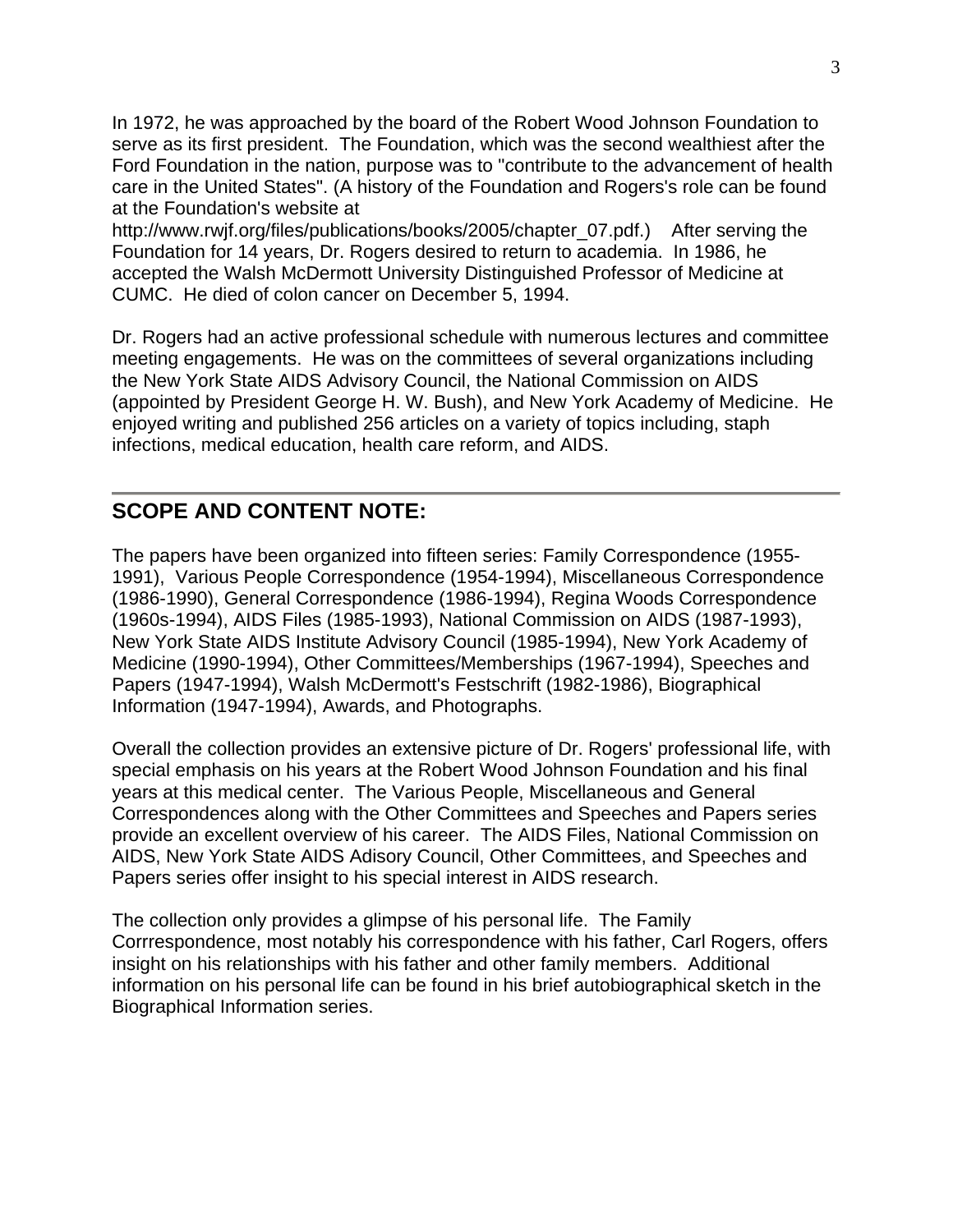#### **Series I: Family Correspondence, 1955-1991 (Box 1)**

This series, arranged alpha-chronologically, is broken into three subseries: Carl Rogers, Children, and Natalie (Rogers) and Lawrence Fuchs. This series offers a glimpse of David Rogers as a person. Special note is his correspondence with his father, Carl Rogers, a renown psychologist.

#### **Series II: Various People Correspondence, 1954-1994 (Boxes 2-10)**

This series, arranged alphabetically by surname, includes mostly business correspondence with business associates, colleagues, and friends.

#### **Series III: Miscellaneous Correspondence, 1986-1990 (Boxes 11-12)**

This series, arranged alphabetically by letter of the alphabet, includes mostly business correspondence with business associates, colleagues, and friends during his final years at this medical center.

#### **Series IV: General Correspondence, 1986-1994 (Boxes 13-17, 41)**

This series, arranged chronologically, includes mostly business correspondence with business associates, colleagues, and friends during his final years at this medical center.

#### **Series V: Regina Woods Correspondence, 1960s-1994 (Box 18)**

This series includes correspondence, poetry, and drafts of a book written by Regina Woods. Some of the material contains restricted personal health information and is covered by the HIPAA Privacy Rule.

### **Series VI: AIDS Files, 1985-1993 (Box 19)**

This series, arranged alphabetically, contains general information, clippings, and reports on AIDS research in the United States.

#### **Series VII: National Commission on AIDS, 1987-1993 (Boxes 20, 42)**

This series, arranged chronologically, includes minutes, corrrespondence, and reports related to the work of this commission, appointed by President George H. W. Bush, to study the AIDS epidemic in the United States.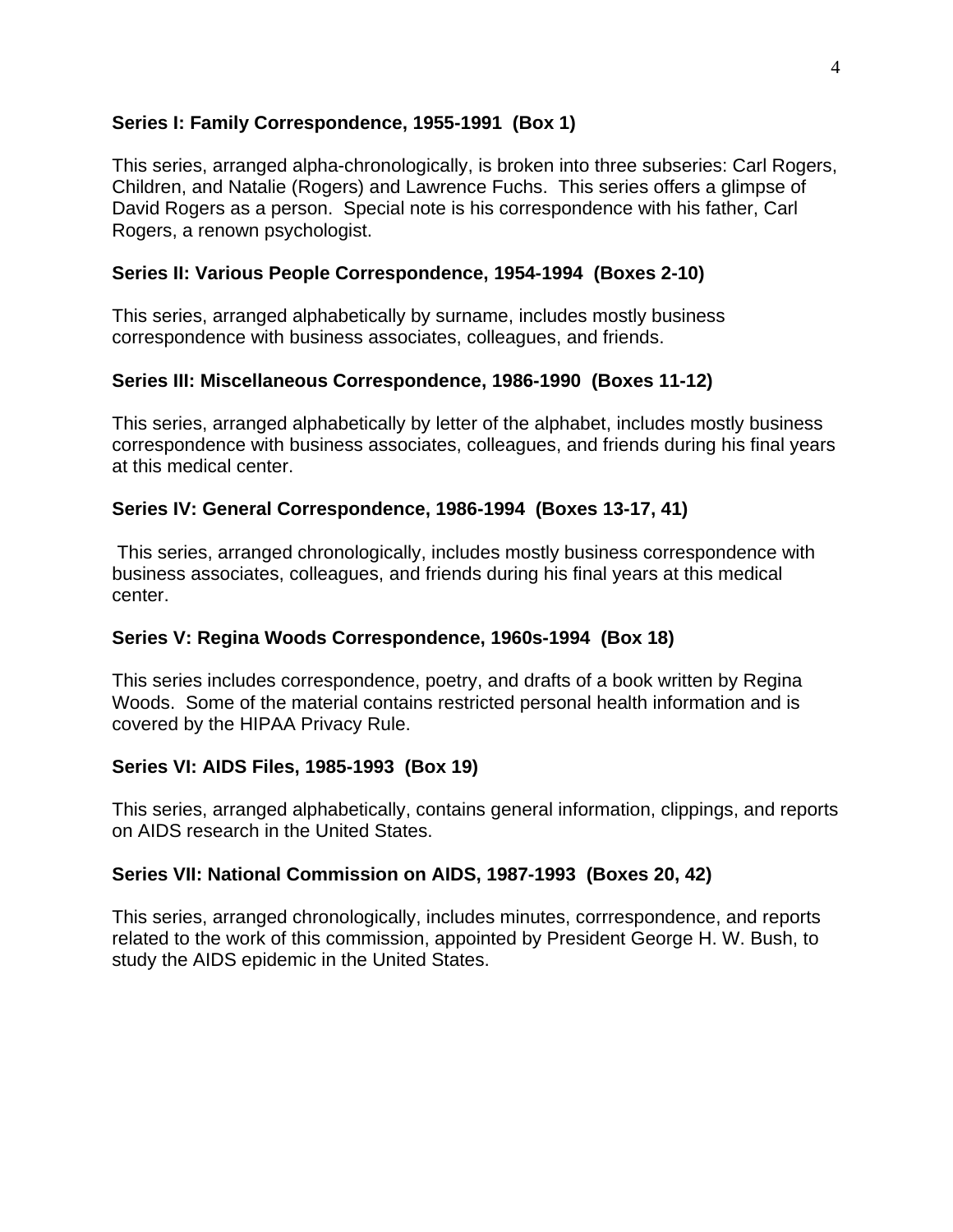#### **Series VIII: New York State AIDS Insitute Advisory Council, 1987-1994 (Boxes 21- 22, 43)**

This series is broken into three subseries: meetings (minutes and correspondence re), subcommittees (correspondence re and reports), and general correspondence related to the work of this council on the AIDS epidemic in New York State.

#### **Series IX: New York Academy of Medicine, 1990-1994 (Boxes 23, 44)**

This series, arranged alphabetically, includes correspondence and reports of the Academy's activities related to AIDS and medical education.

### **Series X: Other Committees, 1967-1994 (Boxes 24-27, 45)**

This series, arranged alphabetically, provides insight on Dr. Rogers' active schedule serving on various committes during his years at Robert Wood Johnson Foundation and at this medical center.

#### **Series XI: Speeches and Papers, 1947-1994 (Boxes 28-40, 46-47)**

This series, arranged chronologically, is an extensive record of Dr. Rogers' speeches and publications throughout his long career. Dr. Rogers published 256 articles and had an active speaking calender. Dr. Rogers wrote and spoke on a variety of topics including staph. infections, medical education, health reform, and the AIDS epidemic.

#### **Series XII: Walsh McDermott's Festschrift, 1982-1986 (Box 48)**

This series, arranged chronologically, includes correspondence and sample chapters of Dr. McDermott's Festschrift, which was published in his memory.

#### **Series XIII: Biographical Information, 1947-1994 (Boxes 49-50)**

This series, arranged alphabetically, contains correspondence on his appointments at New York Hospital-Cornell Medical Center, Vanderbilt University, Johns Hopkins, and College of Medicine and Dentistry-New Jersey, and biographical articles and clippings quoting Dr. Rogers. Special note is the autobiographical sketch which offers a brief glimpse of Dr. Rogers as a person. In addition, an oral history interview with the archivist at Robert Wood Johnson Foundation has information on his career with special emphasis on his work at the Foundation.

#### **Series XIV: Awards, (Boxes 51-54)**

Various awards and honorary degrees that he received in course of his career.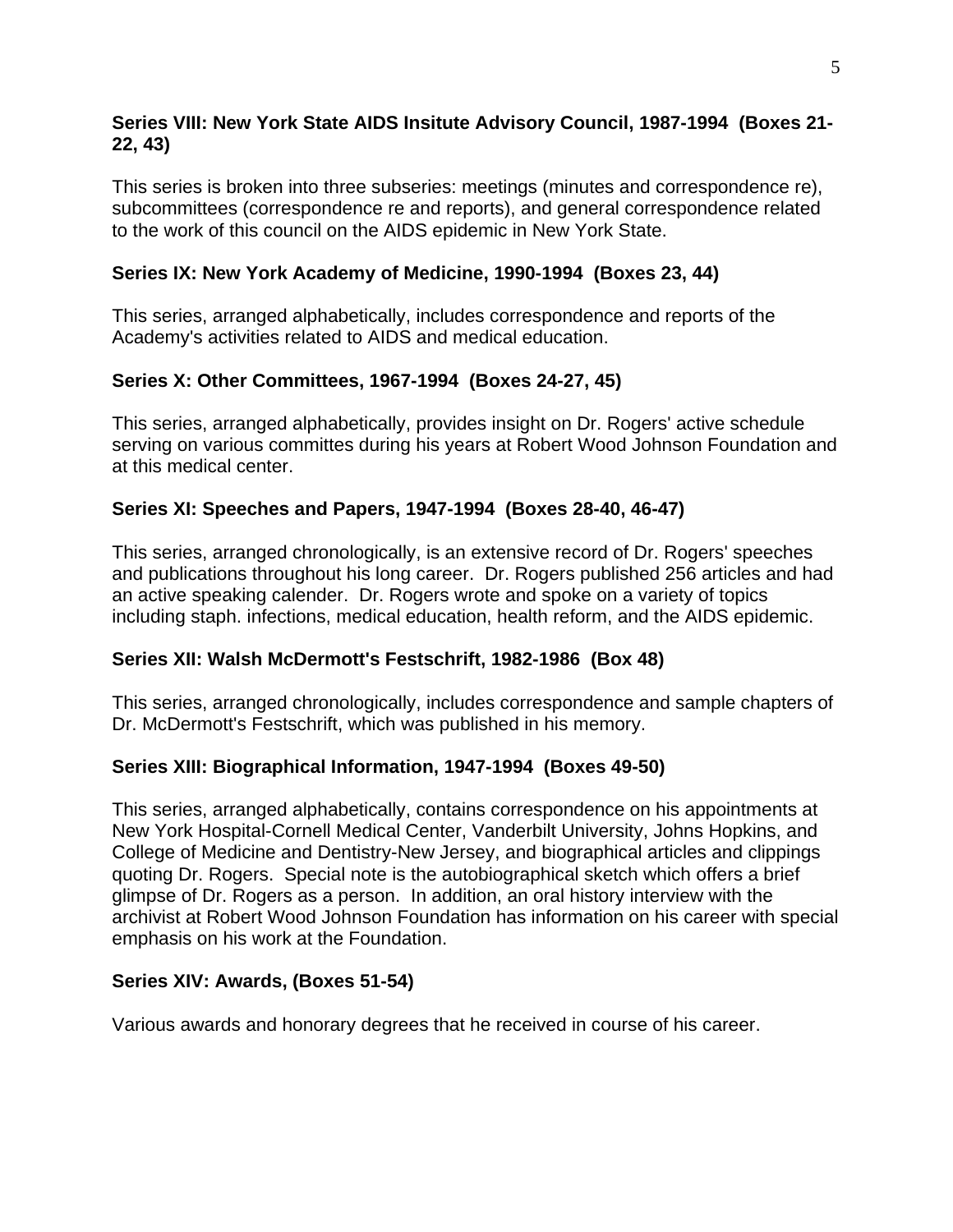#### **Series XX: Photographs, (not numbered)**

Most of the photographs have been removed and housed with the photographic collections. See the Digital Photo Catalog for images. Two boxes of oversized framed images have been left with the papers.

## **ACCESS RESTRICTIONS:**

The Regina Woods Correspondence series is restricted under the privacy rule of the federal regulation, HIPAA. The Kennedy file is restricted under HIPAA.

## **ACCESS POINTS:**

#### **RELATED MATERIAL:**

Two boxes on the Cornell University Medical College Health Policy Conferences have been removed and placed with other material on this conference.

### **BOX AND FOLDER LIST:**

#### **Box 1: Series I, Family Correspondence, 1955-1991**

**Folder: Description:**

**Carl Rogers Correspondence**

| 1  | 1955 |
|----|------|
| 2  | 1956 |
| 3  | 1957 |
| 4  | 1958 |
| 5  | 1959 |
| 6  | 1960 |
| 7  | 1961 |
| 8  | 1962 |
| 9  | 1963 |
| 10 | 1964 |
| 11 | 1965 |
| 12 | 1966 |
| 13 | 1967 |
| 14 | 1968 |
| 15 | 1969 |
| 16 | 1970 |
| 17 | 1971 |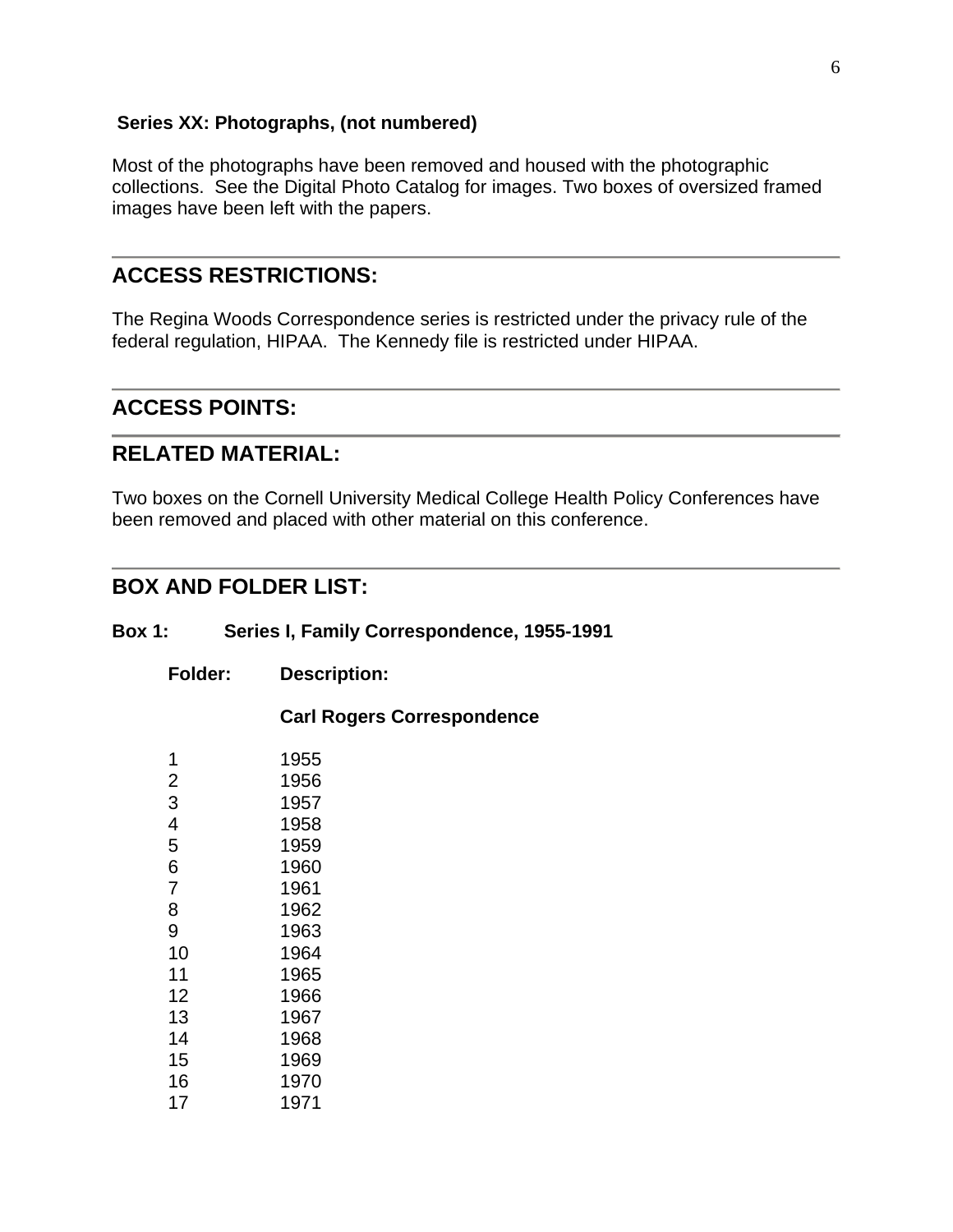| 18 | 1972 |
|----|------|
|    |      |

- 1973 1974
- 1975
- 1976
- 1977
- 1978
- 1979
- 1980
- 1981
- 1982
- 1983
- 1984
- 1985
- 1986
- Carl Rogers, Presidential Medal of Freedom, 1977-1978
- Condolence letters re. Carl Roger's Death, 1987
- 35 1987 re Carl Rogers<br>36 Carl Rogers Medal, 1
- Carl Rogers Medal, 1989

## **Carl Rogers Articles/Reprints**

- Autobiography, n.d.
- Reprints, 1960s
- Reprints, 1970s
- "Being Human," n.d.
- Reprints, n.d.

## **Children**

- Rogers, Anne, 1969-1990
- Rogers, Gregory, 1962-1991

## **Natalie (sister) and Lawrence Fuchs**

| 44 | 1956-1959 |
|----|-----------|
| 45 | 1960-1961 |
| 46 | 1962-1963 |
| 47 | 1964-1965 |
| 48 | 1966-1967 |
| 49 | 1968-1974 |
| 50 | 1975      |
| 51 | 1976-1989 |
|    |           |

1990s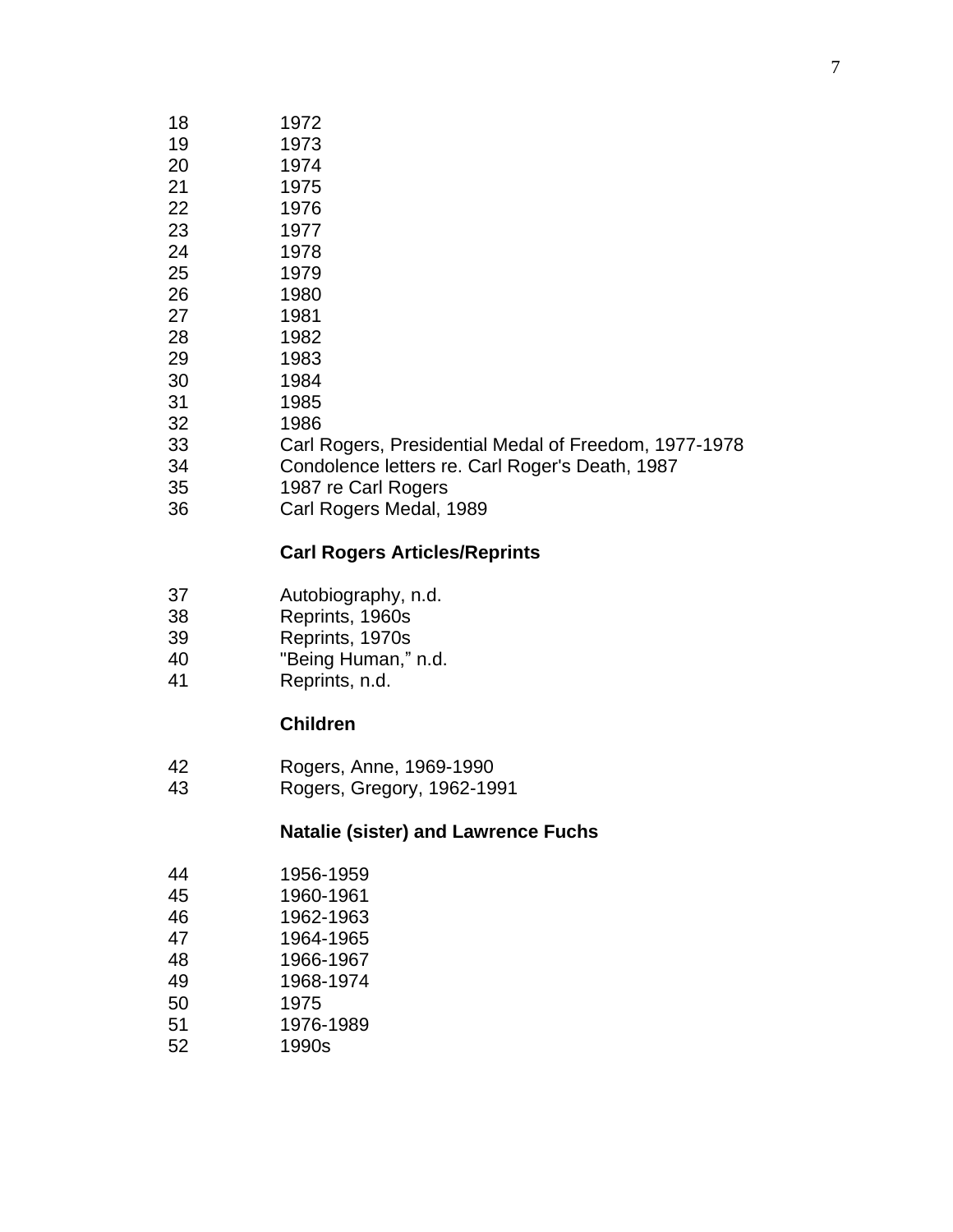# **Box 2: Series II, Various People Correspondence, 1954-1994**

| Folder:                  | <b>Description:</b>                  |
|--------------------------|--------------------------------------|
| 1                        | Acosta, Alberto, 1989-1990           |
| $\overline{c}$           | Aiken, Linda, 1983-1990              |
| 3                        | Ahrens, Diane, 1993                  |
| $\overline{\mathcal{A}}$ | Alderman, Michael, 1988-1992         |
| 5                        | Ales, Kathy, 1987-1991               |
| 6                        | Allen, James, 1992                   |
| $\overline{7}$           | Almy, Thomas, 1988                   |
| 8                        | Altman, Drew, 1983-1991              |
| 9                        | Altman, Larry, 1987-1991             |
| 10                       | Altman, Stuart, 1987-1989            |
| 11                       | Angell, Marcia, 1991                 |
| 12                       | Anlyan, W. G., 1989                  |
| 13                       | Apuzzo, Virginia, 1988-1990          |
| 14                       | Armstrong, Donald, 1988              |
| 15                       | Arno, Peter, 1988-1990               |
| 16                       | Asbury, Carolyn, 1984-1985           |
| 17                       | Ashe, Arthur, 1992                   |
| 18                       | Austrian, Robert, 1988-1993          |
| 19                       | Avery, Mary, 1990                    |
| 20                       | Axelrod, David, 1987-1991            |
| 21                       | Baldwin, DeWitt, Jr., 1989           |
| 22                       | Baltimore, David, 1989-1990          |
| 23                       | Barber, Ann, 1990                    |
| 24                       | Barnes, Mark, 1991                   |
| 25                       | Barondess, Jeremiah, 1955-1978       |
| 26                       | Barondess, Jeremiah, 1980, 1983-1987 |
| 27                       | Barondess, Jeremiah, 1988-1989       |
| 28                       | Barondess, Jeremiah, 1990-1994       |
| 29                       | Battistella, Roger, 1988             |
| 30                       | Barr, David, 1955-1978               |
| 31                       | Baughman, Fred, 1989                 |
| 32                       | Baxter, Earl, 1955-1987              |
| 33                       | Bayer, Ronald, 1990                  |
| 34                       | Beeson, Paul, 1956-1994              |
| 35                       | Bell, Bertrand, 1991                 |
| 36                       | Bennett, Ivan, 1953-1987             |
| 37                       | Bergen, Stanley, Jr, 1976, 1989      |
| 38                       | Bergland, Richard, 1988              |
| 39                       | Berkley, Seth, 1991-1994             |
| 40                       | Berman, Richard, 1982-1986           |
| 41                       | Berwick, Donald, 1989-1990           |
| 42                       | Blake, Jeanne, 1994                  |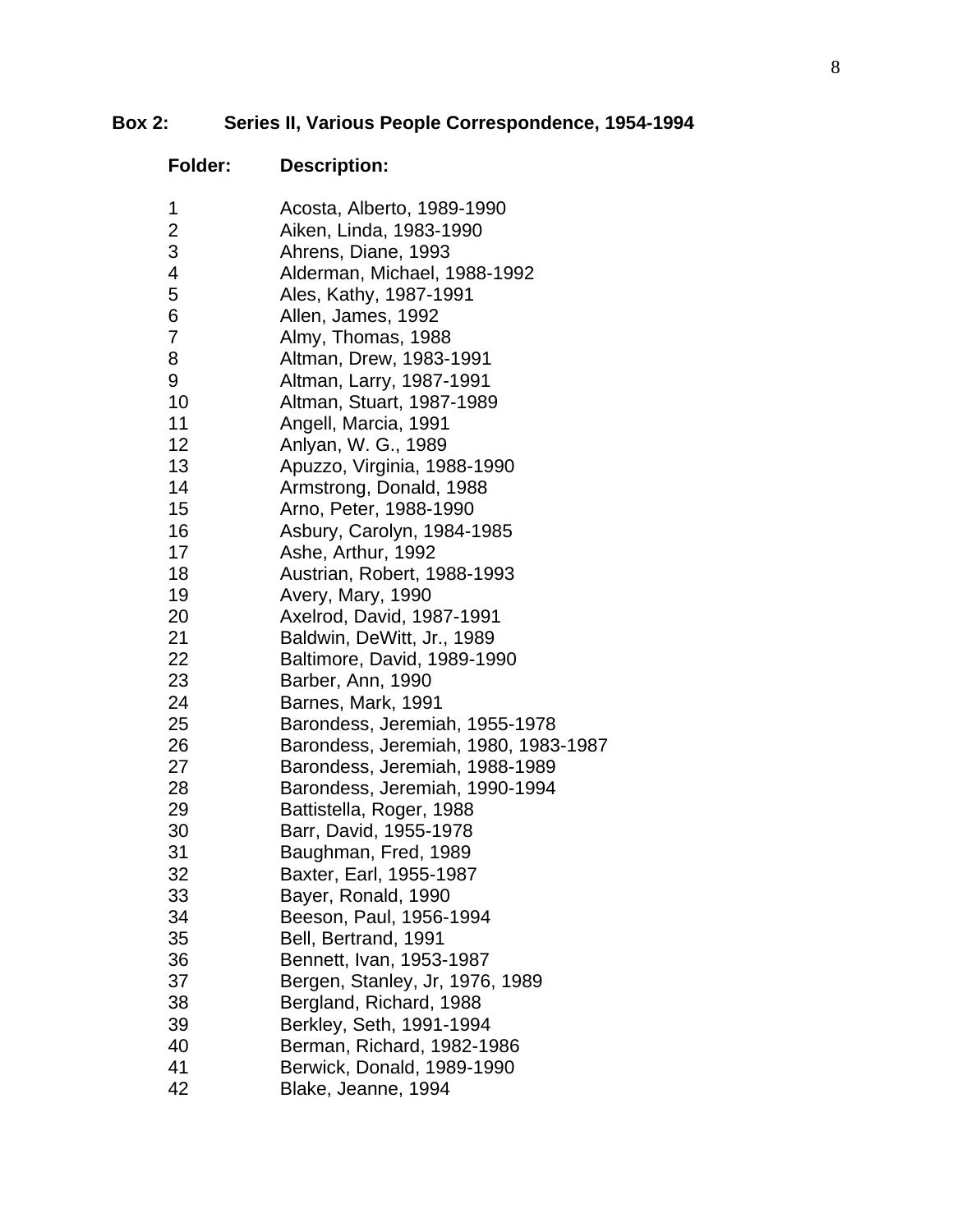| 43 |  | Blendon, Robert, 1971-1985 |
|----|--|----------------------------|
|----|--|----------------------------|

- Blendon, Robert, 1986-1993
- Block, James, 1988, 1990

# **Box 3: Series II, Various People Correspondence, 1954-1994**

| 1<br>2 | Bogdonoff, Morton, 1955-1979<br>Bogdonoff, Morton, 1980-1994 |
|--------|--------------------------------------------------------------|
| 3      | Bojar, 1991-1993                                             |
| 4      | Boufford, Jo Ivey, 1987-1993                                 |
| 5      | Bowen, William, 1983-1987                                    |
| 6      | Boyer, Ernest, 1988-1991                                     |
| 7      | Braff, Jeffrey, 1989-1990                                    |
| 8      | Braham, Bob, 1987-1989                                       |
| 9      | <b>Brandt, 1993</b>                                          |
| 10     | Braunwald, Eugene, 1993                                      |
| 11     | Brickner, Philip, 1987-1993                                  |
| 12     | Brittingham, Thomas, 1955-1993                               |
| 13     | Brook, Robert, 1987-1989                                     |
| 14     | Buchanan, J. Robert, 1972-1987                               |
| 15     | Bulgar, Roger, 1988-1990                                     |
| 16     | Burke, Gary, 1989                                            |
| 17     | Burke, James, 1987-1990                                      |
| 18     | Burneson, Samuel, 1990                                       |
| 19     | Burness, Andrew, 1983-1994                                   |
| 20     | Burnum, John, 1987                                           |
| 21     | Burwell, Sidney, 1959-1967                                   |
| 22     | Bush, George, H.W., President, 1989-1991                     |
| 23     | Califano, Joseph, Jr., 1977-1993                             |
| 24     | Carillo, J.E, n.d                                            |
| 25     | Chapman, Carleton, 1982-1986                                 |
| 26     | Carpenter, Peter, 1990-1994                                  |
| 27     | Charlson, Mary, 1988-1991                                    |
| 28     | Chassin, 1992-1993                                           |
| 29     | Cherkasky, Martin, 1990                                      |
| 30     | Chervenak, Francis, 1984-1987                                |
| 31     | Clemens, Rosemary, 1987-1988                                 |
| 32     | Clinton, Bill, President, 1993                               |
| 33     | Cluff, Leighton, 1957-1979                                   |
| 34     | Cluff, Leighton, 1980-1994                                   |
| 35     | Cohen, Alan, 1984-1987                                       |
| 36     | Cohen, Jules, 1990                                           |
| 37     | Cohn, Zanvil, 1989                                           |
| 38     | Collins, Robert, 1964-1983                                   |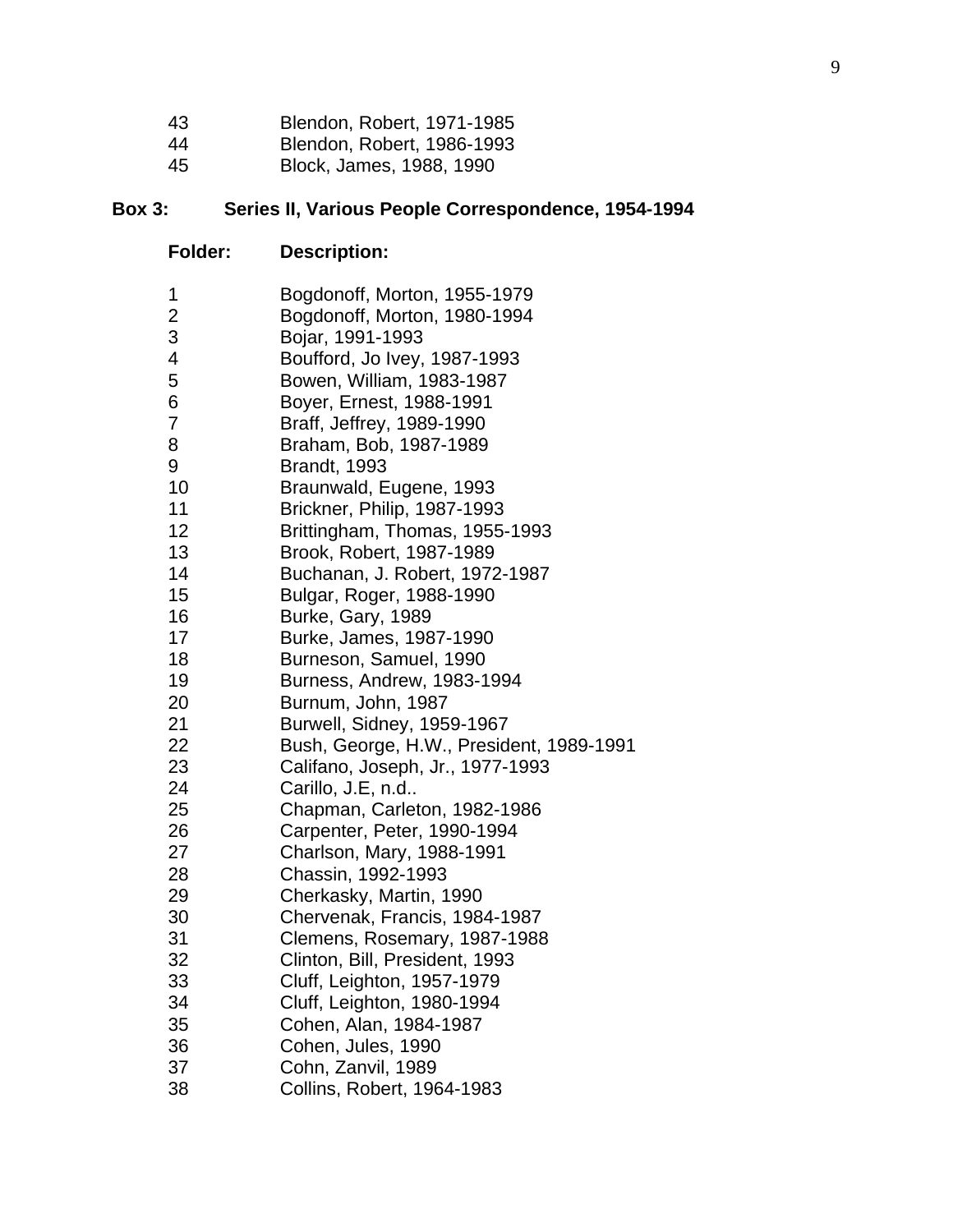- Colloton, John, 1987
- Coye, Molly, 1986-1993
- Crawshaw, Ralph, 1989-1993
- 42 Creedon, John, 1989<br>43 Crispell, Ken, 1988
- 43 Crispell, Ken, 1988<br>44 Cuomo, Mario, Gov
- Cuomo, Mario, Governor, 1989-1993
- Cuomo, Matilda, 1990
- Currin, Linda, 1987

### **Box 4: Series II, Various People Correspondence, 1954-1994**

| Daines, Richard, 1987              |
|------------------------------------|
| Davis, Karen, 1987-1992            |
| Davis, Kenneth, 1987-1988          |
| Dehovitz, Jack, 1989               |
| Delbanco, Thomas, 1991             |
| Des Javlasis, Don, 1993            |
| Des Prez, Patience, 1965-1966      |
| Des Prez, Roger, 1957-1990         |
| Diamond, Irene, 1989               |
| Diebold, John, 1993-1994           |
| Dinkins, David, Mayor, 1990-1991   |
| Dimond, E. Gray, 1974-1986         |
| Doermann, Humphrey, 1987           |
| Dole, Vincent, 1989-1990           |
| Donahue, 1993                      |
| Douglas, R. Gordon, Jr., 1987-1989 |
| Drucker, Ernest, 1988-1989         |
| Drusin, Lewis, 1987-1988           |
| Drutz, David, 1965-1987            |
| Dubler, Nancy, 1989                |
| Dubos, Rene, 1954-1973             |
| Dumpson, James, 1990               |
| Dunne, Richard, 1987-1990          |
| Dunston, Leonard, 1990             |
| Dusseau, John, 1991-1994           |
| DuVal, Merlin, 1974-1986           |
| Dyson, Anne, 1992-1993             |
| Earley, Laurence, 1987             |
| Ebert, Richard, 1987               |
| Ebert, Robert, 1987-1982           |
| Edelson, Paul, 1988                |
| Eisenberg, John, 1990              |
| Ellis, John, 1959-1987             |
|                                    |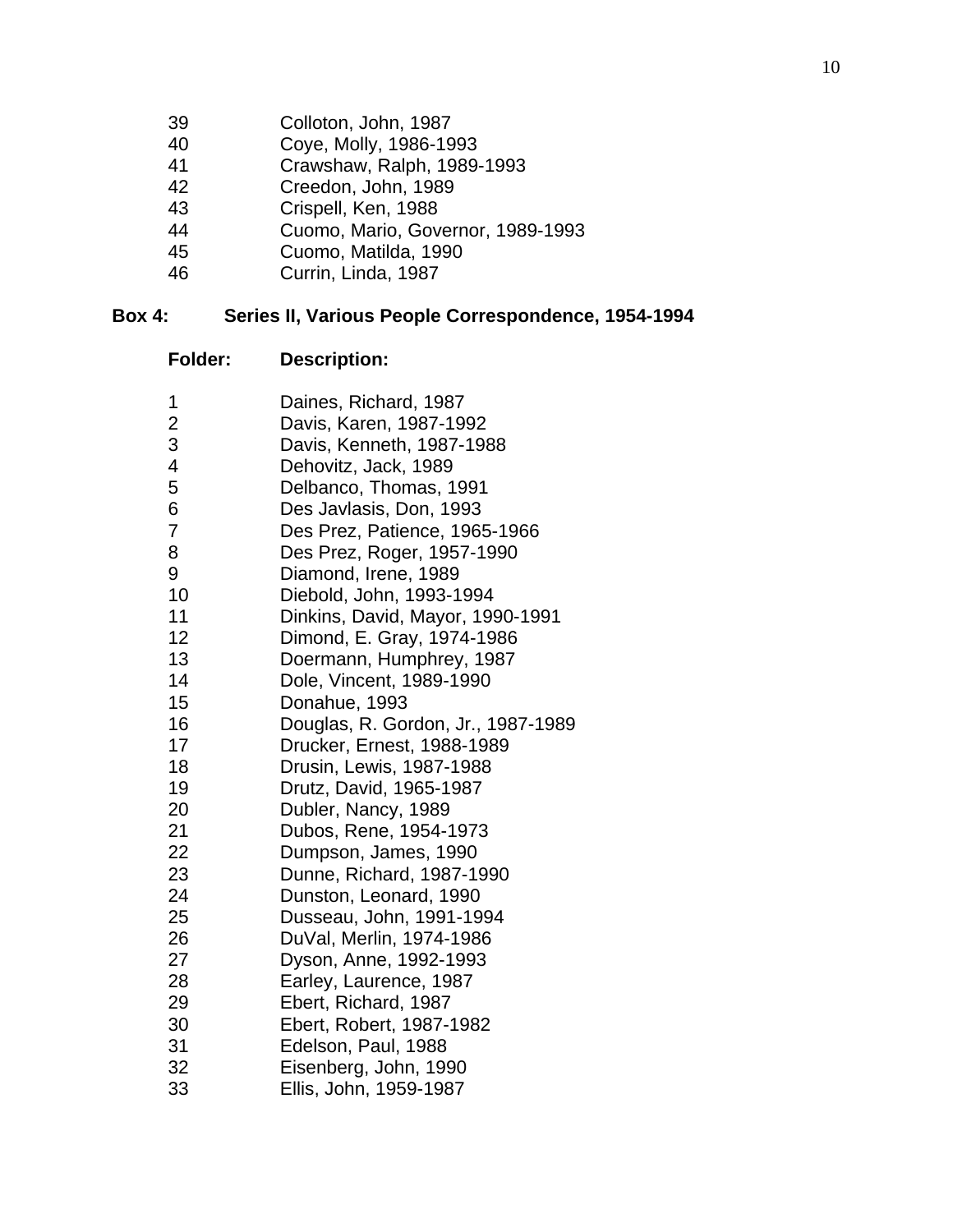- Eurich, Neil, 1989
- Fauci, Anthony, 1981-1991
- Fernandez, Jose, 1991
- Ferry, John, 1988
- Firman, James, 1980-1984
- Firstenberg, Paul, 1974-1985
- Fisher, Mary, 1992-1993
- Fishing-Maine, 1985-1986
- Fletcher, Suzy, 1988
- Ford Foundation, 1981-1988
- Ford, Sir John, 1990-1991
- Forman, Shepard, 1988
- Fox, Renee, 1979-1982
- Frederickson, Donald, clippings, n.d.
- Friedland, Gerald, 1987-1993
- Friends School, 1968
- Fuchs, Victor, 1990-1991
- Fleissner, Erwin, 1987
- Flexner, John, 1989
- Foerge, William, 1988
- Gardner, John, 1974-1984
- Gebbie, Christine, 1993
- Gellin, Bruce, 1989-1993
- Gerberding, Julie, 1989
- Gershenghorn, Marvin, 1992
- Getty, Aileen, 1993

#### **Box 5: Series II, Various People Correspondence, 1954-1994**

- Gibofsky, Alan, 1988-1990
- Ginzberg, Eli, 1974-1993
- Giordano, Michael, 1988
- Giuca, Philip, 1989
- Giuliani, Rudolph, Mayor, 1993
- Glasser, Elizabeth, 1992
- Glasser, Robert, 1987-1993
- Goldberg, 1989
- Golden, William, 1988-1989
- Goldina, Marina, 1991
- Goldman, Donald, 1993
- Goldman, Lee, 1987
- Goodman, Roy, Senator, 1989-1991
- Gottfried, Richard, 1989
- Gottlieb, Michael, 1991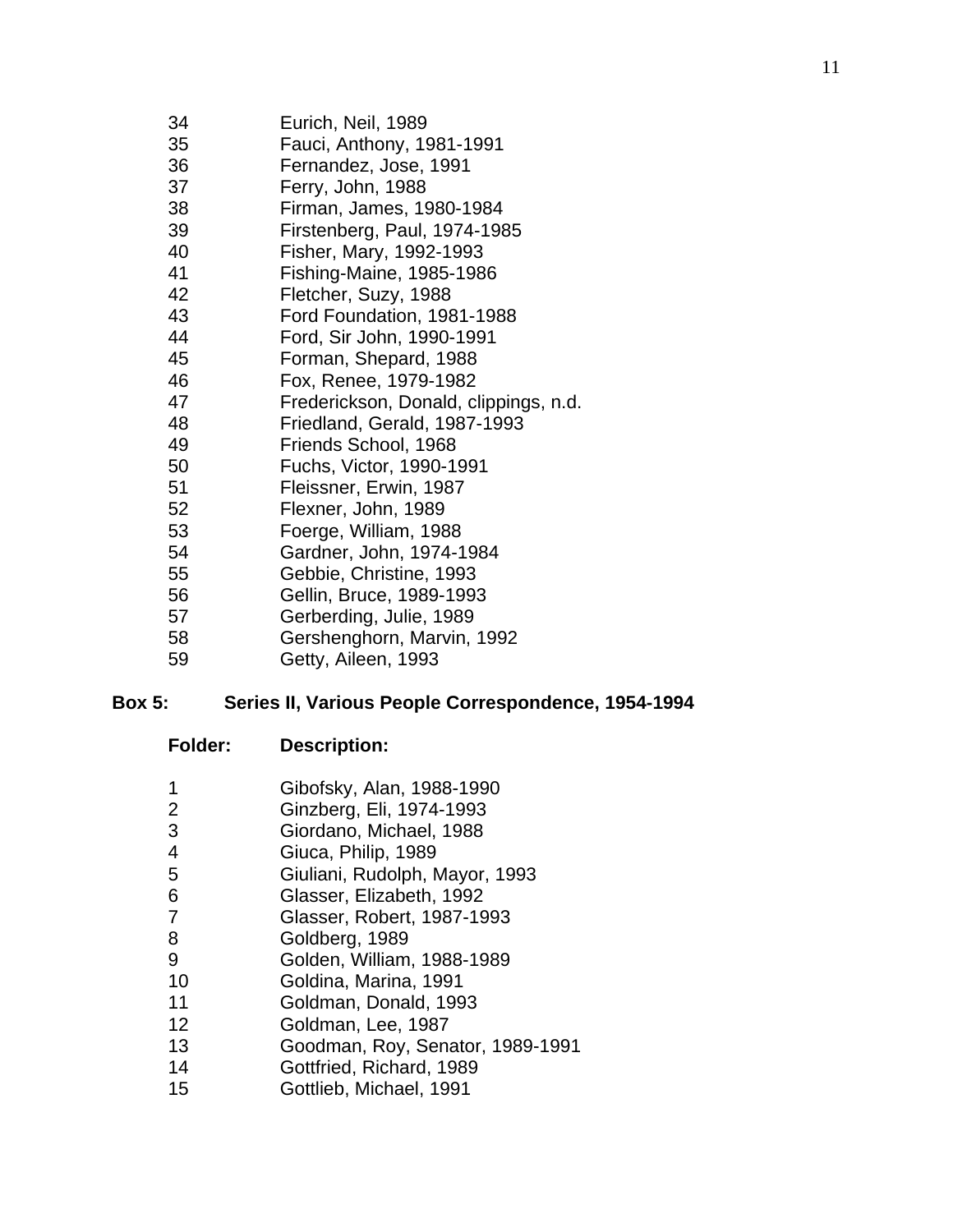| 16<br>17<br>18<br>19<br>20 | Gotto, Antonio, Jr., 1989<br>Grant, Christopher, 1989<br>Graubard, Stephen, 1987-1989<br>Graven, Stanley, 1979-1980<br>Greene, Andrew, 1981-1983 |
|----------------------------|--------------------------------------------------------------------------------------------------------------------------------------------------|
| 21                         | Greenough, William III, 1987-1988                                                                                                                |
| 22                         | Griffo, William, 1991-1990                                                                                                                       |
| 23                         | Haggerty, Robert, 1987-1990                                                                                                                      |
| 24                         | Hambrick, George, Jr., 1988                                                                                                                      |
| 25                         | Hamburg, Beatrix, 1993                                                                                                                           |
| 26                         | Hamburg, David, 1976-1985                                                                                                                        |
| 27                         | Hamburg, Margaret, 1989-1990                                                                                                                     |
| 28                         | Hanft, Ruth, 1987-1988                                                                                                                           |
| 29                         | Harris, Edward, 1988                                                                                                                             |
| 30                         | Harvey, McGehee, 1988-1989                                                                                                                       |
| 31                         | Hayes, Mary Jane, 1988-1990                                                                                                                      |
| 32                         | Heagarty, Margaret, 1987-1988                                                                                                                    |
| 33                         | Heard, Alexander, 1968-1989                                                                                                                      |
| 34                         | Hearn, Ruby, 1977-1990                                                                                                                           |
| 35                         | Hein, Karen, 1994                                                                                                                                |
| 36                         | Herden, Anita, 1988                                                                                                                              |
| 37<br>38                   | Herman, Michael, 1989                                                                                                                            |
| 39                         | Heyssel, Robert, 1974-1989<br>Himsford, Sir Harold, 1982                                                                                         |
| 40                         | Ho, David, 1990-1993                                                                                                                             |
| 41                         | Hobbs, Nicholas, 1961-1968                                                                                                                       |
| 42                         | Hoffman, John, evaluation (*Restricted)                                                                                                          |
| 43                         | Hughes, Jane, 1988-1989                                                                                                                          |
| 44                         | Hunter, Nan, 1989                                                                                                                                |
| 45                         | Hunter, Thomas, 1961-1988                                                                                                                        |
| 46                         | Inui, Tom, 1987                                                                                                                                  |
| 47                         | Jacobs, Jonathan, 1987-1993                                                                                                                      |
| 48                         | Jeljaszewicz, Janusz, 1986-1970                                                                                                                  |
| 49                         | Jellinex, Paul, 1988                                                                                                                             |
| 50                         | Jennings, J. Douglas, Jr., 1987                                                                                                                  |
| 51                         | Johnson, David, 1988-1989                                                                                                                        |
| 52-53                      | Johnson, Magic, 1991                                                                                                                             |
| 54                         | Johnson, Magic, Clippings, 1991                                                                                                                  |
| 55                         | Johnson, Magic, Foundation, 1993                                                                                                                 |
| 56                         | Johnson, Magic, Kemron Treatment, 1991                                                                                                           |
| 57                         | Johnson, Warren, 1987                                                                                                                            |
| 58                         | Johnston, Todd, 1987                                                                                                                             |
| 59                         | Jones, Frank, 1988-1990                                                                                                                          |
| 60                         | Joseph, Stephen, 1986-1990                                                                                                                       |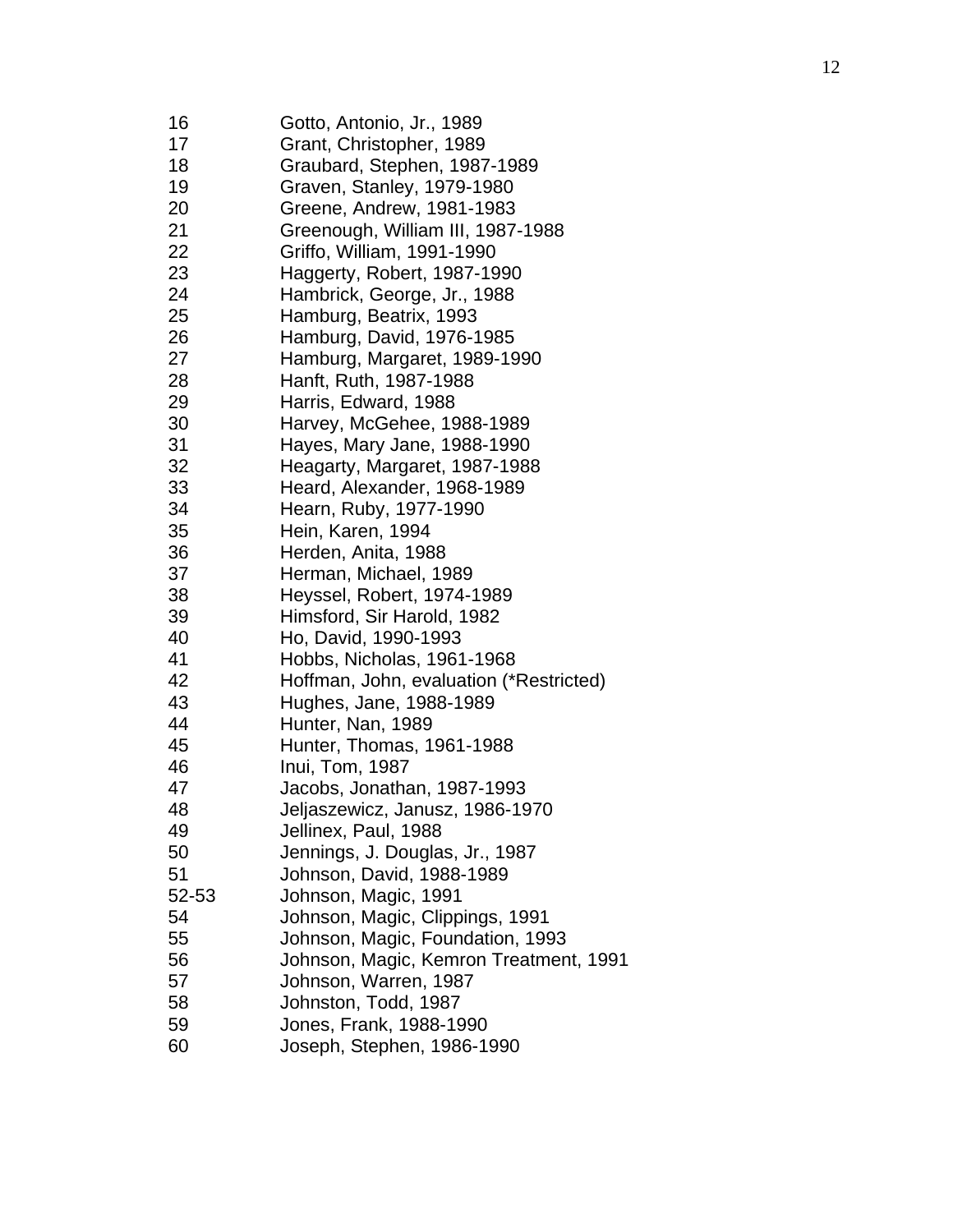# **Box 6: Series II, Various People Correspondence, 1954-1994**

| Folder: | <b>Description:</b>                                               |
|---------|-------------------------------------------------------------------|
| 1       | Kaiser, Joy & Herbert, 1986-1988                                  |
| 2       | Kalkut, Gary, 1988                                                |
| 3       | Karel, Frank, 1987-1989                                           |
| 4       | Keane, John, 1989                                                 |
| 5       | Keenan, Terrance, 1983-1987                                       |
| 6       | Kennedy, (Ted) Edward, 1990-1992                                  |
| 7       | Kennedy, John, President, 1957-1992 (Restricted)                  |
| 8       | Kessler, David, 1993                                              |
| 9       | Khoury, Saad, article                                             |
| 10      | Kilbourne, Edwin, 1988-1989                                       |
| 11      | Killip, Thomas, 1986-1989                                         |
| 12      | Kirschenfeld, J. J., 1987                                         |
| 13      | Klerman, Gerald, 1988                                             |
| 14      | Kliewer, David, 1955-1989                                         |
| 15      | Knowles, John, 1973-1979                                          |
| 16      | Koch, Edward, Mayor, 1987-1991                                    |
| 17      | Koenig, M. Glenn, 1969-1972                                       |
| 18      | Koop, C. Everett, 1989-1993                                       |
| 19      | Kovner, Anthony, 1987-1990                                        |
| 20      | Kramer, Joseph, 1982-1993                                         |
| 21      | Krim, Mathilde, 1988-1990                                         |
| 22      | Krugman, Richard, 1990                                            |
| 23      | Laguardia, Katherine, 1989-1992                                   |
| 24      | Lambert, Bruce, 1990-1991                                         |
| 25      | Landis, Carolyn, 1989                                             |
| 26      | Landis, Mark, 1989                                                |
| 27      | Langmuir, Alexander, 1988-1990                                    |
| 28      | Lasagna, Louis, 1989                                              |
| 29      | Lawrence, Sherwood, 1984                                          |
| 30      | Lawson, James, 1960 (case at Vanderbilt)                          |
| 31      | Lazarus, Maurice, 1989                                            |
| 32      | Lebowitz, Nate, 1988 (report on fellowships in International Med) |
| 33      | Lederberg, Joshua, 1988                                           |
| 34      | Lee, Burton, III, 1989-1990                                       |
| 35      | Lee, Philip, 1987-1993                                            |
| 36      | Lehan, Margaret, 1988                                             |
| 37      | Lehau, Barbara, 1968                                              |
| 38      | Leon, Mitchell, 1987                                              |
| 39      | Levi, Robert, 1986-1987                                           |
| 40      | Levy, Robert, 1987                                                |
| 41      | Lewis, Charles, 1991                                              |
| 42      | Lewis, Mary Ann, fellow application (*Restricted)                 |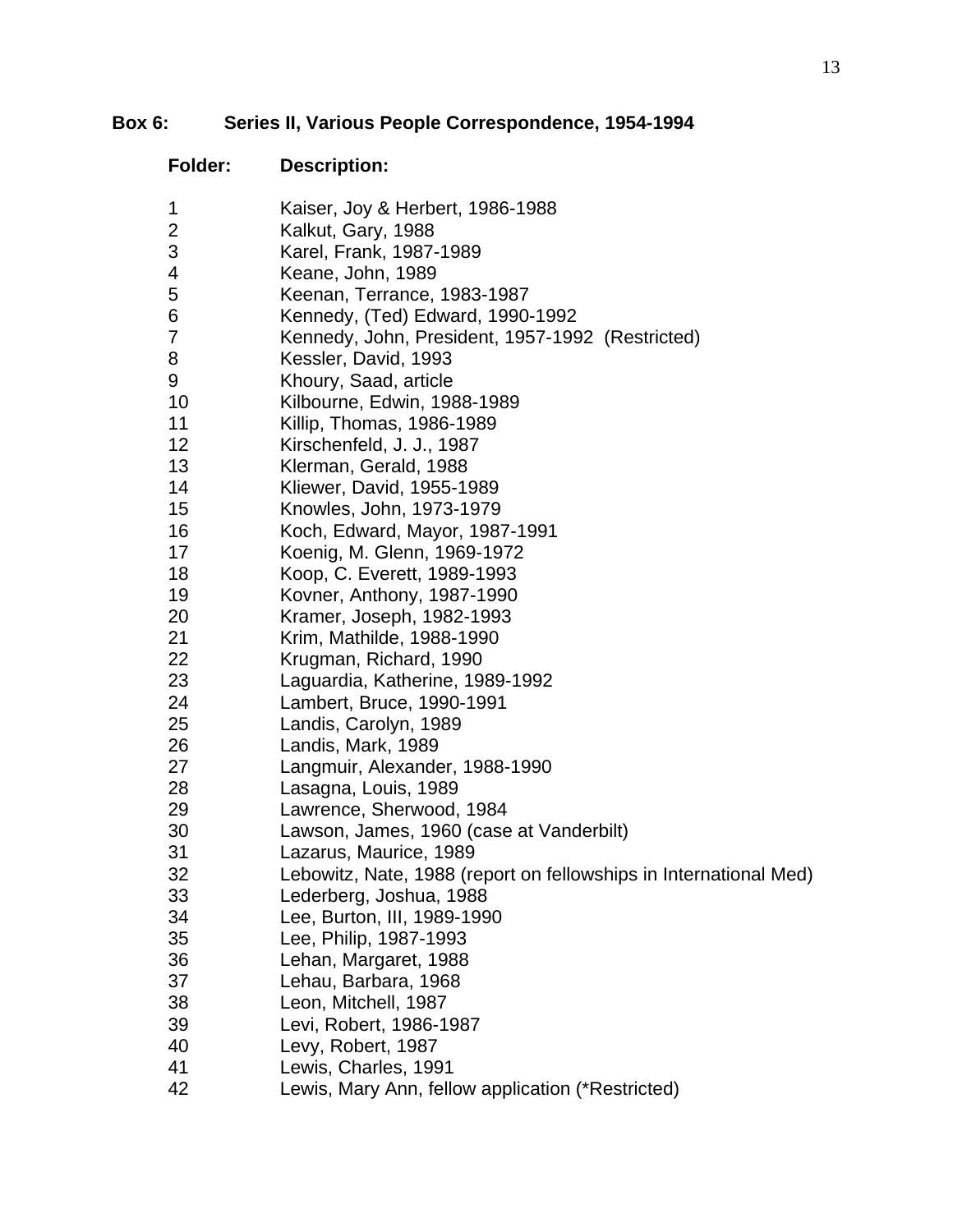- Lewis, Matthew, application (\*Restricted)
- Ley, Allyn, 1960-1987
- Lienhard, Gustave, 1987-1994
- Lipkin, Mack, 1989-1990
- Liu, Harmin, 1988
- Lopez, Glenn, 1989
- Louria, David, 1987-1992
- Luckey, E. Hugh, 1955-1990
- Ludmerer, Kenneth, 1988-1989
- Lundberg, George, 1990
- Mahmoud, Abel, 1988-1994

### **Box 7: Series II, Various People Correspondence, 1954-1994**

| 1              | Mohoney, Margaret, 1987-1990       |
|----------------|------------------------------------|
| $\overline{c}$ | Manoach, Seth, 1995                |
| 3              | Marks, Paul, 1987-1990             |
| 4              | Marshak, Robert, 1986-1990         |
| 5              | Mason, Belinda, 1990-1992          |
| 6              | Mason, James, 1990-1993            |
| 7              | McAuliffe, Vincent, 1987-1988      |
| 8              | McBarnette, Lorna, 1991            |
| 9              | McCormick, Marie, 1989-1994        |
| 10             | McDermott, Catherine, 1987-1993    |
| 11             | McDermott, Marian, 1989            |
| 12             | McDermott, Walsh, 1952-1993        |
| 13             | McDowell, Fletcher, 1987           |
| 14             | McFadden, Bruce, 1988-1989         |
| 15             | McGee, Vincent, 1988               |
| 16             | McGee, Zell, 1987-1989             |
| 17             | McKinney, Charles, 1989            |
| 18             | Mechanic, David, 1987-1988         |
| 19             | Mellinkoff, Sherman, 1987-1989     |
| 20             | Melly, Marian, 1962-1987           |
| 21             | Meharry Medical College, 1992-1993 |
| 22             | Meikle, Thomas, 1986-1991          |
| 23             | Merrill, Jeffrey, 1984-1986        |
| 24             | Metzger, Norman, 1987-1988         |
| 25             | Michaels, Glenna, 1989             |
| 26             | Michels, Robert, 1989-1991         |
| 27             | Mike, Valerie, 1989                |
| 28             | Millman, Robert, 1988-1989         |
| 29             | Moloney, Thomas, 1986-1993         |
| 30             | Montoring, 1978, 1985              |
|                |                                    |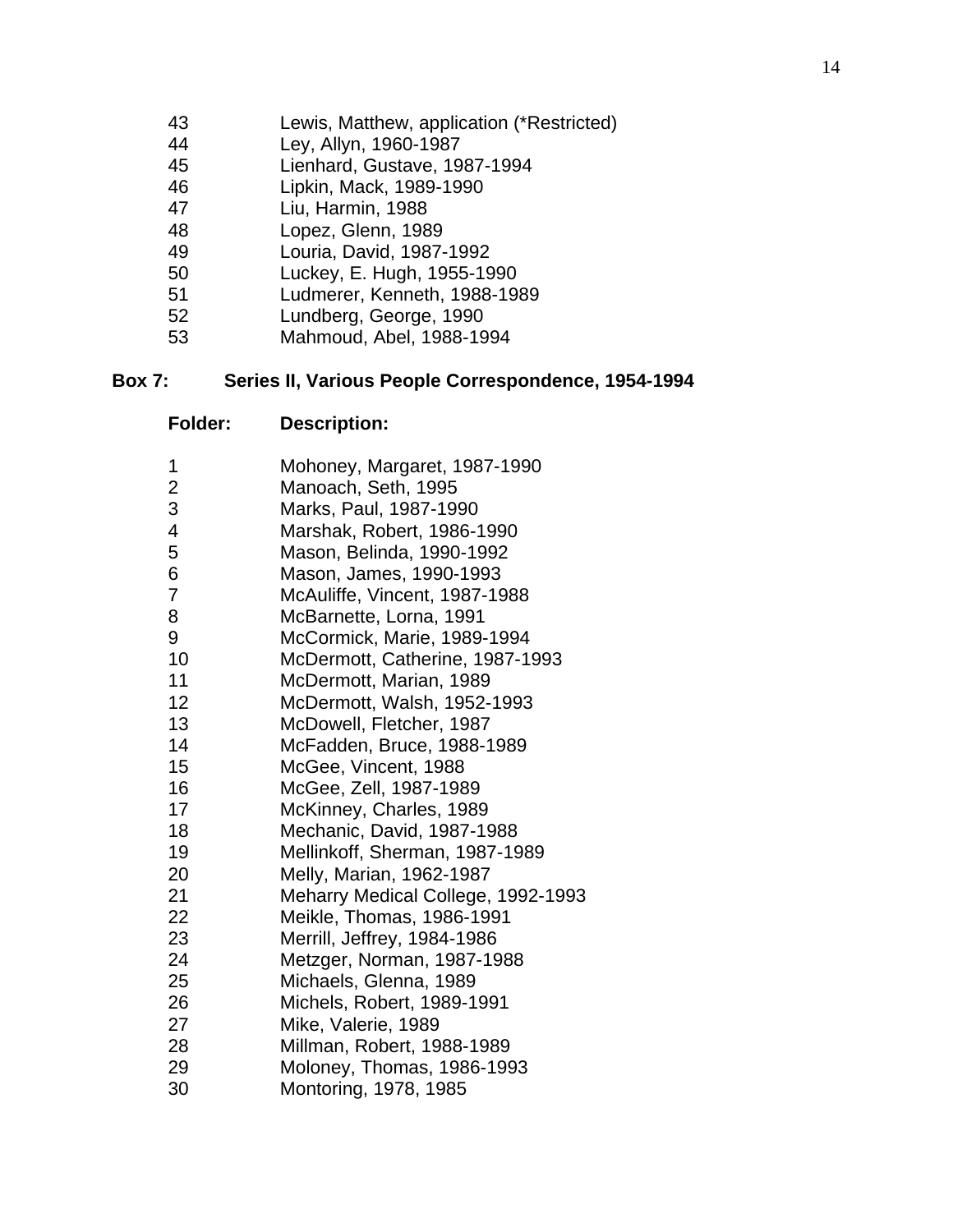| 31 | Moore, Carl, 1957-1962        |
|----|-------------------------------|
| 32 | Moore, Bishop Paul, 1987-1990 |
| 33 | Morgan, Hugh, 1959-1965       |
| 34 | Mundinger, Mary, 1991         |
| 35 | Munro, Dick, 1990             |
| 36 | Murphy, John, 1989            |
| 37 | Murray, Henry, 1986-1990      |
| 38 | Myers, Debra, 1990            |
| 39 | Myers, Robert, 1985-1988      |
| 40 | Myers, Woodrow, 1990          |
| 41 | Nachman, Ralph, 1990-1992     |
| 42 | NBA, 1992                     |
| 43 | Nesson, 1986-1990             |
| 44 | Newman, Bob, 1986-1994        |
| 45 | Newspapers, 1984-1985         |
| 46 | Nielsen, Waldemar, 1986       |
| 47 | Norem, Mrs. William, 1993     |
| 48 | Novella, Antonia, 1990        |
| 49 | Novick, Richard, 1993         |
| 50 | Oates, John, 1989             |
| 51 | Oliver, Thomas, 1955-1990     |

Osborne, June, 1988-1994

# **Box 8: Series II, Various People Correspondence, 1954-1994**

## **Folder: Description:**

| 1  | Pace, Frank, Jr., 1987        |
|----|-------------------------------|
| 2  | Pace, Irvine, 1990            |
| 3  | Panos, Mark, 1988             |
| 4  | Paton, David, 1989-1991       |
| 5  | Payton, Robert, 1973-1986     |
| 6  | Peabody, Judy, 1993           |
| 7  | Perry, Samuel, 1988-1989      |
| 8  | Petersdorf, Robert, 1987-1994 |
| 9  | Pickering, George, 1975       |
| 10 | Plum, Fred, 1988              |
| 11 | Porter, Philip, 1987-1990     |
| 12 | Preble, Elizabeth, articles   |
| 13 | Pritchett, R.A. Rees, 1989    |
| 14 | Prywes, Moshe, 1983-1986      |
| 15 | Rango, Nicholas, 1987-1993    |
| 16 | Rautenberg, Ellen, 1991-1993  |
| 17 | Reader, George, 1987          |
| 18 | Redener, Irwin 1989-1991      |
|    |                               |

Regenstreif, Donna, 1987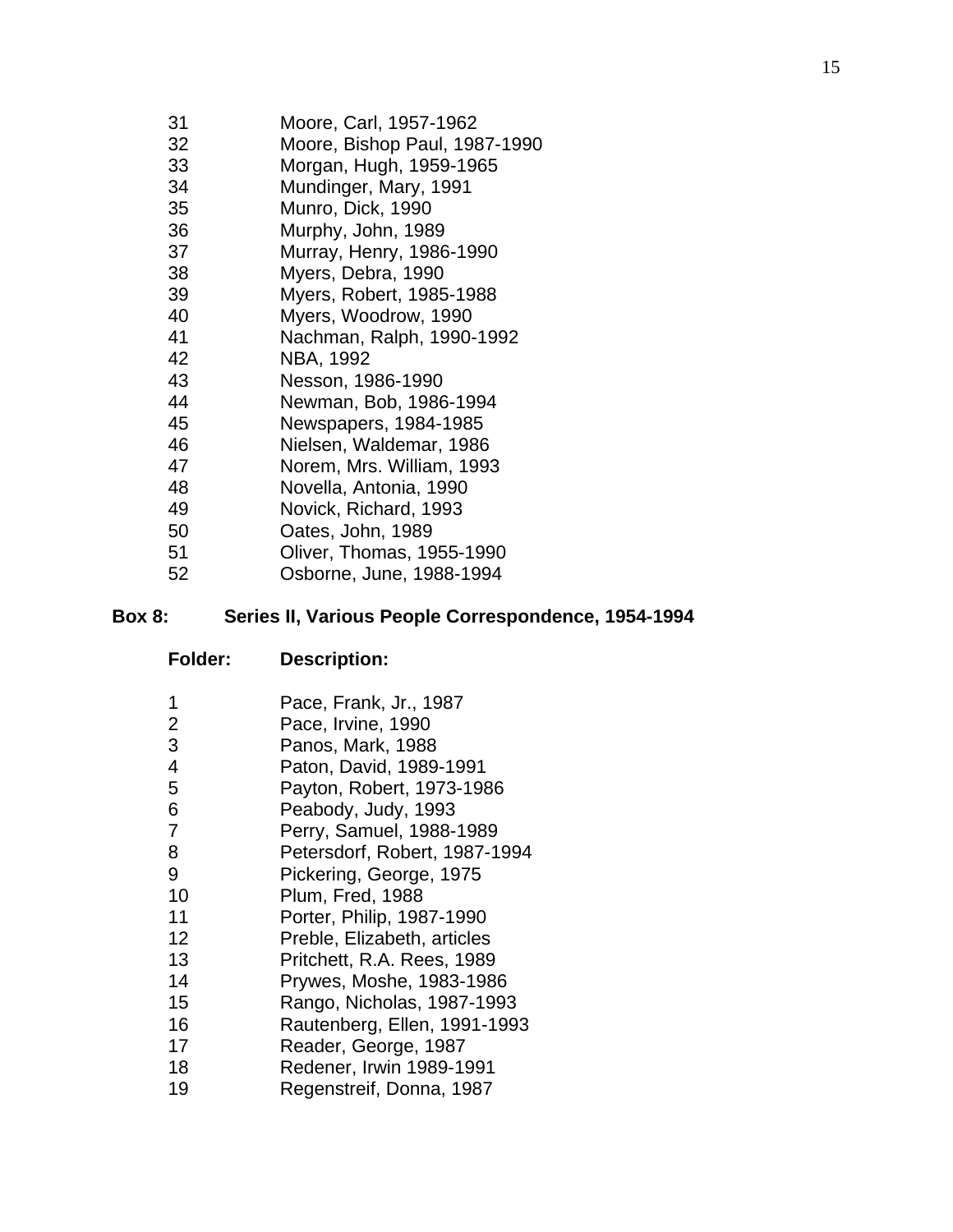- 20-21 Reinhardt, Uwe, 1987-1993
- Richard, Jack, 1992-1993
- Richmond, Julius, 1981-1990
- Rivera, Carmen, 1991
- Robbins, Edward, 1978-1985
- Rhodes, Frank, 1987-1994
- Roberts, Richard, 1989
- Robinson, J.D. 1989-1991
- Rogers, Lester, 1957-1967
- Ron, Aran, 1988-1989
- Rooks, Charles, 1989
- Roper, William, 1990-1992
- Rosenberg, Norman, 1972-1987
- Rosenfield, Allan, 1988-1989
- Ross, Richard, 1990
- Rothman, Sheila, 1994
- Rottner, Michelle, 1993
- Rubenstein, Ken, 1989
- Rutledge, Jack, 1987
- Salk, Jonas, 1974-1977
- Samity, A. H., 1987
- Sande, Merle, 1987-1989
- Sanders, Charles, 1989
- Satcher, David, 1987-1991 (Meharry Medical College Merger)
- Schaffner, William, 1963-1992
- Scherr, Lawrence, 1988
- Schramm, Carl, 1989
- Schroder, Steven, 1999
- Schwartz, Doris, 1985-1993 (includes scrapbook re W. McDermott)

#### **Box 9: Series II, Various People Correspondence, 1954-1994**

- **Folder: Description:**
- Schwartz, Harry, 1979-1982
- Schwartz, Jeffrey, 1992-1993
- Schwartz, Roy, 1989
- Seneca Lake Cottage, 1957-1991
- Shapiro, Martin, 1988
- Sharp, Victoria, 1990-1993
- Sheps, Cecil, 1989
- Sherman, Ray, 1988
- Shires, G. Tom, 1987-1991
- Shuster, Annie, 1973-1990
- Siebert, Rooney, 1993
- Silberman, Charles, 1987-1993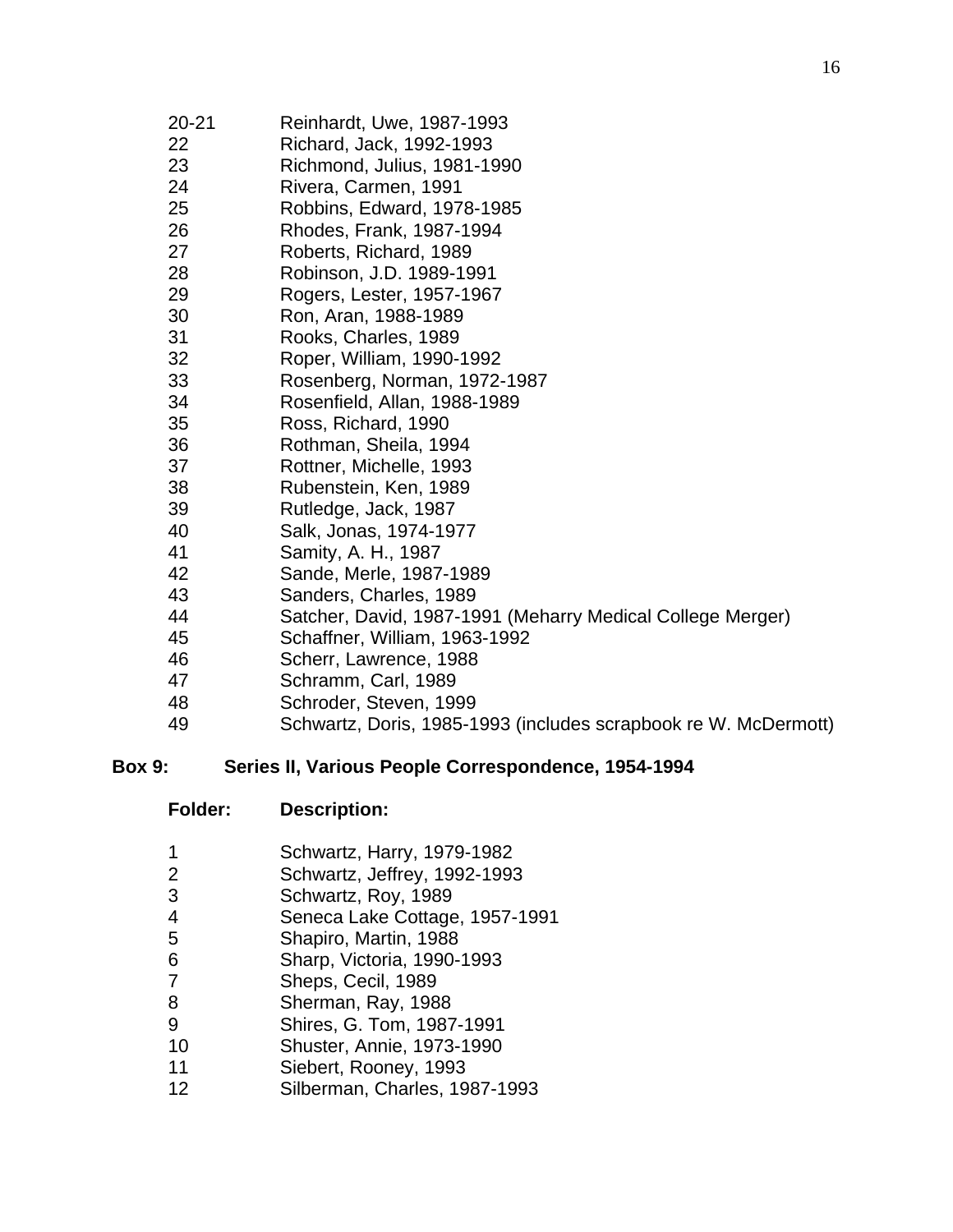| 13 | Silverman, Elliott, 1994                    |
|----|---------------------------------------------|
| 14 | <b>Skinner, David, 1988-1993</b>            |
| 15 | Smith, Mark, 1993                           |
| 16 | Smythe, Cheves, 1991                        |
| 17 | Soave, Rosemary, 1989                       |
| 18 | Sos, Thomas, 1987                           |
| 19 | Stead, Eugene, 1961-1979                    |
| 20 | Stein, Gary. 1989                           |
| 21 | Stern, David. 1993-1994 (*Restricted-HIPAA) |
| 22 | Stoddard, Thomas, 1988-1990                 |
| 23 | Stubing, William, 1989-1990                 |
| 24 | Sullivan, Louis, 1989-1991                  |
| 25 | Summerskill, John, 1989                     |
| 26 | Susser, Mervin, 1993                        |
| 27 | Swanson, August, 1991                       |
| 28 | Sway, Irma, 1976-1986                       |
| 29 | Tallon, James, 1989-1990                    |
| 30 | Tarlov, Alvin, 1987-1990                    |
| 31 | Their, Samuel, 1986-1988                    |
| 32 | Thomas, Franklin, 1989                      |
| 33 | Thomas, Lewis, 1989                         |
| 34 | Thompson, David, 1989                       |
| 35 | Tilson, David, 1986                         |
| 36 | Tosteson, Daniel, 1988                      |
| 37 | Tross, Susan, n.d.                          |
| 38 | Tully, Michael, 1989                        |
| 39 | Ulene, Valerie, 1993-1994 (*Restricted)     |
| 40 | Vanderbilt, Harold, 1960-1970               |
| 41 | Van Ness, Paula, 1986-1994                  |
| 42 | Verghese, Abraham, 1994                     |
| 43 | Viederman, Milton, 1988-1989                |
| 44 | Vladeck, Bruce, 1988-1993                   |
| 45 | Volberding, Paul, 1988                      |
| 46 | Volland, Pat, 1988-1991                     |
| 47 | Von Oesen-Boggs, Richard, 1990              |
| 48 | Wadsworth, Deborah, 1988-1989               |
| 49 | Wagner, Robert, 1959-1969                   |
| 50 | Waitzkin, Howard, article                   |
| 51 | Waldenstrom, Jan, 1965-1967, 1986           |
| 52 | Wallace, Rodrick, 1993                      |
| 53 | Walsh, William B., 1966-1972, 1987          |
| 54 | Walsh, William R., 1988                     |
| 55 | Webber, Jeffrey, 1988                       |
| 56 | Weinberg, David, 1988-1990                  |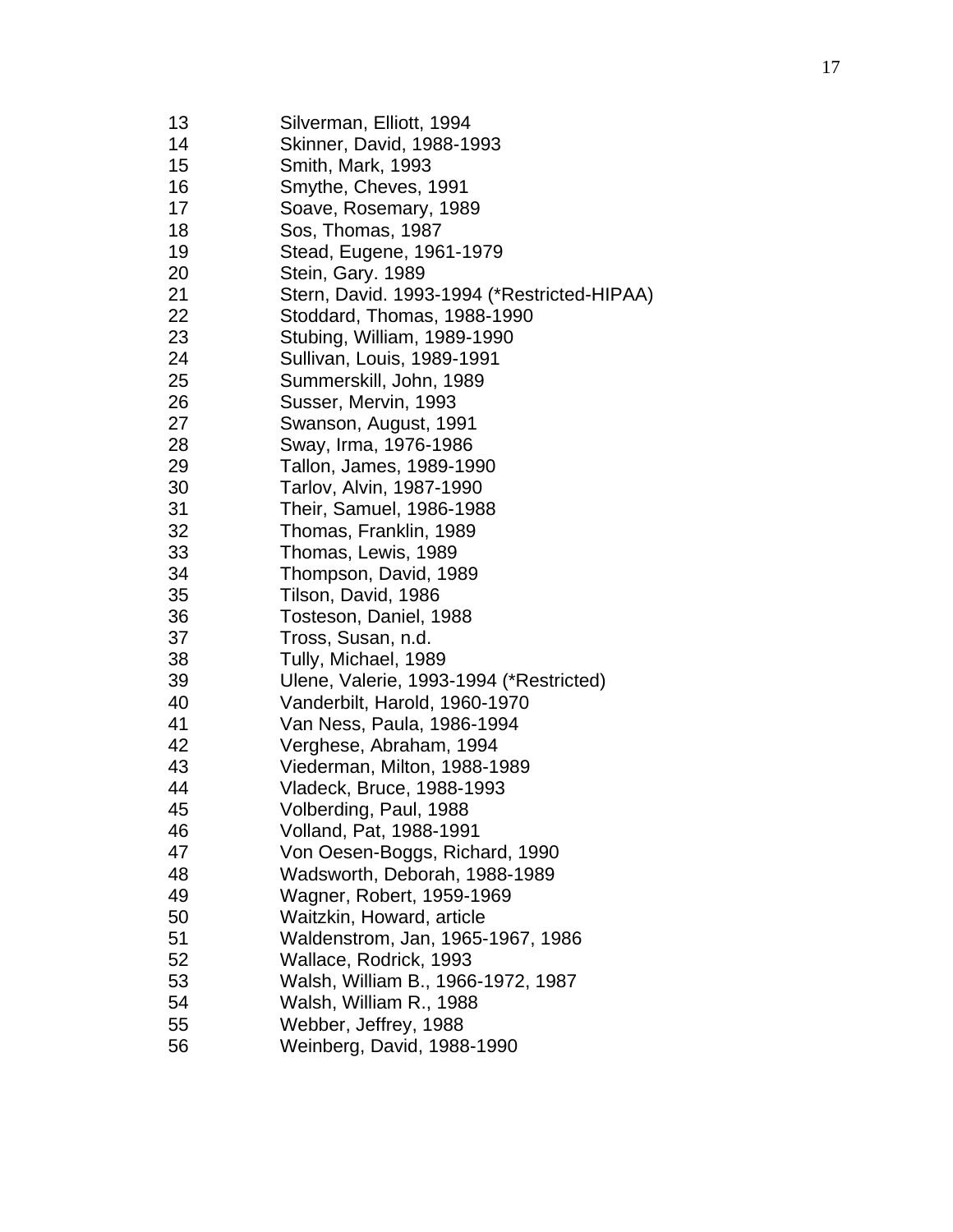## **Box 10: Series II, Various People Correspondence, 1954-1994**

| <b>Folder:</b>          | <b>Description:</b>             |
|-------------------------|---------------------------------|
| 1                       | Weinberg, Ethel, 1989           |
| $\overline{2}$          | Weisfeld, Victoria, 1983-1986   |
| 3                       | Weiss, Leon, 1991               |
| $\overline{\mathbf{4}}$ | Weld, Julia, 1959-1967          |
| 5                       | Weldon, Victoria, 1989          |
| 6                       | Whalen, Joe, n.d.               |
| $\overline{7}$          | Whelan, Elizabeth, 1989-1993    |
| 8                       | White, Ryan, 1990               |
| 9                       | Widdus, Roy, 1993               |
| 10                      | Wielk, Carol, 1989              |
| 11                      | Wilder, Joseph, 1986-1990       |
| 12                      | Williams, Pamela, 1988-1990     |
| 13                      | Williams, Robert, 1957-1967     |
| 14                      | Wolman, Benjamin, 1993-1994     |
| 15                      | Wood, Francis, 1960-1966, 1989  |
| 16                      | Wood, J. Warren, III, 1975-1987 |
| 17                      | Woodard, Catherine, 1989        |
| 18                      | Woodward, Theodore, 1988        |
| 19                      | Young, Frank, 1988              |
| 20                      | Zakim, David, 1993              |
| 21                      | Ziegler, Dean Jerome, 1987-1991 |
| 22                      | Zeigler, John, 1991             |
| 23                      | Zion, Libby, articles           |
| 24                      | Zucconi, Alberto, 1989-1990     |

Zverkov, Artem, 1992

## **Box 11: Series III, Miscellaneous Correspondence, 1986-1990**

1-18 Miscellaneous Correspondence A-M, 1986-1990

#### **Box 12: Series III, Miscellaneous Correspondence, 1986-1990**

#### **Folder: Description:**

1-6 Miscellaneous Correspondence N-V, 1986-1990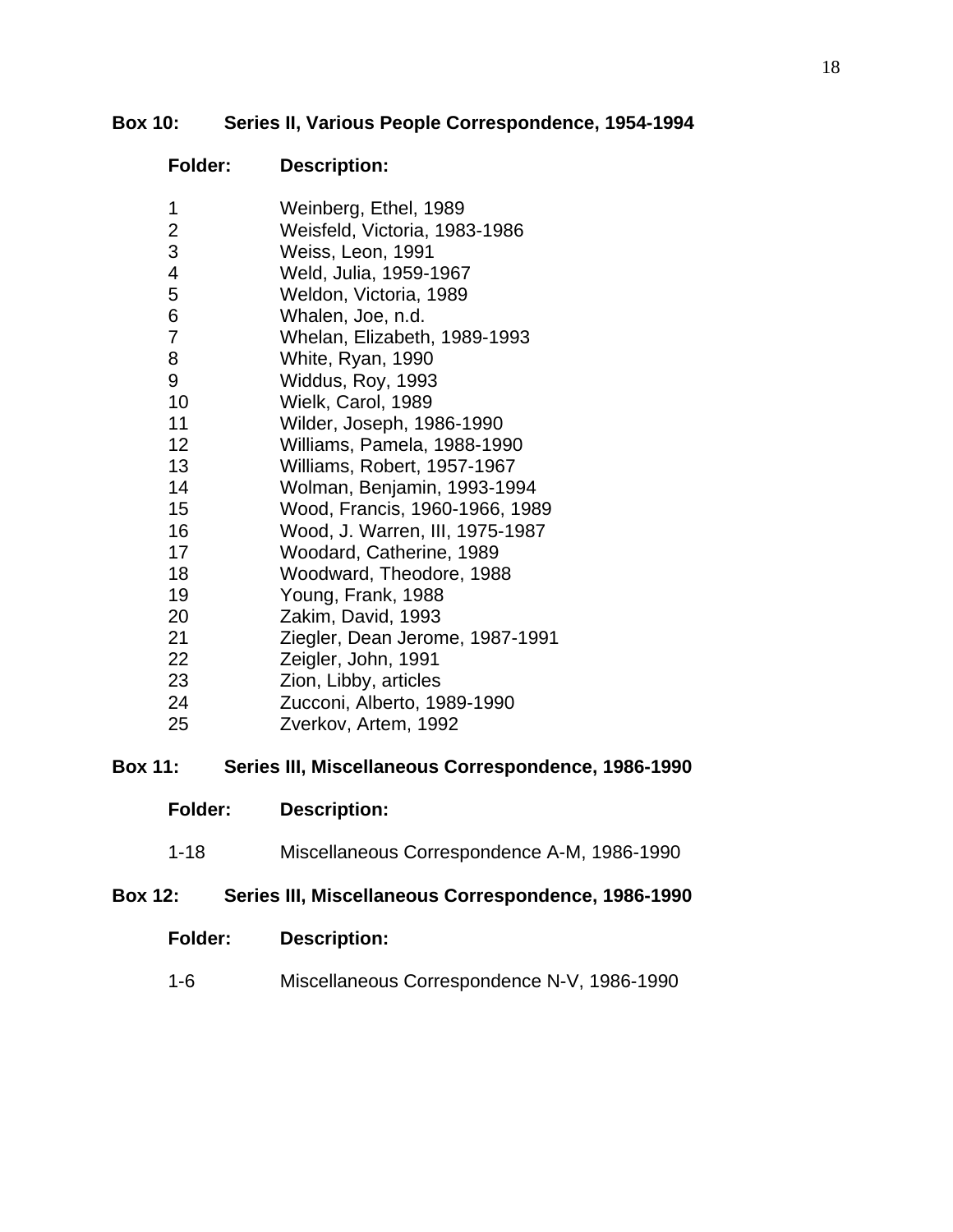#### **Box 41: Series IV, General Correspondence, 1986-1994**

**Folder: Description:**

- 1 General Correspondence, September 18-October 14, 1986
- **Box 13: Series IV, General Correspondence, 1986-1994**
	- **Folder: Description:**
	- 1-14 General Correspondence, February 1990-April 1991

**Box 14: Series IV, General Correspondence, 1986-1994**

## **Folder: Description:**

1-11 General Correspondence, May 1991-March 1992

**Box 15: Series IV, General Correspondence, 1986-1994**

## **Folder: Description:**

- 1-9 General Correspondence, April 1992-January 1993
- **Box 16: Series IV, General Correspondence, 1986-1994**

## **Folder: Description:**

- 1-11 General Correspondence, February-December 1993
- **Box 17: Series IV, General Correspondence, 1986-1994**

## **Folder: Description:**

1-11 General Correspondence, January-November 1994

### **Box 18: Series V, Regina Woods Correspondence, 1960s-1994**

- **Folder: Description:**
- 1-52 Regina Woods Correspondence and Manuscripts, 1960s-1994 (\*Some Restricted Material)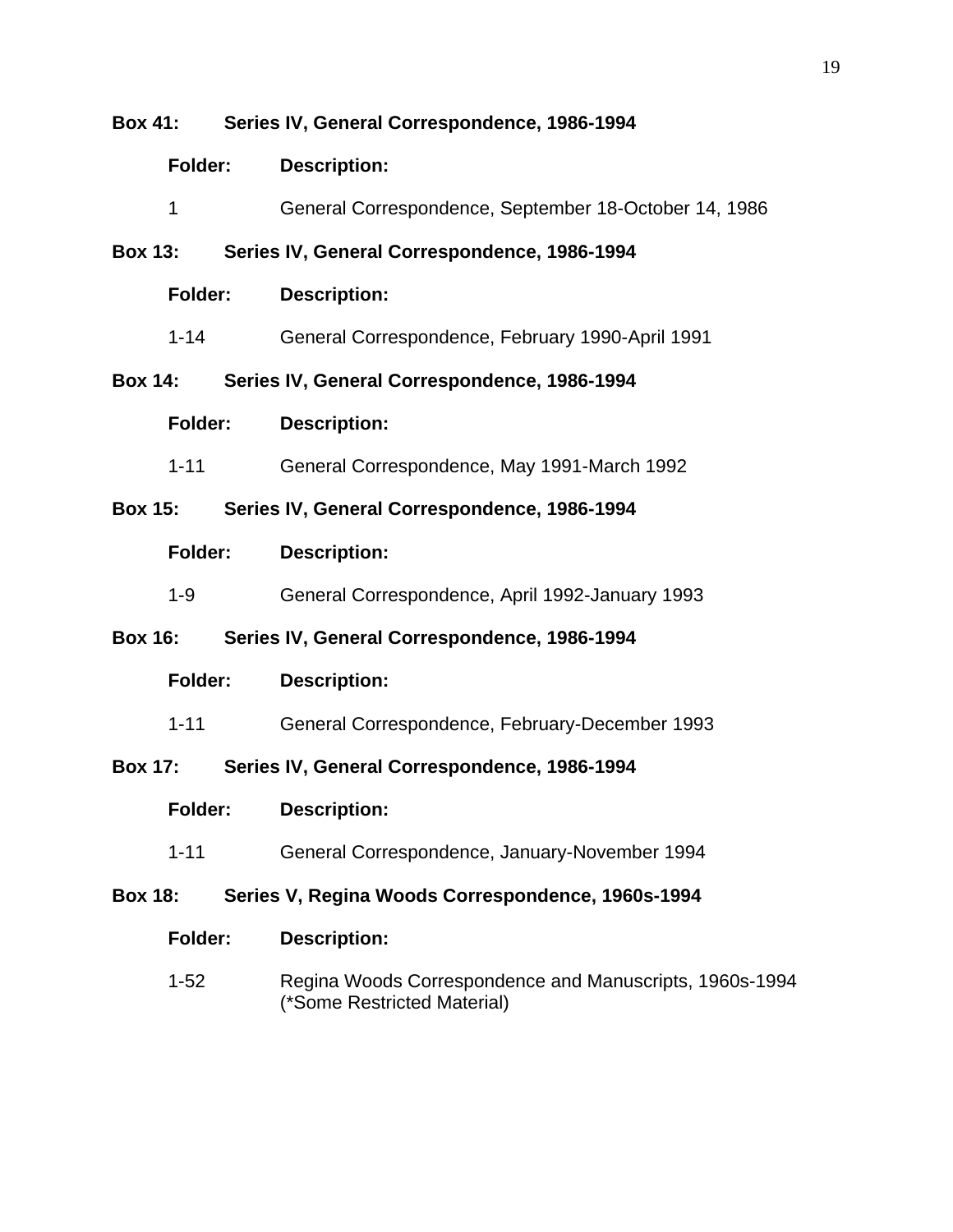#### **Box 19: Series VI, AIDS Files, 1985-1993**

 AIDS Criminal Justice Roundtable, 1988 AIDS Fundraising, 1988 AIDS and Immigration, 1991-1992 AIDS Interview w/AIDS Patient, 1987 AIDS Miscellaneous Reports/Articles, 1987-1989 AIDS Notes from Meetings, 1987 AIDS Review, 1985-1988 AIDS Testing, 1987 AIDS Testing of Health Professionals, 1990-1991 Caring for the AIDS Patient (article by Rogers), 1987 CDC Guidelines, 1991 Ford Foundation National AIDS Fund, 1988 HIV Good News, Tough Choices, 1988 HIV: Health Policy and the Infected Health Care Worker, 1991-1993 HIV: Health Care Workers Infected, Legal, 1992 HIV: Health Care Workers Risks, 1988-1990 HIV: New York City, 1988 HIV and Sports, 1990-1993 HIV and TB, 1993 Mercy Health Corporation vs. Dr. John Doe Lawsuit, 1993 National AIDS Network, 1988-1989 National AIDS Network, Ford Foundation, 1988 "Now Back to the Real AIDS Agenda", (article), 1988 Personal Position on Questions of Mandatory vs. Voluntary Testing, Pollack/Marshall AIDS Proposal, 1987 Press Announcement-AIDS, n.d. Princeton Conference AIDS, 1987 Reports from Aran Ron, 1988 State of State, 1989 State of State, 1990

#### **Box 20: Series VII, National Commission on AIDS, 1987-1993**

- Presidential Commission on AIDS, 1987-1988
- NCA, Correspondence, 1989-1993
- NCA, Statements, 1989-1993
- NCA Meetings, July-September 1989
- First Mini-Report to Bush, December 1989
- Press Conference on AIDS and Immigration, 12/12/1989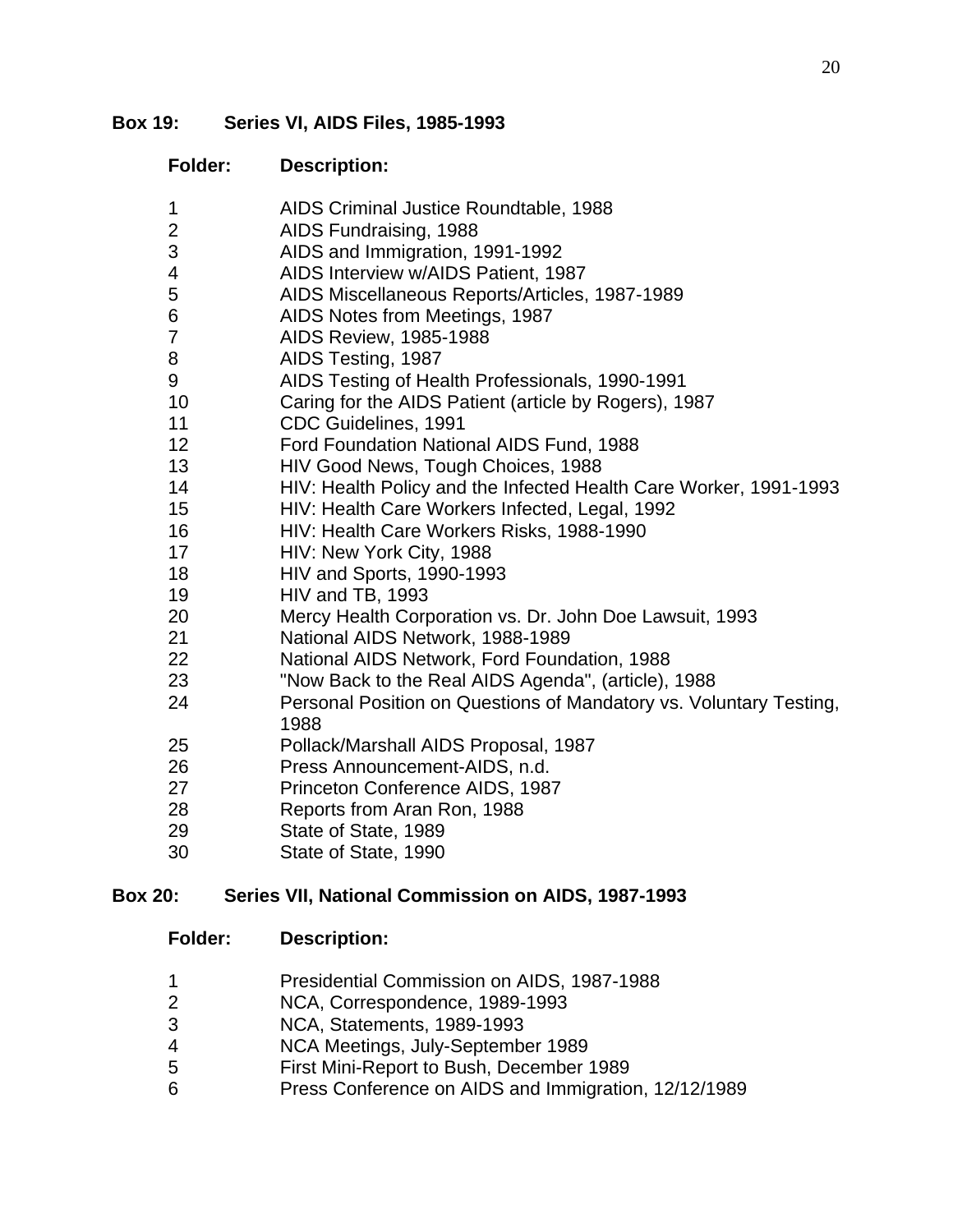- NCA Meeting in LA, 01/24-26/1990
- NCA Meeting in NYC/NJ, 02/26-27/1990
- NCA Kennedy Hearing, 03/06/1990
- NCA Meeting in Washington DC, 03/14-16/1990
- Mini Report to Bush, 04/1990
- NCA Meeting in Atlanta, GA, 04/25/1990
- NCA Meeting, 05/07/1990
- NCA Meeting in Washington DC, 07/17-19/1990
- Annual Report, 08/1990
- Report on AIDS in Rural Areas, 09/1990
- NCA Meeting in Washington DC, 09/17-18/1990
- Brandt, Tom, 1990
- Correspondence, 1990
- Media, 1990
- NCA Meeting in Washington DC, 02/11/1991
- NCA Meeting in Arizona, 02/25-26/1991
- Report: HIV in Correctional Facilities, 03/1991
- Report: The Working Group on Social Issues to NCA, 04/1991
- NCA Meeting in Washington, 04/22-23/1991
- NCA Meeting in San Francisco, 05/17/1991
- NCA Meeting in Washington, 06/06-07/1991
- Mini Report #5, Twin Epidemics: Substance Abuse and HIV, 07/1991
- Report: Financing Health Care for Persons with HIV, 08/1991
- NCA Meeting in Washington, 08/07-08/1991
- Executive Summary: America Living w/AIDS, 09/25/1991
- Press Conference, 09/25/1991
- NCA Meeting, 10-11/1991
- Correspondence, 1991
- Final Report, 1991
- HIV Testing Statement, 1991
- Hopkins Report, 1991
- Report: Prisons, 1991
- NCA Meeting 01/14/1992
- NCA Meeting in Washington, 02/10/1992
- NCA Meeting, 03/02-03/1992
- Reports: Housing and the HIV/AIDS Epidemic, 03/1992; HIV/AIDS Epidemic in Puerto Rico, 06/1992; Preventing HIV Transmission in Health Care Settings, 07/1992
- NCA Meeting, 09/1992
- The Challenge of HIV/AIDS in Communities of Color, 12/1992
- Correspondence, 1992
- Clinton, 1992
- Reports, 1992
- NCA Meeting in Austin, TX, 03/10-11/1993
- Correspondence, 01-04/1993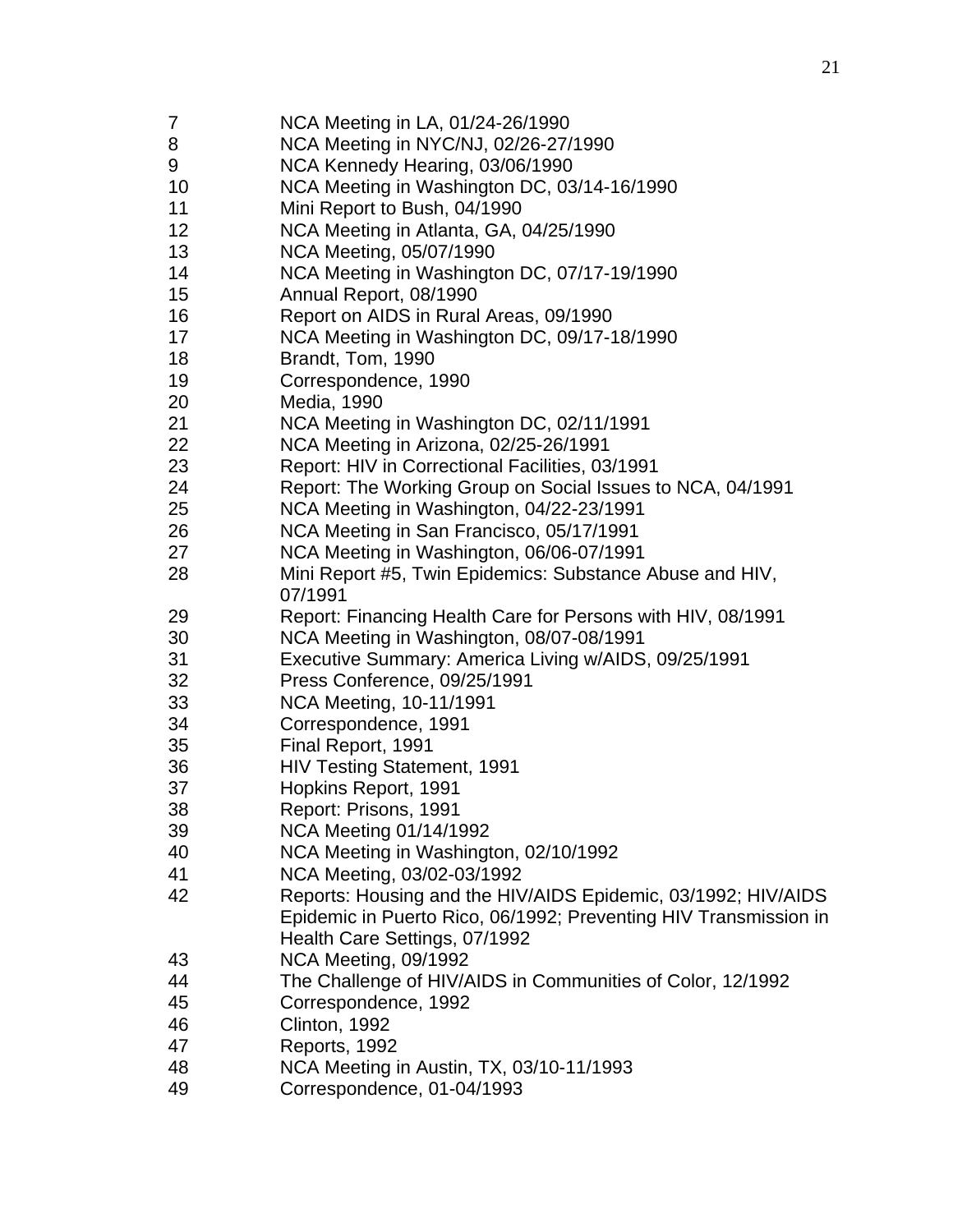## **Box 42: Series VII, National Commission on AIDS, 1987-1993**

## **Folder: Description:**

| 1 | Correspondence, 05-07/1993                                  |
|---|-------------------------------------------------------------|
| 2 | Reports: Mobilizing America's Response to AIDS, 01/1993;    |
|   | Preventing HIV/AIDS in Adolescents, 06/1993; HIV/AIDS: A    |
|   | Challenge for the Workplace, 06/1993; Behavioral and Social |
|   | Sciences and HIV/AIDS Epidemic, 07/1993                     |
| 3 | Final Report: AIDS: An Expanding Tragedy, 1993              |

## **Box 21 Series VIII, New York State AIDS Institute Advisory Council, 1985- 1994**

# **Advisory Council Meetings**

| 1              | Meetings, 1985                    |
|----------------|-----------------------------------|
| 2              | Meetings, 1986                    |
| 3              | Meeting, 02/11/1987               |
| $\overline{4}$ | Meeting, 05/19/1987               |
| 5              | Meeting, 06/25/1987               |
| 6              | Meeting, 07/30/1987               |
| $\overline{7}$ | Meeting, 10/15/1987               |
| 8              | Meeting, 11/19/1987               |
| 9              | Meeting, 12/18/1987               |
| 10             | Meeting, 01/21/1988               |
| 11             | Meeting, 02/18/1988               |
| 12             | Meeting, 03/28/1988               |
| 13             | Meetings, 04/12/88 and 04/21/1988 |
| 14             | Meeting, 05/19/1988               |
| 15             | Meeting, 08/25/1988               |
| 16             | Meeting, 09/22/1988               |
| 17             | Meeting, 10/27/1988               |
| 18             | Meeting, 12/08/1988               |
| 19             | Meeting, 01/26/1989               |
| 20             | Meeting, 03/02/1989               |
| 21             | Meeting, 04/13/1989               |
| 22             | Meeting, 06/01/1989               |
| 23             | Meeting, 07/13/1989               |
| 24             | Meeting, 09/15/1989               |
| 25             | Meeting, 10/12/1989               |
| 26             | Meeting, 11/30/1989               |
| 27             | Meeting, 01/11/1989               |
| 28             | Meeting, 02/28-03/01/1989         |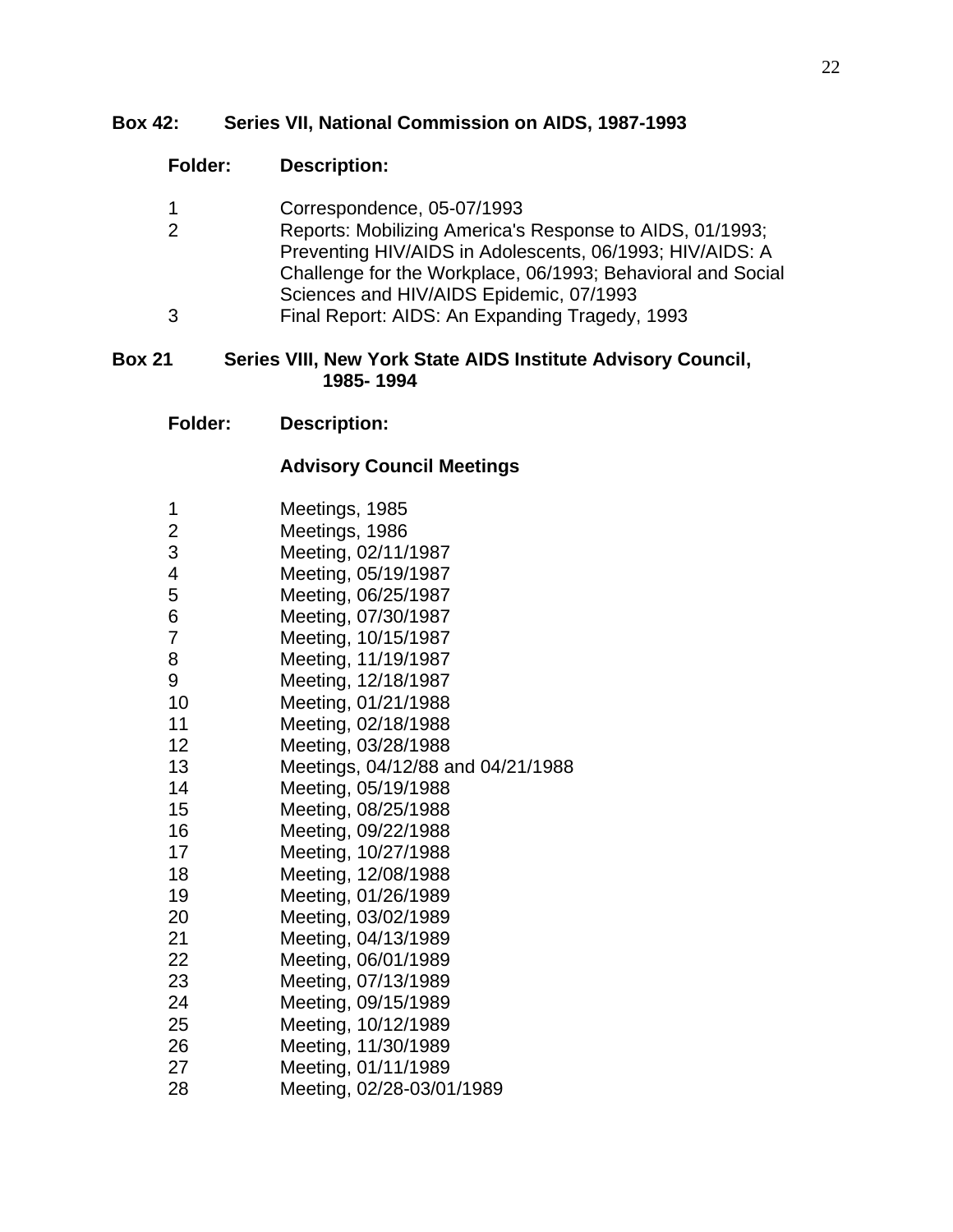- Meeting, 04/19/1989
- Meeting, 05/31/1989
- Meeting, Press Conference, 03/07/1990
- Meeting, 07/26/1990
- Meeting, 10/05/1990
- Meeting 11/29/1990
- Meeting, 01/31/1991
- Hearing Meeting, 02/26/1991
- Meeting, 03/21/1991
- Meeting, 07/18/1991
- Meeting, 09/26/1991
- Meeting, 11/21/1991
- Meeting, 03/05/1992
- Meeting, 09/22/1993

#### **Box 22 Series VIII, New York State AIDS Institute Advisory Council, 1985-1994**

- Advisory Council Candidates, 1988-1991
- Final Reports-Subcommittees, 1988
- Ad Hoc Committee on AIDS and Correctional Facilities, 1989
- Standing Committee on Educational Issues, 1991
- Subcommittee: Access to Therapeutic Trials (later Care), 1988
- Subcommittee: AIDS and Mental Health, 1990
- Subcommittee: AIDS and Occupational Issues, 1990
- Subcommittee: AIDS and Prison, 1989-1990
- Subcommittee: AIDS in Adolescence, 1990-1991
- Subcommittee: AIDS Education, 1989
- Subcommittee: Exposure to HIV through Rape and Occupational Injuries, 1990
- Subcommittee: HIV Infected Health Worker, 1991
- Subcommittee: Management of IV Drugs Abuse and AIDS, 1987-
- Subcommittee: Obstacles to Housing…, 1991
- Subcommittee: Projections on Bed Needs for the 1990s, 1987-1988
- CDC Meeting on AIDS and Immigration, 1990
- Mental Health Council, AIDS Advisory Panel, 1987-1988
- AIDS Institutional Study, 1986
- Axelrod, David, 1987-1989
- Correspondence, 1987
- Correspondence, January-June 1988
- Correspondence, July-December 1988
- Correspondence, January-June 1989
- Correspondence, July-December 1989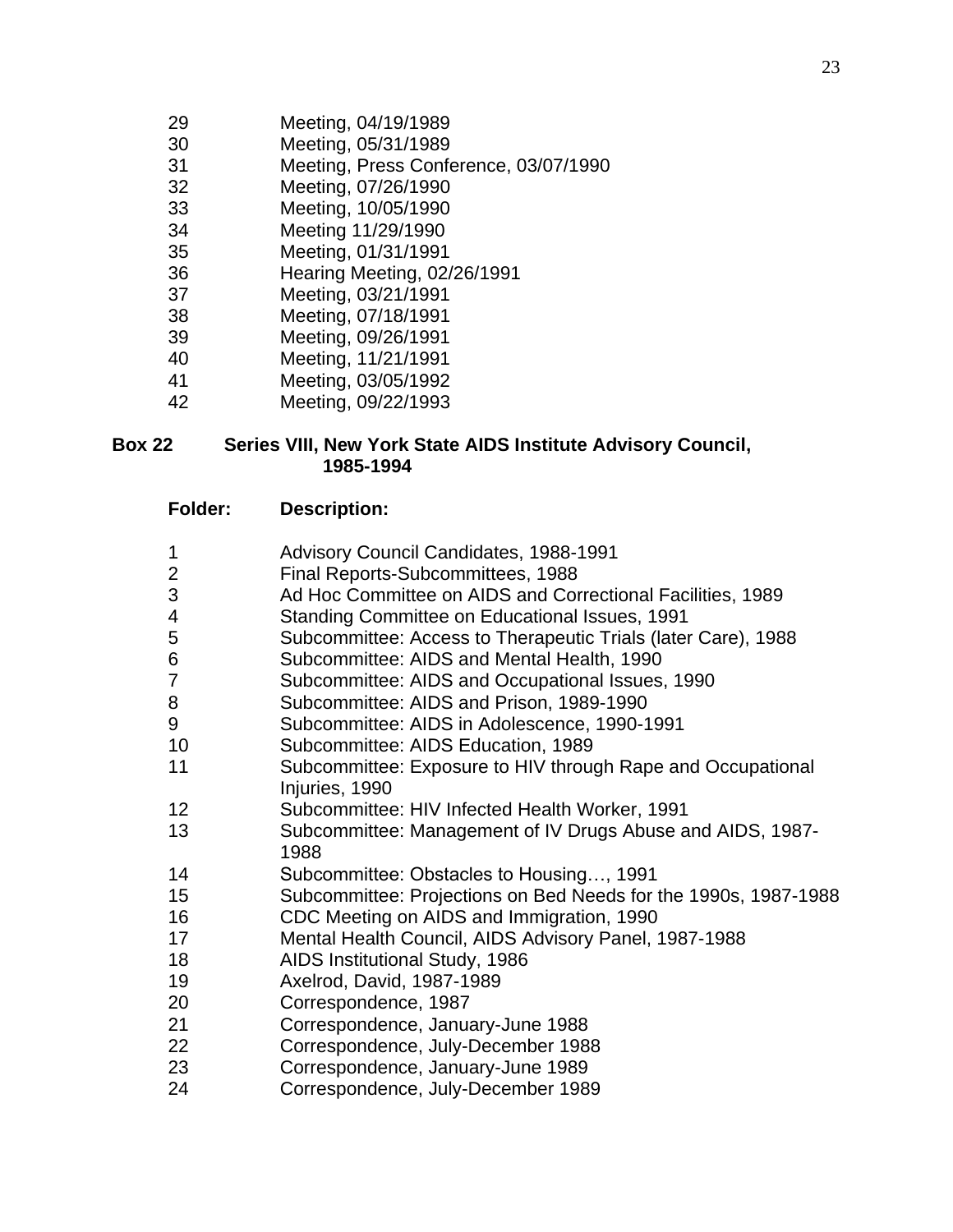- Correspondence, 1990
- Correspondence, 1991
- Correspondence, 1992
- Correspondence, January-June 1993

#### **Box 43 Series VIII, New York State AIDS Institute Advisory Council, 1985-**

## **Folder: Description:**

|                | Correspondence, July-December 1993 |
|----------------|------------------------------------|
| $\overline{2}$ | Correspondence, 1994               |

- Standards of Care for Long Term Care Facilities for Persons w/AIDS or HIV, 1990
- Reports: Programs and Contracts of the AIDS Institute, 09/1991; NYS DOH Policy, HIV Transmission, 11/08/1991

## **Box 23 Series IX, New York Academy of Medicine, 1990-1994**

- AIDS Centers, List of Participants, n.d
- AIDS Commission, Kristine Gebbie, AIDS Coordinator (Council of AIDS Program Directors), 1993
- AIDS Investigators, 1991
- AIDS Miscellaneous, 1990
- AIDS Statement, 1991
- Dr. Angells's Blueprint Revisited Editorial/Sounding Board, n.d.
- Barondess, Jeremiah, Correspondence From, 1990-1993
- Barondess, Jeremiah, Correspondence To, 1990-1991, 1993
- Bhargava, P. M., 1991
- Carnegie Foundation, 1991
- Committee on the Discharge of Homeless Persons with TB, 1994
- Council of AIDS Program Directors, 1992, 1994
- Directors of Designated AIDS Center, 1991-1992
- Drug Use Issue, 1991-1992
- Epidemiologic Center, 1992-1993
- Epidemiologic Center, 1994
- Fax Received, 1991
- Fellowship Nominations, 1990-1993
- Fellowships for Minority Students, 1990s
- Health and Hospital Commission, 1992
- HIV Statement, 1991
- Illicit Drug Use, Programs of, 1991
- Josiah Macy Jr. Foundation, Seminars on Medical Education, 1987
- Josiah Macy Jr. Foundation, 1991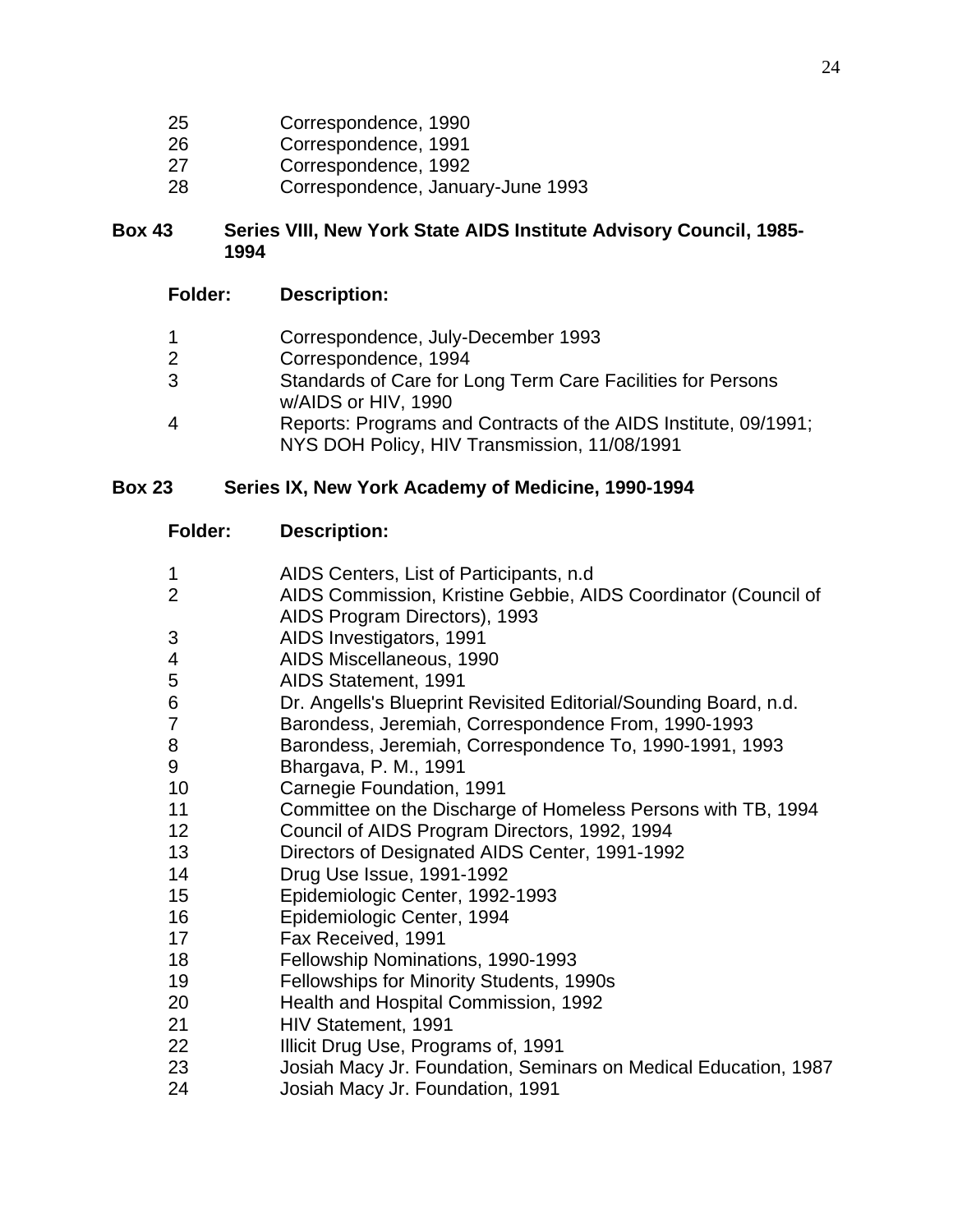- Josiah Macy Jr. Foundation, Seminars on Medical Education, 1992
- Klapp, Martha, 1992
- Lieberman, Marvin, 1991-1992
- Medical Student Rose Modeling, 1991
- Meetings, Misc, 1991, 1994
- NJ University of Medicine & Dentistry, 1991
- NYC Champ Program, 1991
- NYC Dept. of Health, 1992
- NYS Dept. of Health, 1991, 1993
- Progress Reports, 1993-1994
- Rango, Nick, 1991
- Retreat, 01/1993
- Rodgers, David, Chrono Files, 1990-1994

#### **Box 44 Series IX, New York Academy of Medicine, 1990-1994**

#### **Folder: Description:**

- Rodgers, David, Correspondence From, 1991-1994
- Rodgers, David, Correspondence To, 1991-1994
- Rodgers, David, Personal Correspondence, 1992-1993
- Senior Staff Meetings, 1990
- Social Work Project, 1991-1992
- Strategic Planning, 1991
- Yedidia Proposal, 1991-1993

### **Box 24 Series X, Others Committees and Memberships, 1961-1994**

- Aaron Diamond AIDS Research Center, 1988-1993
- Academy on Physicians and Patient Planning, 1992
- Ad Hoc Committee to Review Departmental Structure (CUMC),
- 
- AIDS Action Committee, 1991
- AIDS Clinical Trials Units, 1993
- AIDS Care and Education & Training (ACET), 1990.
- AIDS Pact, 1990
- Advisory Board for Issues in Science and Technology, 1987-1990
- 9 Advisory Committee on Student Community Service (CUMC), 1989-1994
- Advisory Committee on the Center for AIDS Research, Education and Services, 1988
- Advisory Board, Department of Defense, Armed Forces Institute of Pathology, 1985-1988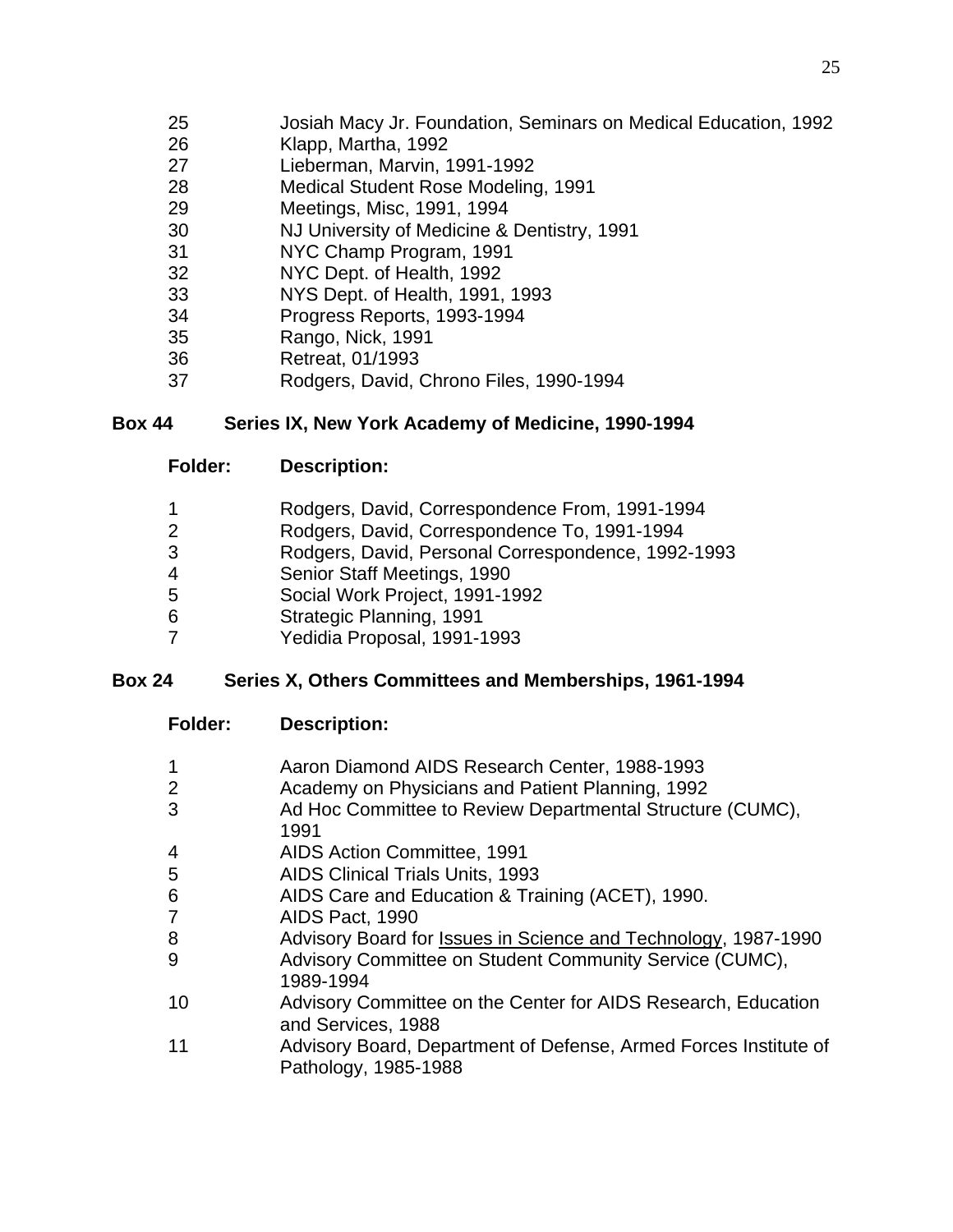- Advisory Committees for Robert Wood Johnson Foundation, Various Committees on AIDS, 1983-1986
- Advisory Council for Agency for Health Care Policy and Research,
	-
- Aga Khan University, 1987-1989
- American Academy of Arts and Sciences, 1993
- American Federation for Clinical Research, 1961
- American Hospital Association, 1976
- American Society for Clinical Investigation, 1989
- Annual of Internal Medicine, Editorial Board, 1984-1986
- Association of American Physicians, 1967-1985
- Board of Overseers, University of PA, 1986-1989
- Cardiac Services Task Force (NJ), 1987
- Carnegie Foundation for the Advancement of Teaching, Board of Trustees, 1986-1993
- 24-25 Centers for Disease Control, Guidelines Meeting, 1991-1992
- Charles R. Drew University, 1988
- 27-28 Citizens Commission on AIDS, 1987-1991
- Columbia University, School of Nursing Adv Board (1991) and Health Sciences Adv Board (1993-1994)
- CUMC Committee on HIV/AIDS, 1990
- CUMC, Outstanding Honorary Alumni Award, 1994
- Council on Foreign Relations, 1989
- Harvard Community Health Plan, Board of Directors, 1987-1991
- Health Information Technologies Inc, 1993
- HIV Health and Human Services Planning Council, 1991-1992
- HRSA AIDS Advisory Committee, n.d.

### **Box 25 Series X, Others Committees and Memberships, 1961-1994**

- **Folder: Description:**
- Human Dimensions in Medical Education, 1971-1973 Human Dimensions in Medical Education, 1974-1989 Interurban Clinical Club (Yale), 1989-1993 3-4 Johns Hopkins National Forum for Medicine, 1983-1985 Johns Hopkins, Society of Scholars, 1983 Legal Action Center, 1992 Major Modernization Ad Hoc Committee on AIDS (NYH), 1991 May Day Fund, 1992-1994 Mayor Task Force on AIDS, 1988-1989. Medical Education for South African Blacks Inc, (MESAB), 1991- Monell Chemical Senses Center, 1992-1994 12-14 National Community AIDS Partnership, 1989-1994 National Executive Service Corp, 1991-1994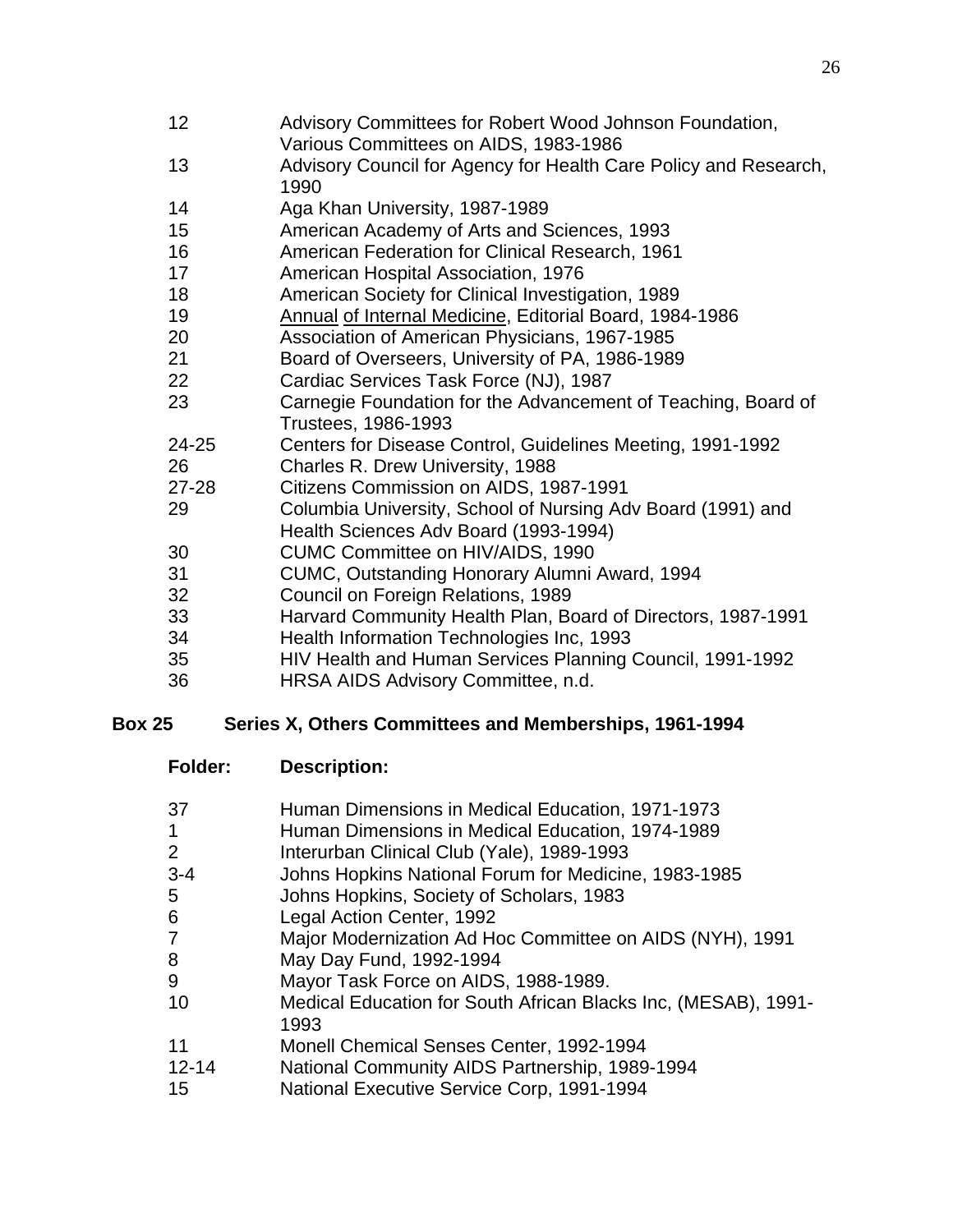- National Foundation for Immunology Research, 1994
- National Leadership Commission on Health Care, 1987-1990
- National Marrow Donor Program, 1987-1991

#### **Box 45 Series X, Others Committees and Memberships, 1961-1994**

#### **Folder: Description:**

- National Medical Fellowships, 1983-1984
- National Medical Fellowships, 1985-1986
- National Medical Fellowships, 1987
- National Medical Fellowships, 1988
- National Medical Fellowships, 1989

#### **Box 26 Series X, Others Committees and Memberships, 1961-1994**

#### **Folder: Description:**

| 1              | National Medical Fellowships, 1990-1994                               |
|----------------|-----------------------------------------------------------------------|
| $\overline{2}$ | New York Academy of Sciences, President Council, 1991-1994            |
| 3              | New York City AIDS Research Center, 1990                              |
| 4              | New York Hospital, TB Subcommittee, n.d.                              |
| 5.             | Office of AIDS Clinical Program Management, (NYH-CMC), 1990-<br>1994. |
| 6              | Pew Health Professions Commission, 1990-1992                          |
| 7              | Public Health Research Institute, 1987-1989                           |

### **Box 27 Series X, Others Committees and Memberships, 1961-1994**

- Public Health Research Institute, 1990-1994
- Tomorrow Morning, Advisory Board, 1992-1994
- United Hospital Fund, 1987, 1991-1992
- Walt Disney Imagineering, Wonders of Life Advisory Board, 1987-
- Yearbook Medical Publishers, 1990-1993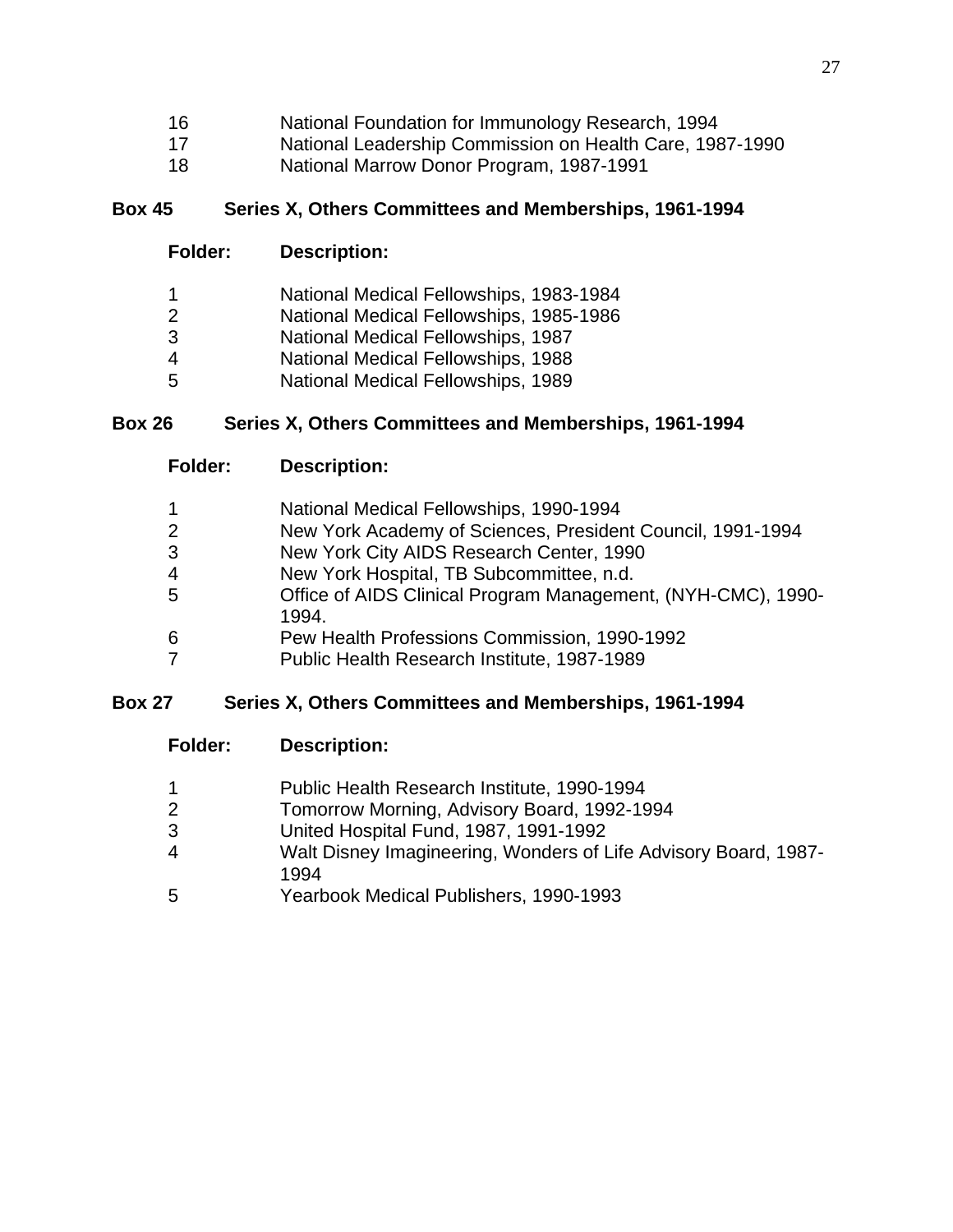# **Box 28 Series XI, Speeches and Papers, 1947-1994**

| 1  | "Addison Disease," CUMC, 1947                                                             |
|----|-------------------------------------------------------------------------------------------|
| 2  | "Upper GI Tract Bleeding," Grand Rounds, NYH, 1947                                        |
| 3  | "Hypophalemia in tbc Meningitis," Grand Rounds, NYH, n.d.                                 |
| 4  | NIH Fellowship, 1950-1951                                                                 |
| 5  | "Clinical Trials SK-SD," Grand Rounds, Hopkins, 1/21/1950                                 |
| 6  | "Meningitis," Student Lecture, 11/05/1950 (*Restricted)                                   |
| 7  | "Pneumococcal Meningitis," Grand Rounds, NYH, 01/25/1951                                  |
| 8  | "Staph. Infections," Student Lecture, 04/20/1951                                          |
| 9  | "Myocarditis," Grand Rounds, NYH, 07/19/1951                                              |
| 10 | "TBC. Meningitis with Catheter," Grand Rounds, NYH, 08/08/1951                            |
| 11 | "Staph. Bacteremia," Grand Rounds, NYH, 10/18/1951                                        |
| 12 | "Survival of Staph. within Human Leukocytes," New York Academy<br>of Medicine, 12/19/1951 |
| 13 | "Trichinosis, Clinical Manifestations," Grand Rounds, NYH,                                |
|    | 04/18/1952                                                                                |
| 14 | NIH Fellowship, 1954-1955                                                                 |
| 15 | Report to USPHS of Fellowship, 1954-1955                                                  |
| 16 | "Trichinosis," Grand Rounds, NYH, 10/21/1954                                              |
| 17 | "Clinical Problems Arising from Use of Antimicrobial," NY State                           |
|    | Medical Society, 10/27/1954                                                               |
| 18 | AR-Division of Infectious Diseases, NYH-CMC, 1955                                         |
| 19 | Report of Research Activities for Division of Infectious Diseases,<br>1955                |
| 20 | "Treatment of Bacterial Meningitis," Grand Rounds, NYH,                                   |
|    | 02/17/1955                                                                                |
| 21 | "Staph. Pneumonia," Grand Rounds, NYH, 02/24/1955                                         |
| 22 | "Staph. Albus Meningitis," Grand Rounds, NYH, 03/04/1955                                  |
| 23 | "The Febrile Patient," Student Lecture, 03/21/1955                                        |
| 24 | "Staph. Infections," Student Lecture, 04/27/1955                                          |
| 25 | "Furunculosis," Grand Rounds, NYH, 06/16/1955                                             |
| 26 | "Staph. Bacteremia," Grand Rounds, NYH, 09/15/1955                                        |
| 27 | "Pneumococcal Meningitis," Grand Rounds, NYH, 10/20/1955                                  |
| 28 | "Meningococcemia Waterhouse-Friderichsen Syndrome," Grand<br>Rounds, NYH, 12/01/1955      |
| 29 | "Heterophile Antibody," Grand Rounds, NYH, 12/22/1955                                     |
| 30 | AR-Division of Infectious Diseases, NYH-CMC, 1956                                         |
| 31 | "Salmonella Bacteremia," Grand Rounds, NYH, 01/05/1956                                    |
| 32 | "Actinomycosis Bacteroides," Grand Rounds, NYH, 02/02/1956                                |
| 33 | "Bacteremia," Student Lecture, 03/23/1956                                                 |
| 34 | "Problems in Rational Use of Antimicrobials," Norfolk Talk,                               |
|    | 03/28/1956                                                                                |
| 35 | "Subacute Meningococcemia," Grand Rounds, NYH, 04/26/1956                                 |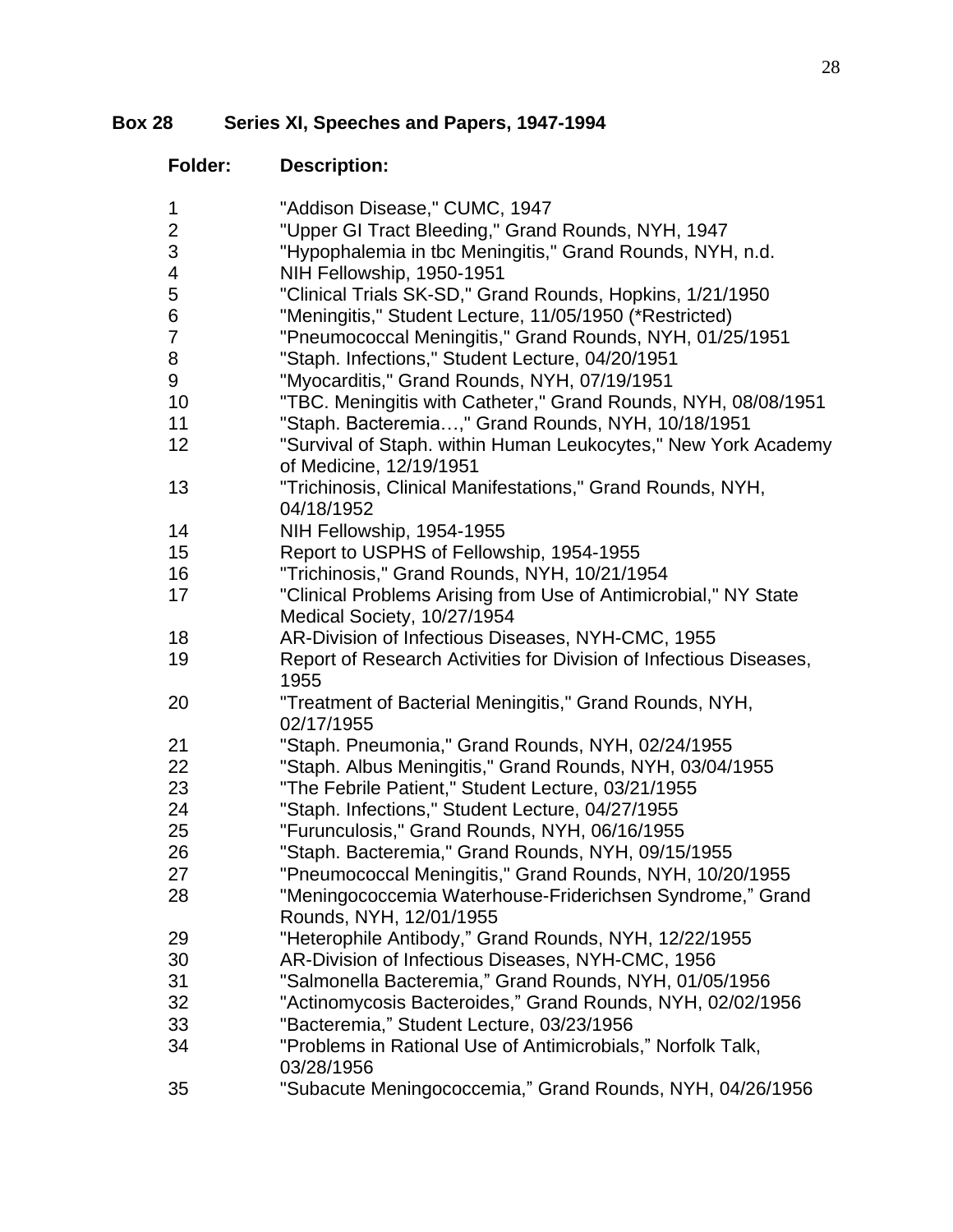| 36 | "Studies Persistence Staph. Bacteremia Rabbits," American                                    |
|----|----------------------------------------------------------------------------------------------|
|    | Society of Clinical Investments, 04/30/1956                                                  |
| 37 | "Studies on Staph. Bacteremia," Rochester, NY, 05/15/1956                                    |
| 38 | "Aplastic Anemia 2 to Chloramphenicol," Grand Rounds, NYH,<br>06/28/1956                     |
| 39 | "SBE with Negative Cultures," Grand Rounds, NYH, 08/16/1956                                  |
| 40 | "Endocarditis," Student Lecture, 08/20/1956                                                  |
| 41 | "Staph.," Student Lecture, 09/03/1956                                                        |
| 42 | "Staph. Enterocolitis," Clinical Pathological Conference, NYH,<br>11/12/1956                 |
| 43 | "Gonococci Arthritis and Endocarditis," Grand Rounds, NYH,<br>11/15/1956                     |
| 44 | "Treatment of Bacterial Diseases," Grand Rounds, NYH,<br>12/12/1956                          |
| 45 | AR-Division of Infectious Diseases, NYH-CMC, 1957                                            |
| 46 | "Periarteritis Nodosa," Clinical Pathological Conference, NYH,<br>02/18/1957                 |
| 47 | "Rickettsial Pox," Grand Rounds, NYH, 03/12/1957                                             |
| 48 | "Pneumonia," Student Lecture, 03/21/1957                                                     |
| 49 | "Certain Aspects of the Staph. Problem," Cornell Alumni,                                     |
|    | 03/22/1957                                                                                   |
| 50 | "Observations on Experimental Staph. Infections," Strep.                                     |
|    | Commission, 04/02/1957                                                                       |
| 51 | "Nature of Lesion and Response to Treatment," Student Lecture,<br>04/24/1957                 |
| 52 | "Klebsiella Pulmonary Infection," Grand Rounds, NYH, 04/25/1957                              |
| 53 | "Disseminated Cryptococcosis," Grand Rounds, NYH, 05/02/1957                                 |
| 54 | "Pyelonephritis," Student Lecture, 05/09/1957                                                |
| 55 | "SBE Post Valvulotomy," Grand Rounds, NYH, 06/13/1957                                        |
| 56 | Lowell M. Palmer Fellowship, 06/30/1957                                                      |
| 57 | "Strep. & Staph. Infections," Student Lecture, 09/04/1957                                    |
| 58 | "Typhoid Fever," Grand Rounds, NYH, 09/26/1957                                               |
| 59 | "Cellular Management Bacterial Parasites," Pasteur Centennial,                               |
|    | 11/21/1957                                                                                   |
| 60 | "Pulmonary Complications Asian Flu," NIH International Conference<br>on Asian Flu, 1957-1958 |
| 61 | AR-Division of Infectious Diseases, 1958                                                     |
| 62 | "Staph. Pneumonia," Grand Rounds, NYH, 03/27/1958                                            |
| 63 | Clinical Pathological Conference, NYH, 05/12/1958                                            |
|    |                                                                                              |
| 64 | "FUO," Grand Rounds, NYH, 09/25/1958                                                         |
| 65 | Clinical Pathological Conference, Ohio Children's Hospital,<br>10/03/1958                    |
| 66 | "Acute Pericarditis," Grand Rounds, NYH, 12/04/1958                                          |
| 67 | AR-Division of Infectious Diseases, July 1958-July 1959                                      |
| 68 | "Glomerulonephritis," Clinical Pathological Conference, NYH,<br>02/09/1959                   |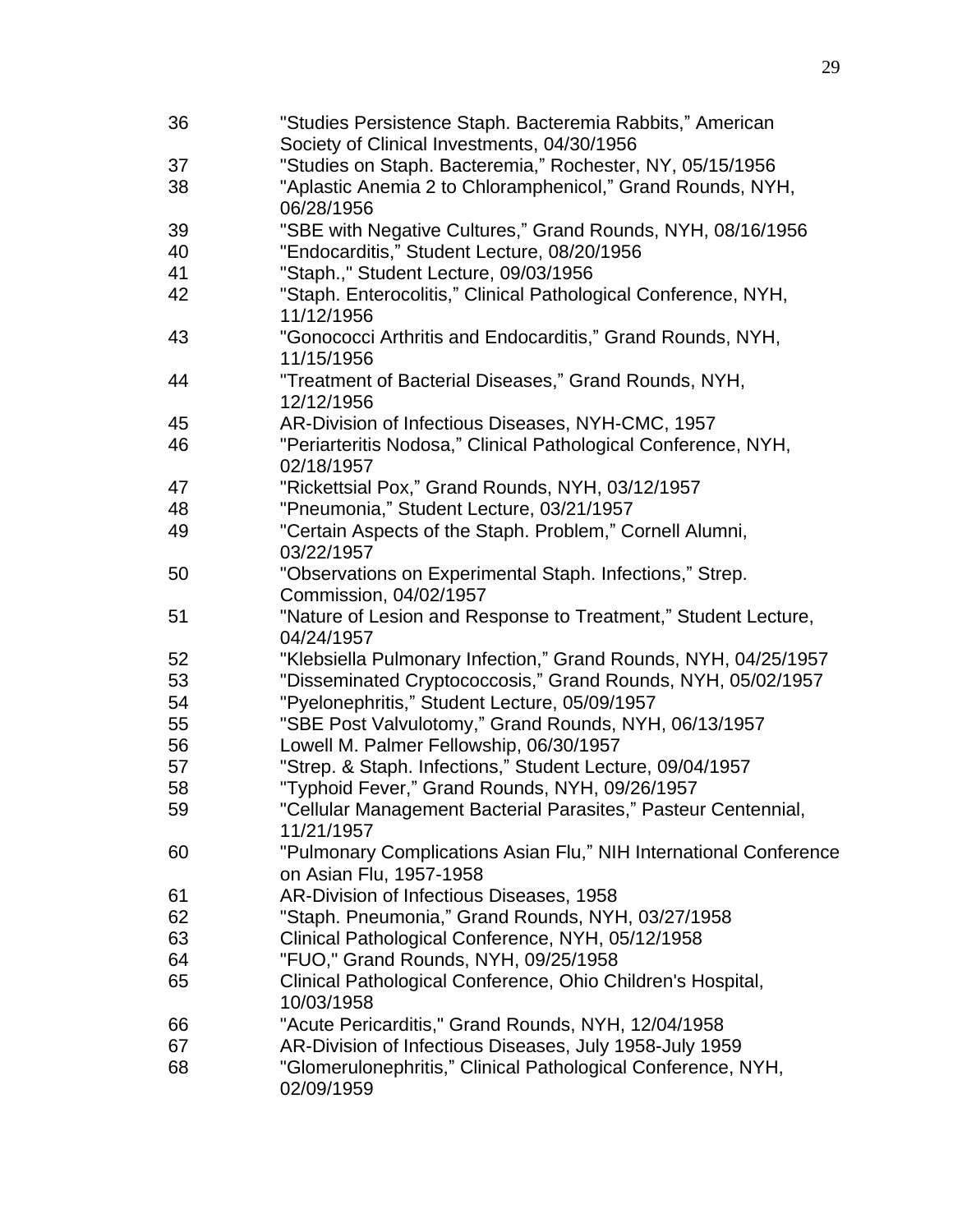| 69 | "Disseminated Lupus Erythematosis," Clinical Pathological<br>Conference, VUH, n.d. |
|----|------------------------------------------------------------------------------------|
| 70 | "Familial Med. Fever," Grand Rounds, VUH, n.d.                                     |
| 71 | "Non-clostridial Gas Infection in Diabetes," Grand Rounds, VUH,<br>n.d.            |
| 72 | "Problems in the Use of Antimicrobials," Student Lecture, n.d.                     |
| 73 | "Changing Patterns of Infection," Student Lecture, 04/15/1959                      |
| 74 | "Studies on Staph. Immunity," Abscess on Production of Serum<br>Antibody, 05/1959  |
| 75 | "Observations of Staph. in Human Leukocytes," Interplanetary                       |
|    | Society of Baltimore, 06/08/1959                                                   |
| 76 | "SBE," Grand Rounds, VUH, 08/27/1959 (*Restricted)                                 |
| 77 | "Histoplasma Endocarditis," Grand Rounds, VUH, 09/10/1959                          |
| 78 | "Disseminated TBC," Clinical Pathological Conference, VUH,                         |
|    | 09/11/1959                                                                         |
| 79 | "Host Mechanisms Operate to Remove Bacteria from the Blood                         |
|    | Stream," Hood College Symposium, 09/15-17/1959.                                    |
| 80 | "Progressive Pulmonary Embolisation," Clinical Pathological                        |
|    | Conference, VUH, 09/25/1959                                                        |
| 81 | "Hodgkin's Disease," Clinical Pathological Conference, VUH,                        |
|    | 10/09/1959                                                                         |
| 82 | "Histoplasmosis," Grand Rounds, NYH, 11/18/1959                                    |
| 83 | "Actinomucosis," Grand Rounds, VUH, 12/10/1959                                     |
| 84 | "Histoplasma," Clinical Pathological Conference, VUH, 12/18/1959                   |
| 85 | "Acute Bacterial Endocarditis," Clinical Pathological Conference,                  |
|    | 1960                                                                               |
| 86 | "Acute Pancreatitis," Clinical Pathological Conference, VUH,                       |
|    | 01/15/1960                                                                         |
| 87 | "Flu," Grand Rounds, VUH, 01/28/1960                                               |
| 88 | "Asian Flu in RFD," Clinical Pathological Conference, VUH,<br>01/28/1960           |
| 89 | "The Phagocytosis of Staph.," Vanderbilt Research Society,                         |
|    | 02/05/1960                                                                         |
| 90 | "Periarteritis Nodosa," Clinical Pathological Conference, VUH,                     |
|    | 02/26/1960                                                                         |
| 91 | "Ecchinococcosis," Clinical Pathological Conference, VUH,                          |
|    | 03/25/1960                                                                         |
| 92 | "Introduction to Medicine," Pre Med Skull & Bones, 04/21/1960                      |
| 93 | "Changing Problem of Human Infection," Davidson Co TBC                             |
|    | Association, 04/28/1960                                                            |
| 94 | "Disseminated Blastomycosis," Clinical Pathological Conference,                    |
|    | VUH, 05/06/1960                                                                    |
| 95 | "Problems Staph. Infections," University of Miss, 05/09-10/1960                    |
| 96 | "Pulmonary Complications, Epidemic Flu," University of Miss,                       |
|    | 05/09-10/1960                                                                      |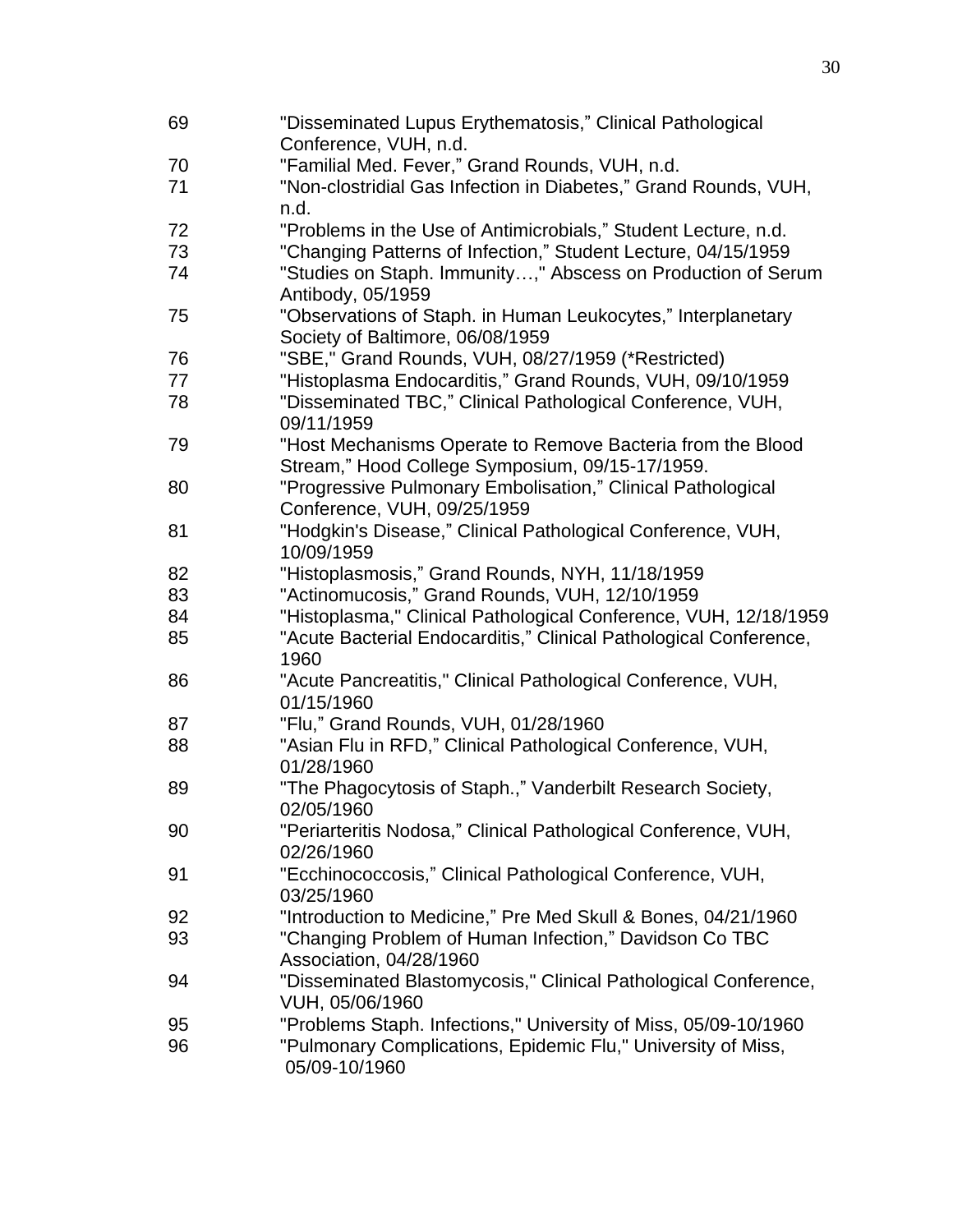| 97         | "Pygogenic Brain Abscess," Clinical Pathological Conference, VUH,<br>09/16/1960                                                |
|------------|--------------------------------------------------------------------------------------------------------------------------------|
| 98         | "Development of Concepts of Histoplasmosis," Birmingham                                                                        |
|            | Academy of Medicine, 09/20/1960                                                                                                |
| 99         | "Primary Amyloidosis," Clinical Pathological Conference,<br>09/30/1960.                                                        |
| 100        | Clinical Pathological Conference, VUH, 10/14/1960                                                                              |
| 101        | "Changing Problems in Human Infection," University of Alabama,<br>10/27/1960                                                   |
| 102        | "Encephalitis," Clinical Pathological Conference, VUH, 11/25/1960                                                              |
| 103        | "Meningitis and Focal Neurologic Findings," Clinical Pathological<br>Conference, VUH, 1961                                     |
| 104        | "Septic Abortion and Gram Negative Bacillary Shock," Grand<br>Rounds, VUH, 03/02/1961                                          |
|            |                                                                                                                                |
| 105<br>106 | "SBE," Clinical Pathological Conference, VUH, 03/03/1961<br>"Cholangiolytic Hepatitis," Clinical Pathological Conference, VUH, |
|            | 03/17/1961                                                                                                                     |
| 107        | "Acute Myeloid Leukemia," Clinical Pathological Conference, VUH,<br>04/14/1961                                                 |
| 108        | "Antimicrobial Drugs," Student Lecture, 07/1961                                                                                |
| 109        | "Host Parasite Factors in Infection," Student Lecture, 09/07/1961.                                                             |
| 110        | "TBC Meningitis," Clinical Pathological Conference, VUH,<br>09/15/1961                                                         |
| 111        | "Idiopathic Cardiac Hypertrophy," Clinical Pathological Conference,<br>09/30/1961                                              |
| 112        | "Mesenteric Thrombosis," Clinical Pathological Conference, VUH,<br>10/13/1961                                                  |
| 113        | "Studies on Immunology of Phagocytosis. of Staph.," Duke,<br>11/02/1961                                                        |
| 114        | "Shifting Focus in TB," Civitan Club, Nashville, TN, 11/14/1961                                                                |
| 115        | "TBC Adenitis Fistulous Communication," Clinical Pathological<br>Conference, VUH, 11/24/1961                                   |
| 116        |                                                                                                                                |
|            | "Certain Aspects of Staph. Disease," University of VA, 12/11/1961                                                              |
| 117        | "An Approach to Infectious Diseases," Harrison Chapter, 1962                                                                   |
| 118        | "Serum Factors Involved in Phago Path Staph," Southern Society<br>Meeting, New Orleans, 01/19/1962                             |
| 119        | "Factors Relating to Virulence of Staph.," Southern Clinical Club,<br>02/03/1962                                               |
| 120        | "Staph. Infections," Walter Reed, 02/13/1962                                                                                   |
| 121        | "Intracellular Inflammation," Miles Labs Symposium, 05/16/1962                                                                 |
| 122        | "Gram Negative Bacteremia," Grand Rounds, VUH, 06/07/1962                                                                      |
|            |                                                                                                                                |
| 123        | "The Phagocytosis of Staph.," International Congress for<br>Microbiology, Montreal, 08/19-25/1962                              |
| 124        | "Flu," Student Lecture, 09/06/1962                                                                                             |
| 125        | "Flu Epidemics," Davidson County Anti TB Association, 09/13/1962                                                               |
| 126        | "Myocarditis," Clinical Pathological Conference, VUH, 09/14/1962                                                               |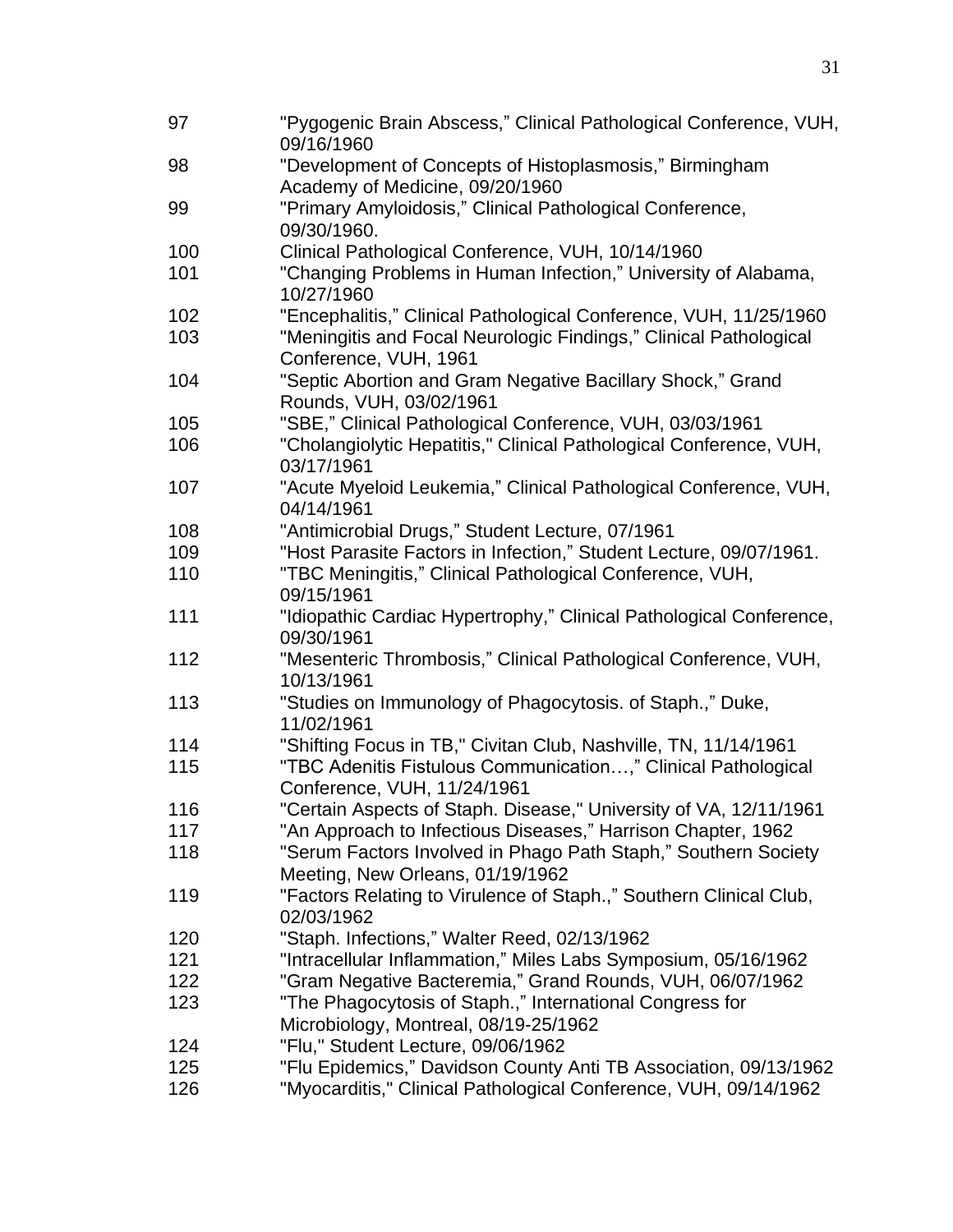| 127 | "Treatment of Staph. Infections," Australia, 10-11/1962                                                              |
|-----|----------------------------------------------------------------------------------------------------------------------|
| 128 | "Gram Negative Bacteremia," Australia, 10-11/1962                                                                    |
| 129 | "Endocarditis," Australia, 10-11/1962                                                                                |
| 130 | Australia, 10-11/1962                                                                                                |
| 131 | "Teaching Infectious Diseases," 1962                                                                                 |
| 132 | "Postabortal Clostridial Infections," Grand Rounds, VUH, 1963                                                        |
| 133 | AOA. (Alpha Omega Alpha), Lecture, Meharry, 01/17/1963                                                               |
| 134 | "Thrombotic Thrombocytopenia," Clinical Pathological Conference,<br>VUH, 01/18/1963                                  |
| 135 | "Teaching Infectious Disease," National Conference, Atlanta Talk,<br>03/1963                                         |
| 136 | "Introduction to Medicine," 03/08/1963                                                                               |
| 137 | American College of Physicians, Panel, Denver, CO, 04/01-<br>05/1963                                                 |
| 138 | "Staph. & the Human Host," Waring Lecture, Denver, CO,<br>04/09/1963                                                 |
| 139 | "Salmonellosis with Ruptured Mycotic Atherosclerotic Aneurysm,"<br>Clinical Pathological Conference, VUH, 04/12/1963 |
| 140 | Recognition Ceremony in Honor of Dr. Baxter, Columbus, OH,                                                           |
|     | 06/12/1963                                                                                                           |
| 141 | "Falciparum Malaria," Clinical Pathological Conference, VUH,                                                         |
|     | 10/18/1963                                                                                                           |
| 142 | "Management of Staph. Disease," Fort Campbell, KY, 11/21/1963                                                        |
| 143 | "Clinical & Lab Observations on Type E Botulism in Man," JHH,<br>12/1963                                             |
| 144 | "Studies on Certain Aspects of Blood Stream Clearance," JHH,<br>12/1963                                              |
| 145 | "Botulism," Harrison Chapter, 1964                                                                                   |
| 146 | "Botulism," Annuals on Internal Medicine, 1964                                                                       |
| 147 | "Diagnosis & Treatment of Botulism," Botulism Symposium,<br>Cincinnati, 01/13/1964                                   |
| 148 | "Studies on Experimental Bacteremia," American College of<br>Physicians, 01/14-15/1964                               |
| 149 | "Disseminated Blastomycosis," Clinical Pathological Conference,<br>VUH, 02/07/1964                                   |
| 150 | "Familial Hypercholesterolemia," Grand Rounds, VUH, 02/18/1964                                                       |
| 151 | Talk to VUH Freshman, 02/20/1964                                                                                     |
| 152 | Internal Medicine Course, University of Minn., 03/19-20/1964                                                         |
| 153 | "Clinical & Lab Manifestations of Type E Botulism in Man," Old                                                       |
|     | Turks, Atlantic City, 05/1964                                                                                        |
| 154 | "Botulism," Grand Rounds, Alumni Day, 06/05/1964                                                                     |
| 155 | "Staph. Endocarditis," Grand Rounds, 08/06/1964                                                                      |
| 156 | "Microbes as Agents of Human Disease," Student Lecture,                                                              |
|     | 09/16/1964                                                                                                           |
| 157 | "Studies of Experimental Bacterial & RE Function," American<br>Clinical & Climat. Assn, 10/1964                      |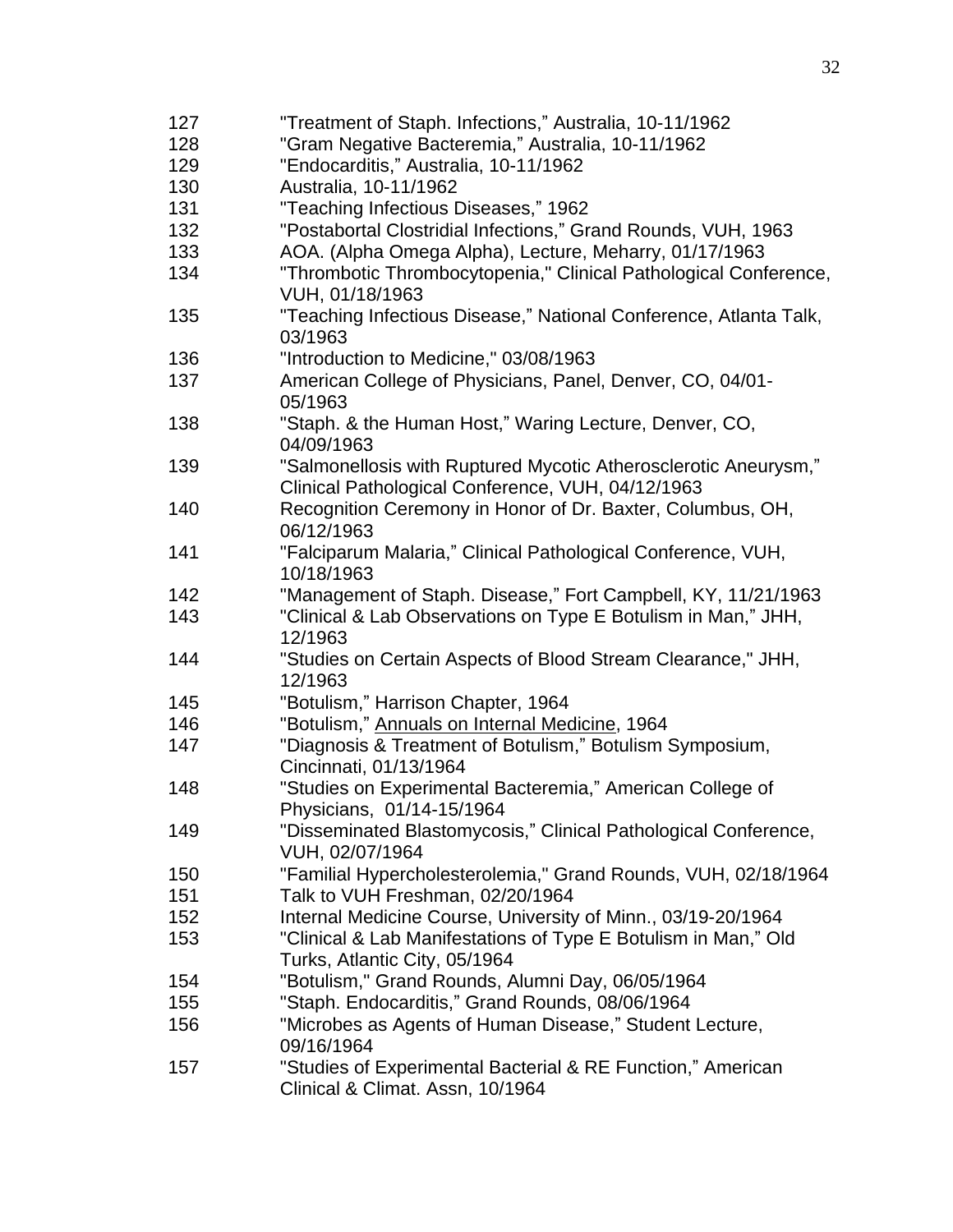- Clinical Pathological Conference, VUH, 10/01/1964
- "Changing Patterns of Infection," Student Lecture, 10/07/1964
- "Speculations on the Immunology of Staph. Infections," New York Academy of Sciences, 10/23/1964
- "Staph. Infections," Student Lecture, 11/25/1964
- "Whipple Disease," Clinical Pathological Conference, VUH, 12/03/1964

## **Box 29 Series XI, Speeches and Papers, 1947-1994**

| $\mathbf 1$    | "Spectrum of Histoplasmosis in Man," JH, 02/1965                                                    |
|----------------|-----------------------------------------------------------------------------------------------------|
| $\overline{2}$ | "Gram Negative Bacteremia," Memphis Post Graduate Medical<br>Assembly, 02/1965                      |
| 3              | "Staph. Infection," Mid-South Postgraduate Medical Assembly,<br>02/10/1965                          |
| 4              | "Speculations on Immunology of Staph. Infections," AFEB Meeting,<br>03/22/1965                      |
| 5              | "Leprosy," Grand Rounds, 04/08/1965                                                                 |
| 6              | "Studies on Experimental Bacteremia and RE Function," London,<br>06/1965                            |
| $\overline{7}$ | "Experimental Observations on Staph. Disease," Poland Talk,<br>06/1965                              |
| 8              | "Pneumococcal Meningitis," Grand Rounds, 08/26/1965                                                 |
| 9              | "Acute Monocytic Leukemia 2," Clinico-Pathologic Conference,<br>09/16/1965                          |
| 10             | "Pericarditis," Wednesday Amphitheater Clinic, 09/22/1965                                           |
| 11             | "Problems of Staph. Infections," Tallahassee, FL, 11/1965                                           |
| 12             | "On the Problems of Hospital Infections Today," Control of<br>Infections in Hospitals, 11/15/1965   |
| 13             | "Lysostaphin I & II," Schaffner et al, 1966                                                         |
| 14             | "Studies on Experimental Bacteremia and RE Function,"                                               |
|                | <b>Transactions of American Clinical and Climatological Association,</b><br>1966                    |
| 15             | "Topography & Inspection of the Chest," Physical Diagnosis<br>Lecture, 02/08/1966                   |
| 16             | "Palpation & Percussion of the Chest," Physical Diagnosis Lecture,<br>02/10/1966                    |
| 17             | "Staph. Bacteremia & Endocarditis," Grand Rounds, 02/10/1966                                        |
| 18             | Student Talk, Clinical Clerks Starting Medicine, 09/12/1966                                         |
| 19             | "Chronic Myelgenous Leukemia Tuleremic Pericarditis," Clinico-<br>Pathologic Conference, 09/13/1966 |
| 20             | "Clinical Spectrum of Histoplasmosis in Man," John Kent Lewis<br>Lecture, Stanford, 10/04/1966      |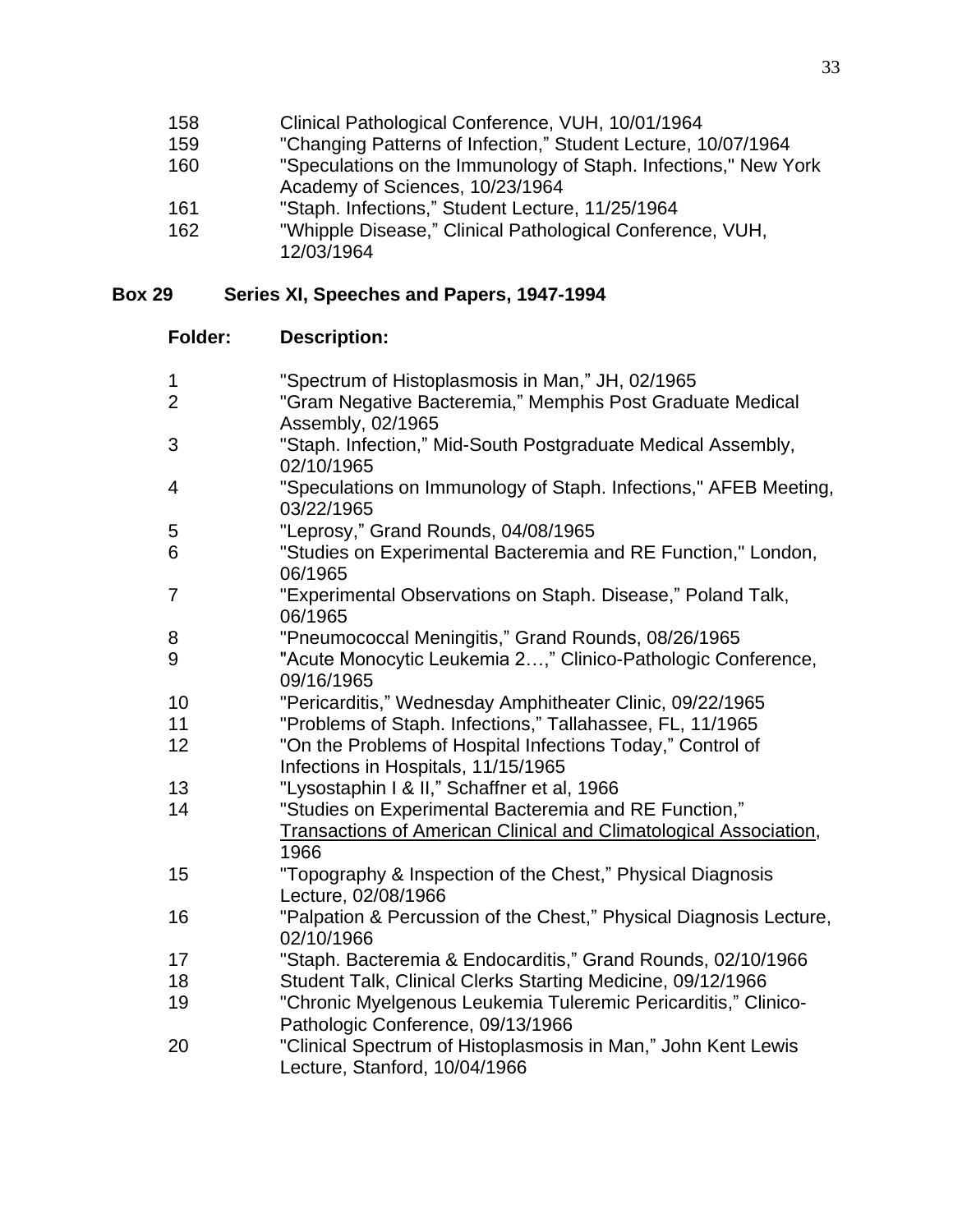| 21    | "Diseases Due to Rickettsial Infections," Dermatology in General<br>Medicine, 10/15/1966 |
|-------|------------------------------------------------------------------------------------------|
| 22    | "Some Thoughts about Research in Infectious Diseases," NIH                               |
|       | Symposium, 10/21-22/1966                                                                 |
| 23    | "Histoplasmosis," Grand Rounds, 10/27/1966                                               |
| 24    | "On Leukocytes & Microbes," Ky-Tenn Ch of Amer. Soc. of                                  |
|       | Microbiology, 11/18/1966                                                                 |
| 25    | "Chronic Dissecting Aneurysm," Clinico-Pathologic Conference,                            |
|       | 01/31/1967                                                                               |
| 26    | "Auscultation of the Chest," Student Lecture, 02/1967                                    |
| 27    | "Fulminant Meningococcemia," Grand Rounds, 02/23/1967                                    |
| 28    | "Nocardiosis," Surgical Grand Rounds, 02/25/1967                                         |
| 29    | "Histoplasmosis," University of MD, 03/07/1967                                           |
| 30    | "Changing Patterns of Bacterial Endocarditis," Middle Tenn Heart                         |
|       | Ass, 03/30/1967                                                                          |
| 31    | Talk to Franklin HS Honor Students, 04/17/1967                                           |
| 32    | "Superior Mesenteric Occlusion RHD," Clinico-Pathologic                                  |
|       | Conference, 04/23/1967 (*Restricted)                                                     |
| 33    | "Problems in Infectious Diseases Observed in Hospital Practice                           |
|       | Today," Book Proposal, 05/1966                                                           |
| 34-38 | Hope Lectures, Cartegenia, Colombia, 05-06/1967                                          |
| 39    | Talk to Interns, 07/1966                                                                 |
| 40    | "TB Pericarditis," Clinico-Pathologic Conference, 09/12/1966                             |
| 41    | "Project Hope," Grand Rounds, 09/14/1966                                                 |
| 42    | Hope Talk, Children Museum, 11/20/1966                                                   |
| 43    | "Gram Negative Rod (Pseudomonas) Pneumonia," Grand Rounds,                               |
|       | 11/30/1966                                                                               |
| 44    | "Problems of Staph. Infections," Baltimore, 03/1968                                      |
| 45    | Meeting of the Joint Board of Trustees, Johns Hopkins, 03/28/1968                        |
| 46    | Sculpture Talk, Old Turks, 05/06/1968                                                    |
| 47    | Vanderbilt Dinner Honoring Rogers, 06/12/1968                                            |
| 48-52 | "Staph. Infections," Harrison Chapters, 1968                                             |
| 53-55 | Addresses to Students (JH), 09/1968                                                      |
| 56    | Remarks to the Faculty, General Faculty Meeting, JH, 09/30/1968                          |
| 57    | "Staph.," Student Lecture, 10/31/1968                                                    |
| 58    | Morgan State, 11/09/1968                                                                 |
| 59    | "Staph. Pneumonia & Flu," JH, Grand Rounds                                               |
| 60    | "Some Reflections on Modern Medicine," American College of                               |
|       | Physicians, NYC, 01/21/1969                                                              |
| 61    | "Some Reflections on the University Medical School & Its                                 |
|       | Responsibilities for Health Care," Society of Hygiene, 02/27/1969                        |
| 62    | Old Hands Club, 02/27/1969                                                               |
| 63    | "The Pneumonias of Influenza," Topics of Clinical Medicine Course,                       |
|       | JH 04/13/1969                                                                            |
| 64    | JH Graduation, 1969                                                                      |
| 65    | Pre Med Talk, Alpha Epsilon Delta, JH, 05/20/1969                                        |
|       |                                                                                          |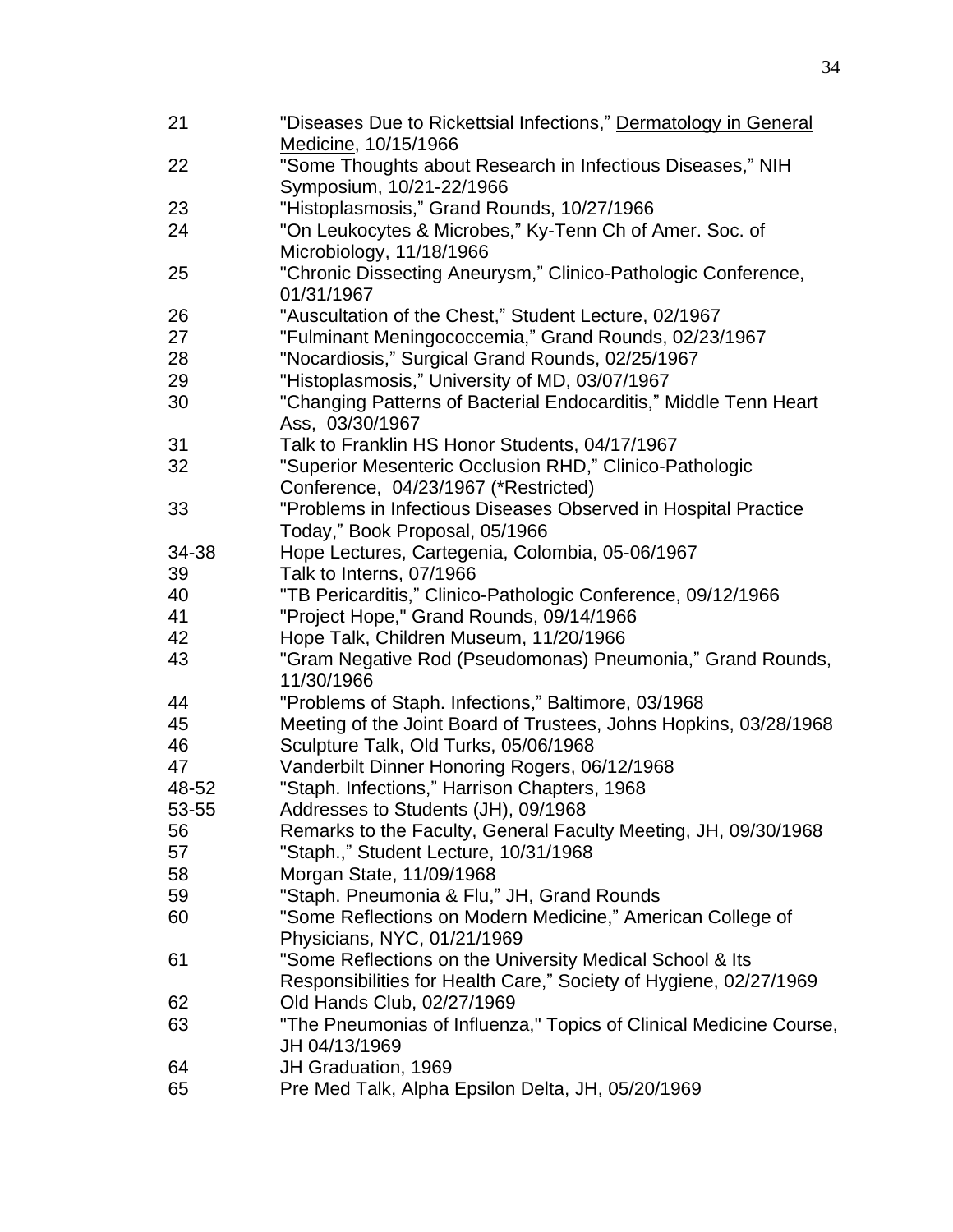66 "Some Thoughts on Medicine & Medical Schools," JH Women's Board, 05/14/1969 67 "Paradoxes in American Medicine," AOA Lecture, Cornell, 05/20/1969 68 Remarks at Staff Meeting, JH, 05/28/1969 69 "On Nurses and Nursing," Nursing Graduation, JH, 06/21/1969 70 Executive Session, Advisory Board, JH, 1969 71 "E. Coli Abscess & Bacteremia," Clinico-Pathologic-Conference, 10/08/1969 72 "Some Problems Facing American Medicine Today," Duke University, 10/16/1969 73 "What's New at Hopkins," Hamilton Street Women's Club, 10/17/1969 74 Report to the Medical Faculty, JH, 10/21/1969 75 "Hopkins Approaches to the Health Care Crisis," Washington Alumni, 10/29/1969 76 "On Medical Education and Medical Care in the 70s," Eastman Lecture, University of Rochester, 11/07/1969 77 "Thoughts on the Responsibilities of Medical Institutions Past and Present," University of FL, 12/12/1969 78 "Psittacosis," Textbook of Medicine, 1960s 79 "One Medical School's Involvement in Development of New Health Care Delivery Models," Rogers & Heyssell, Article, 02/1970 80 "Responsibilities of Teaching Institutions for Medical Education and Medical Care," University of CO-School of Medicine, Denver, 02/17/1970 81 "Role of Medical School in Community Health," University of CO-Denver, 03/1970. 82 "Influenzal Pneumonia," Clinico-Pathologic Conference, University of CO-Denver, 03/1970 83 "New Developments of Medical Education at Johns Hopkins," West Coast Alumni Talk, 04/27-05/01/1970 84 JH Graduation, 1970 85 "Examination of 2 Ailing Patients: Medical Education & Medical Care," Helen and Payne Whitney Lecture, 05/14/1970 86 Remarks at Annual Staff Meeting, JH, 05/19/1970 87 Clinical Chiefs Meeting, 05/20/1970 88 "Problems Facing Medical Teaching Centers," ACP Course Psychiatry for the Internist, 06/08/1970 89 "Thoughts on the Responsibilities of Medical Education Institutions for New Health Care Delivery Systems," IBM Symposium, 06/29/1970 90 "A Differing Prescription for Medicine: Another Viewpoint," Pharos 07/1970 91 Welcoming Remarks, Years I and II, JH, 09/1970 92 Markle Meetings, 09/20-23/1970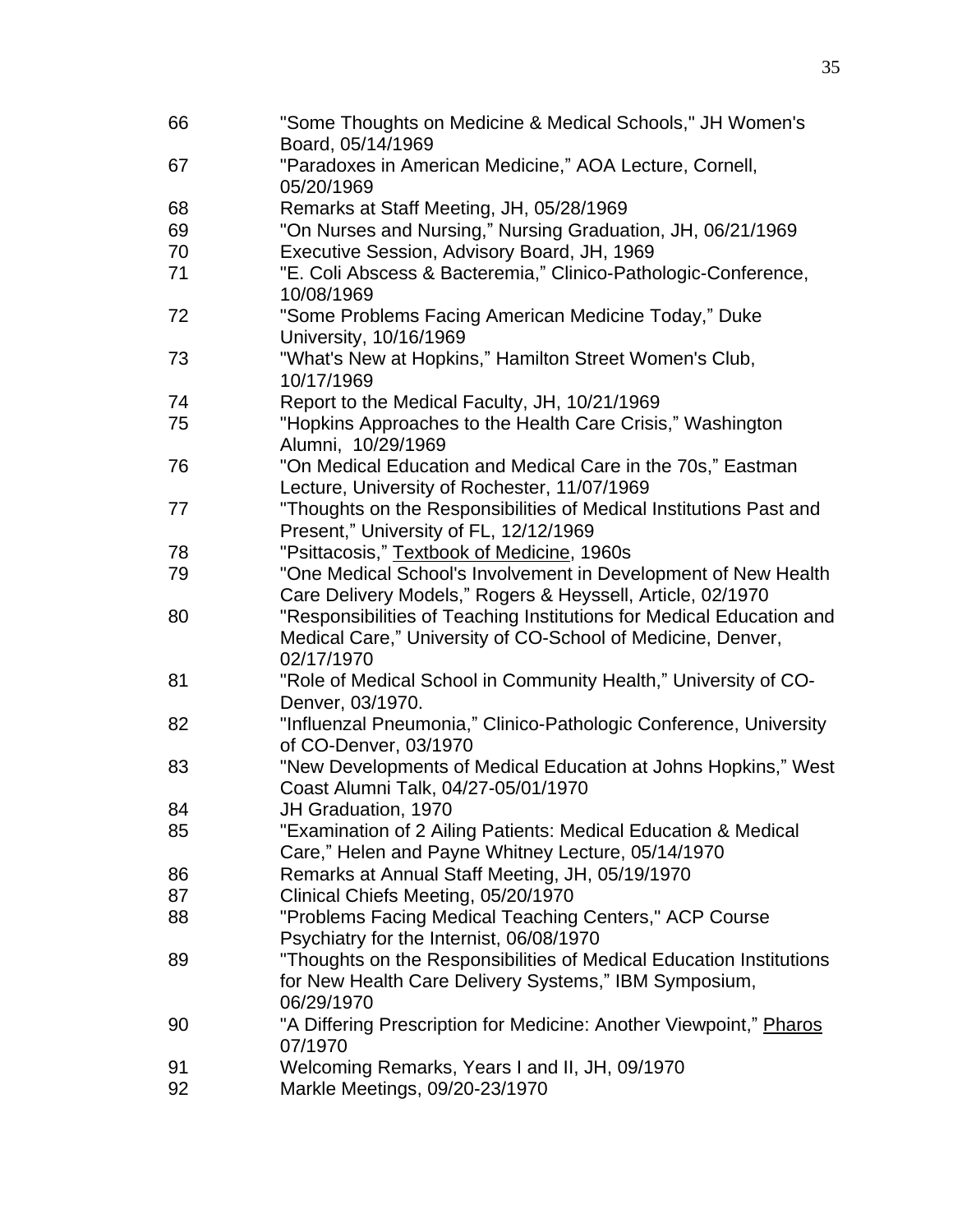| 93 | Nursing Home Inquiry, 10/27/1970 |  |
|----|----------------------------------|--|
|    |                                  |  |

- "Gaining Public Acceptance for New Program in Delivery of Health Care," AAMC Meeting, 10/30/1970
- "Bacteremic Pneumococcal Pneumonia or Aspir. Pneumonia," Grand Rounds, University of MD, 11/10/1970
- "Rupture of Esophagus," Clinico-Pathologic Conference, JH, 11/18/1970
- General Faculty Meeting, JH, 11/18/1970
- Columbia, MD Groundbreaking Ceremony, 11/24/1970

### **Box 30 Series XI, Speeches and Papers, 1947-1994**

| $\mathbf{1}$   | "Studies on the Delivery of Health Care: An Expanded Hopkins                                                                                   |
|----------------|------------------------------------------------------------------------------------------------------------------------------------------------|
| $\overline{2}$ | Mission," The Johns Hopkins Medical Journal, 01/1971<br>"Problems of Medical Education and Medical Care," AOA Lecture,<br>Puerto Rico, 02/1971 |
| 3              | "Chronic Pulmonary Histoplasmosis," Grand Rounds, JH,                                                                                          |
|                | 02/12/1971                                                                                                                                     |
| 4              | "Treatment of Urinary Tract Infection/Acute Leukemia," Grand<br>Rounds, Univ. Puerto Rico, 02/16/1971                                          |
| 5              | Report of General Faculty Meeting, Johns Hopkins Univ. School of<br>Medicine, 03/04/1971                                                       |
| 6              | "Long Range Plan Projections," 03/12/1971                                                                                                      |
| 7              | "Thoughts on Certain Problems Facing Medical Teaching<br>Institutions," Vanderbilt Medical School, 04/15/1971                                  |
| 8              | "Two Ailing Patients: Medical Education & Medical Care," AOA<br>Lecture, Univ. of Missouri, 04/29/1971                                         |
| 9              | Graduation Remarks, JH, 05/28/1971                                                                                                             |
| 10             | "Botulism," Univ. of Calif., La Jolla, 05/12/1971                                                                                              |
| 11             | NYH Bicentennial Colloquium, 05/17-18/1971                                                                                                     |
| 12             | Report of General Faculty Meeting, JH, 06/22/1971                                                                                              |
| 13             | "Medicine in the 1970s," Interview of DER, Fall 1971                                                                                           |
| 14             | Welcoming Remarks to New Students (Years I & II), JH, 09/1971                                                                                  |
| 15             | "The Impact of New Community Health on One Medical Teaching<br>Institution," Perspectives in Biology and Medicine, 09/08-09/1971               |
| 16             | "Disseminated Histoplasmosis," Clinico-Pathologic Conference, JH,<br>09/29/1971                                                                |
| 17             | "The Unity of Health: Reasonable Quest of Impossible Dream,"<br>AAMC, 10/31/1971                                                               |
| 18             | Point of View, Hopmed, 12/1971                                                                                                                 |
| 19             | "Impact New Health Program," Macy Foundation, 01/29/1972                                                                                       |
| 20             | Remarks at Foundation Luncheon, Century Club, 02/15/1972                                                                                       |
| 21             | AOA Address, Columbia P&S, 02/17/1972                                                                                                          |
| 22             | East Baltimore Dedication, 02/20/1972                                                                                                          |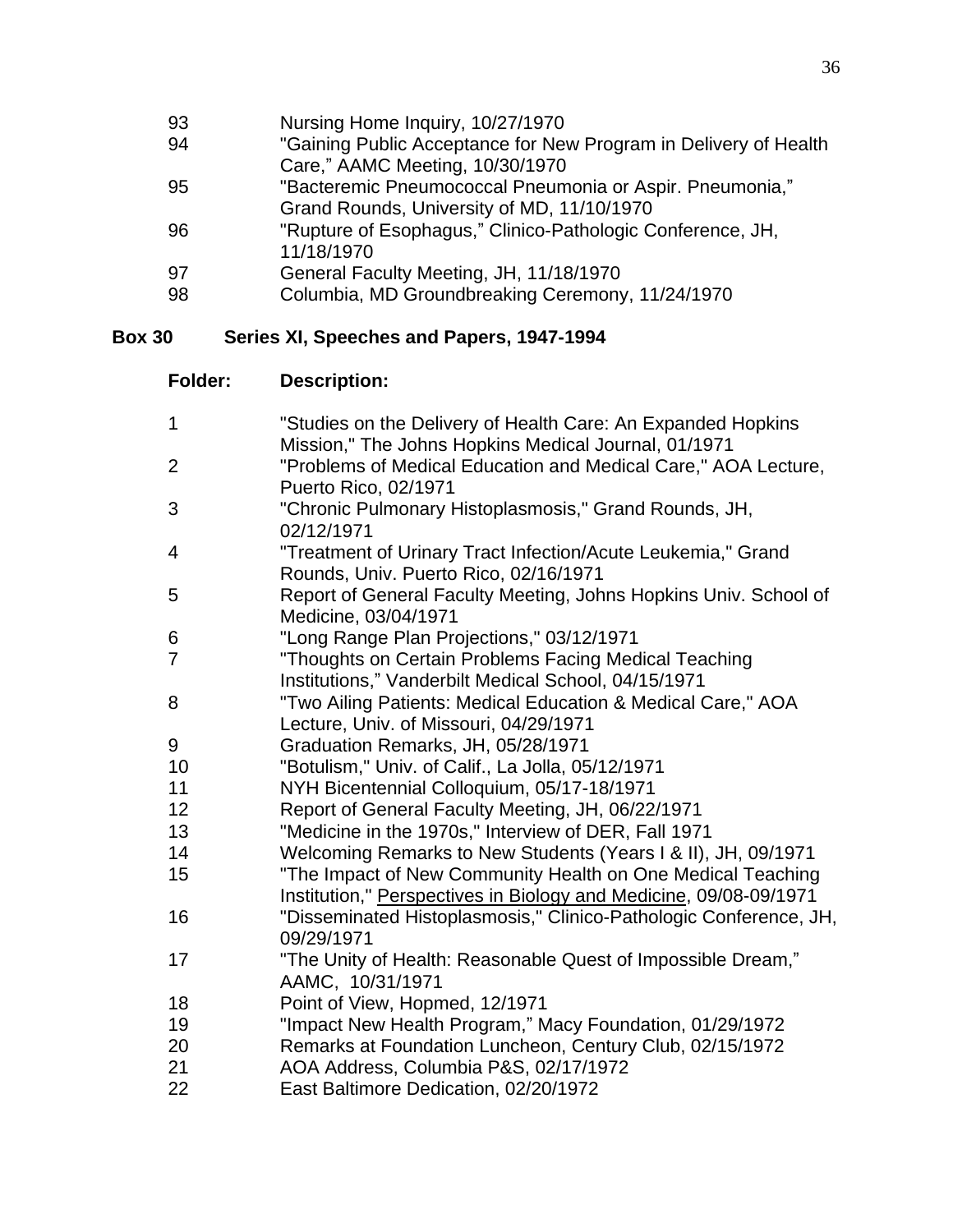"Hospital Services Needs and Costs," New York Academy of Medicine, 04/27/1972 Old Turks After Dinner Talk, Atlantic City, 05/02/1972 AOA Lecture, Yale University, 02/11/1972 McCluskey Lecture, Children's Hospital, Pittsburgh, PA, 05/15/1972 AOA Visiting Professor, Medical College of VA, 05/16-19/1972 Rutgers Commencement, 05/26/1972 Foundation News, Article, 05-06/1972 "Health Care and Academic Medical Center," Markle Meeting, 09/1972 "On a Foundation," Urban Institute, 09/14/1972 Dedication A-200 Building, VUH, 09/15/1972 New Jersey Foundations, 10/18/1972 Council on Foundations, 11/29/1972 "Health Care & Academic Medical Center," AOA Lecture, 03/01/1973 "The Money Mystique: Medical Manpower & Services," 03/10/1973 "Problems in Health in US," TB & Resp. Dis. Ass, 03/19/1973 Remarks, Clinical Scholars Meeting, Berkeley, CA, 04/05/1973 Commencement, JH, 05/25/1973 Shattuck Lecture, 05/30/1973 Commencement, Thomas Jefferson Univ,, 06/08/1973 Remarks at Staff Retreat, 07/11-14/1973 Primary Care Symposium, Montefiore Medical Center, 10/13- 14/1974 "Staph. Endocarditis," Grand Rounds, Visiting Professor, Univ. of Washington, Seattle, 10/1973 American Public Health Association Talk, San Francisco, 11/08/1973 "Dialogue on Health," Council on Foundations, San Francisco, 01/10-11/1974 AOA Lecture, Univ. of NC, 02/20/1974 Clinical Scholars Meeting, Tucson, AZ, 03/20-24/1974 "Reflections on a Bed Patient," 04/18/1974 "American Medical Care vs. American Health," Maine Medical Center, 05/10/1974 "RWJF Plans for Program in Perinatal High Risk Area," 05/16/1974 Commencement, CUMC, 05/29/1974 Commencement, Univ. of CA, San Diego, 06/07/1974 Ciba Foundation, London, England, 06/1974 **The Doctor Himself Must Become the Treatment,**" The **Pharos,** 10/1974 Festschrift for Lawrence Young, Rochester, NY, 10/03-04/1974 AAMC Institute on Primary Care, 10/08/1974 Primary Care Symposium, Montefiore Medical Center, 10/13- 14/1974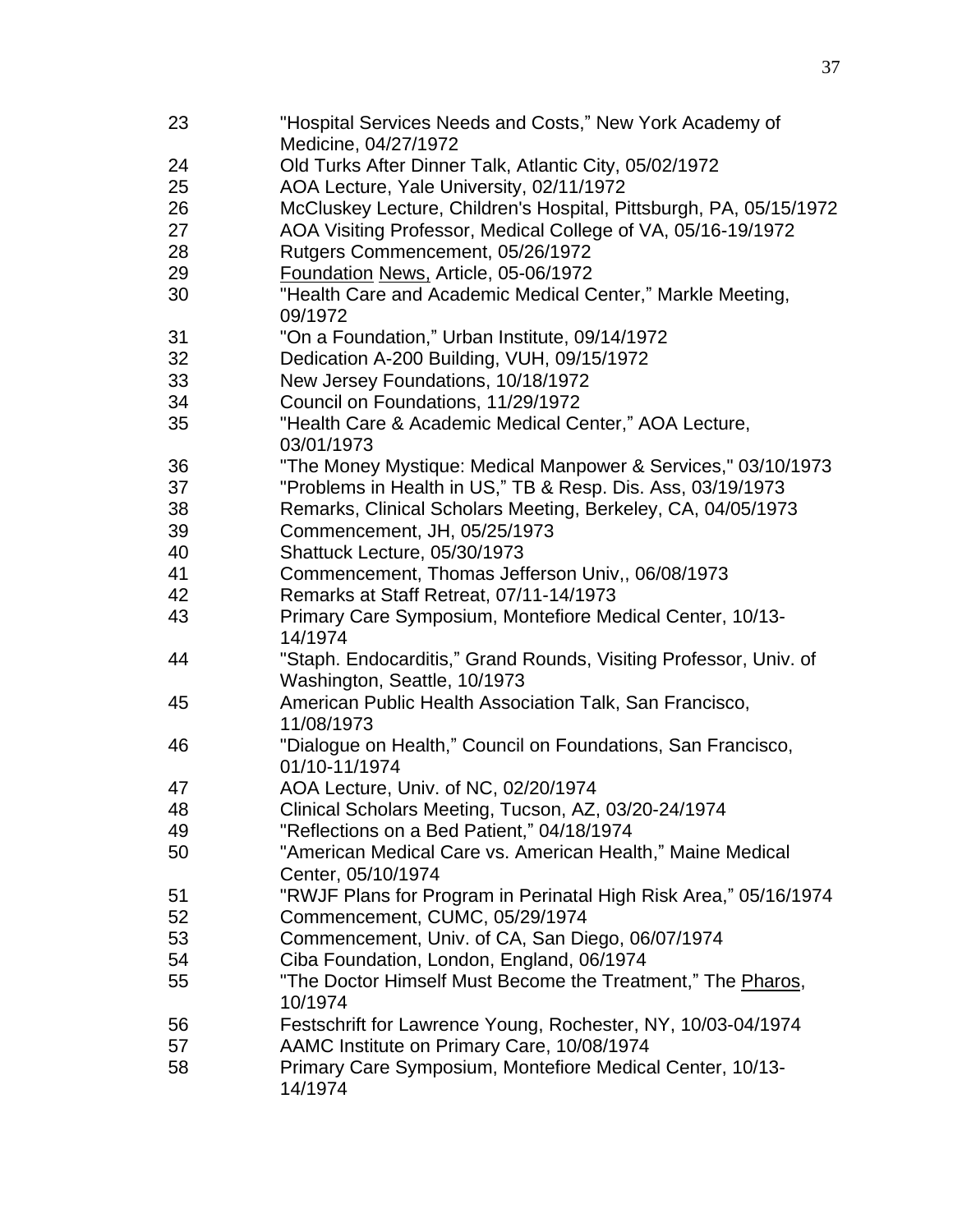- 59 "Random Observations on Travel," 11/01/1974
- 60 M. Glenn Koenig Lecture, Nashville, TN, 11/1974
- 61 Dedication of the Lindsley F. Kimball Research Inst, NYC, 11/1974
- 62 Introduction to Columbia Book on Community Hospitals, 01/03/1975
- 63 White House Conference Emergency Medical Services, 01/06/1975
- 64 AAAS Symposium on Primary Health Care in the Urban Community, 01/28/1975
- 65-68 Princeton Course on Medicine, Health and the Social Contract, 03/1975
- 69 Princeton, Grand Rounds, 03/14/1975
- 70 "Reflections on a Medical School Deanship," 03/1975
- 71 "On Technologic Restraint," Talks at AAP, 05/1975 and Archives of Internal Medicine, 10/1975
- 72 "Medicine and the Social Contract.," Commencement, Univ. of AZ, 05/16/1975
- 73 "The Programmatic Rationale Behind the Foundation's Need for the Set Aside Provision," 06/1975
- 74 "Medicine and the Social Contract," Convocation, Southern Illinois Univ., 06/08/1975
- 75 Colloquium on Primary Care, College of Medicine and Dentistry of NJ, 09/11/1975
- 76 "Higher Education and Its Uncertain Future," Symposium on American Higher Education, Tulane Univ., New Orleans, LA, 10/23/1975
- 77 "Pneumococcal Pneumonia," Grand Rounds, NYH, 12/18/1975
- 78 Alpha Omega Achievement Award, Baltimore, MD, 12/29/1975

#### **Box 31 Series XI, Speeches and Papers, 1947-1994**

- **Folder: Description:**
- 1 Remarks on the Occasion of the Opening of the New RWJF Building, 02/17/1976 2 "The Future of the American University," JH Centennial, 02/21/1976 3 Association of Professors of Medicine. (label lost), 03/08/1976 4 Sculpture Talks, 03/10/1976 5 "Flu A Predictable & Unsolved Plague of Mankind," All Staff Lunch, 04/20/1976 6 "Primary Care: Some Issues," N.Y. Academy of Medicine, 04/22/1976 7 "Brucellosis," Grand Rounds, 04/28/1976 8 "Challenge of Primary Care," AOA Lecture, Univ. of Kansas, 05/13/1976 9 CUMC Alumni Award, 05/26/1976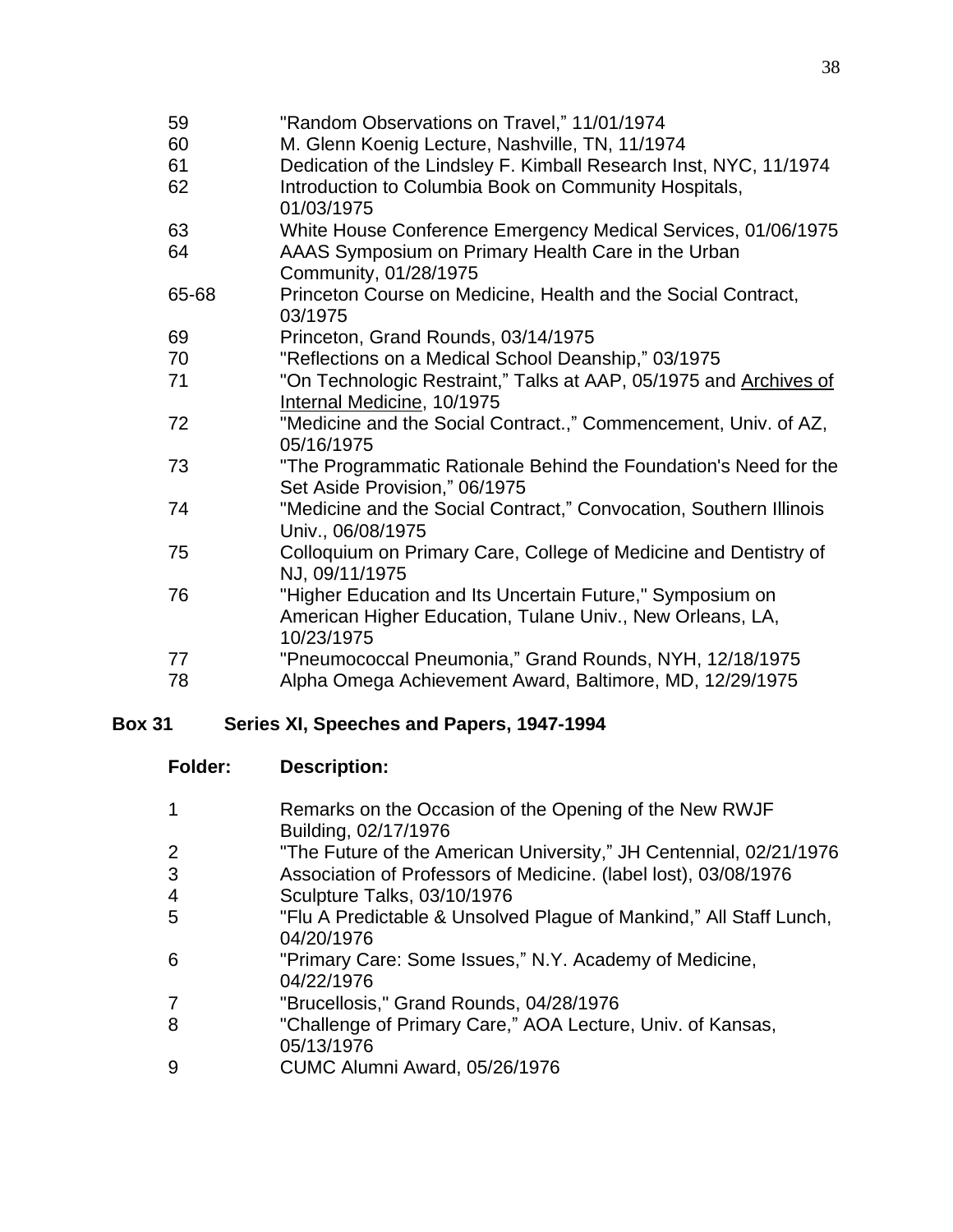| 10    | "Preparing for a Balanced State Society," Baylor University,<br>05/28/1976                                   |
|-------|--------------------------------------------------------------------------------------------------------------|
| 11    | Commencement, College of Medicine and Dentistry of New Jersey,<br>06/07/1976                                 |
| 12    | "Health Planning and Primary Care," AACHP Meeting, Miami,                                                    |
|       | 07/14/1976                                                                                                   |
| 13    | "Pneumococcol Pneumonia," Student Lecture, 10/04/1976                                                        |
| 14    | "Changing Patterns of Bacterial Endocarditis," Student Lecture,<br>Princeton Medical Center, 10/06/1976      |
| 15    | "The Changing American Health Scene," AOA Lecture, Louisiana<br>State Univ., 10/11-15/1976                   |
| 16    | "The Changing American Health Scene," JAMA, 11/11/1976                                                       |
| 17    | "Evolution of Patient Care in the US," Dedication of Scripps Clinic,<br>Clinical Colloquium, 11/11/1976      |
| 18    | Travelogues of Israel & Greece, 11/1976                                                                      |
| 19    | Address to Freshman Medical Students, Beersheva, Israel,                                                     |
|       | 11/1976                                                                                                      |
| 20    | Dedication of Babies Hospital, Columbia Presb. Med. Center,<br>12/1976                                       |
| 21    | Princeton Course Lecture, 02/01/1977                                                                         |
| 22    | Duke Univ. Round Table, 02/23/1977                                                                           |
| 23    | Presentation to Rural Practice, Advisory Board, 02/25/1977                                                   |
| 24    | Review of Program Priorities, 03/24/1977                                                                     |
| 25    | VP and Rounds, Bowman Gray School of Med, 04/11-14/1977                                                      |
| 26    | Health Resources Administration Colloquium, Washington, DC,<br>04/15/1977                                    |
| 27    | "Medicine in Modern America," Princeton University Course,<br>04/26/1977                                     |
| 28    | "Setting of Priorities for Health Care Delivery," Public Policy<br>Symposium, 05/01/1977                     |
| 29    | "The Evolution of American Medicine," Keynote Address, AMSA,<br>05/05/1977                                   |
| 30    | Vanderbilt University Association Meeting, 05/13/1977                                                        |
| 31    | Commencement, Univ. of NY Upstate, 05/22/1977                                                                |
| 32    | EMS Talk, Kansas City, 06/09/1977                                                                            |
| 33    | Testimony before the Subcommittee on Health and Scientific<br>Research, US Senate, Washington DC, 07/20/1977 |
| 34    | "American Health Today: Where do we Stand?," CIBA-GEIGY,<br>09/27/1977                                       |
| 35    | "Perinatal Perspectives," Phoenix, AZ, 11/07/1977                                                            |
| 36-39 | "Mason Gross Lecture Series, 12/1977                                                                         |
| 40    | TB Conference, 01/31/1978                                                                                    |
| 41    | Talk to Staff, 02/07/1978                                                                                    |
| 42    | Medical Executives Group, 02/09/1978                                                                         |
| 43    | Symposium on Health Care Management, Loyola College,                                                         |
|       | 03/14/1978                                                                                                   |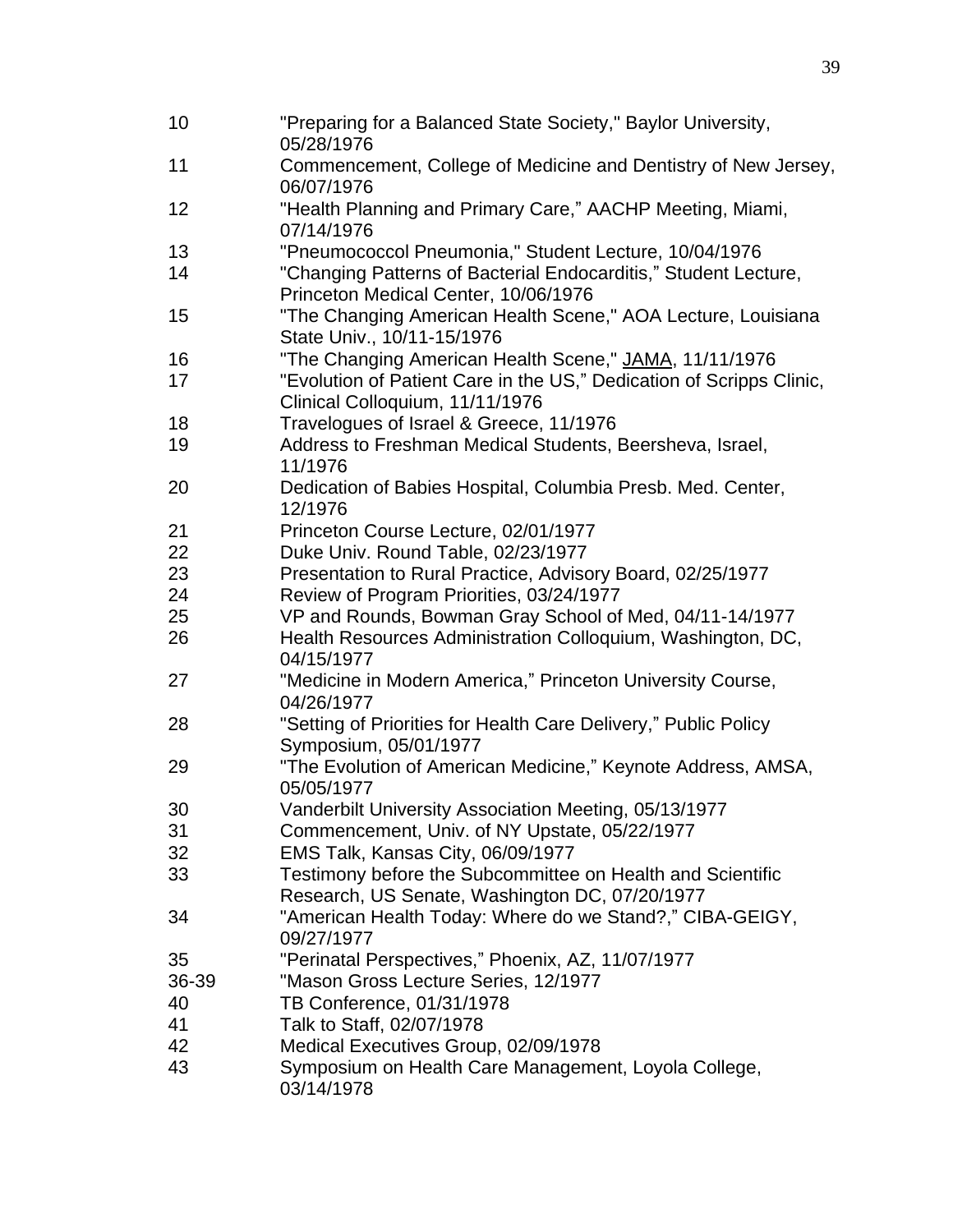| 44       | "The Academic Medical Center," AAHC, Arlington, VA,<br>04/09/1978                                                                      |
|----------|----------------------------------------------------------------------------------------------------------------------------------------|
| 45       | "On the Values of Tigers, Gazelles, Nightingales & Other                                                                               |
|          | Creatures," Staff Presentations, 04/18/1978                                                                                            |
| 46       | "American Medicine Today: The Scorecard," Visiting Professor,                                                                          |
|          | University of Alabama, 04/20/1978                                                                                                      |
| 47       | Nurse Faculty Fellowships, First Annual Symposium, Nashville, TN,                                                                      |
|          | 04/21/1978                                                                                                                             |
| 48       | "The American Medical Center: A Stressed American Institution,"                                                                        |
|          | 04/27/1978                                                                                                                             |
| 49       | The RI Medical Society, 37 <sup>th</sup> Charles V. Chapin Oration,                                                                    |
|          | 05/17/1978                                                                                                                             |
| 50       | US Conference of Mayors & AMA, Announcement of MHSP                                                                                    |
|          | Grants, 06/20/1978                                                                                                                     |
| 51       | "Delivery of Health Care: An Academic Dilemma," H. L. Moseley                                                                          |
|          | Lecture, University of MD, 09/26/1978                                                                                                  |
| 52       | "Principles of Practice for Foundation Officers," 10/12/1978                                                                           |
| 53       | Convocation, Michigan State, College of Osteopathic Medicine,                                                                          |
|          | 10/13/1978                                                                                                                             |
| 54       | China Trip, 10/26-11/21/1978                                                                                                           |
| 55       | "The Future of Private Philanthropy in the Health Field," Southeast                                                                    |
|          | Council of Foundations, 11/03/1978                                                                                                     |
| 56       | "Patients: The Latest Scapegoats," Newsweek and Washington                                                                             |
|          | Post, 11-12/1978                                                                                                                       |
| 57       | "General Principles Regarding National Health Insurance," n.d.                                                                         |
| 58       | "Thoughts on Increased Emphasis on One Stated Objective of                                                                             |
|          | RWJF," 01/1979                                                                                                                         |
| 59       | "Medical Technology: Whose Side is it On?," AAAS Annual                                                                                |
|          | Meeting, 01/03/1979                                                                                                                    |
| 60       | Princeton Course Lecture, 02/06/1979                                                                                                   |
| 61<br>62 | Princeton Course, 03/13/1979<br>American Association of Dental Schools, 03/25/1979                                                     |
| 63       |                                                                                                                                        |
| 64       | "Yes, But What Do Internists Really Do," Editorial, 03/1979<br>Nurse Faculty Fellowships, 2 <sup>nd</sup> Annual Symposium, 04/20/1979 |
| 65       | Senior Program Consultants, Tuesday Meeting, 04/24/1979                                                                                |
| 66       | "General Internist and Research," Former Chairmen of Medicine,                                                                         |
|          | AAP, 05/04/1979                                                                                                                        |
| 67       | Dedication of Robert C. Stanley, Jr. Wing of Monmouth Medical                                                                          |
|          | Center, 05/06/1979                                                                                                                     |
|          |                                                                                                                                        |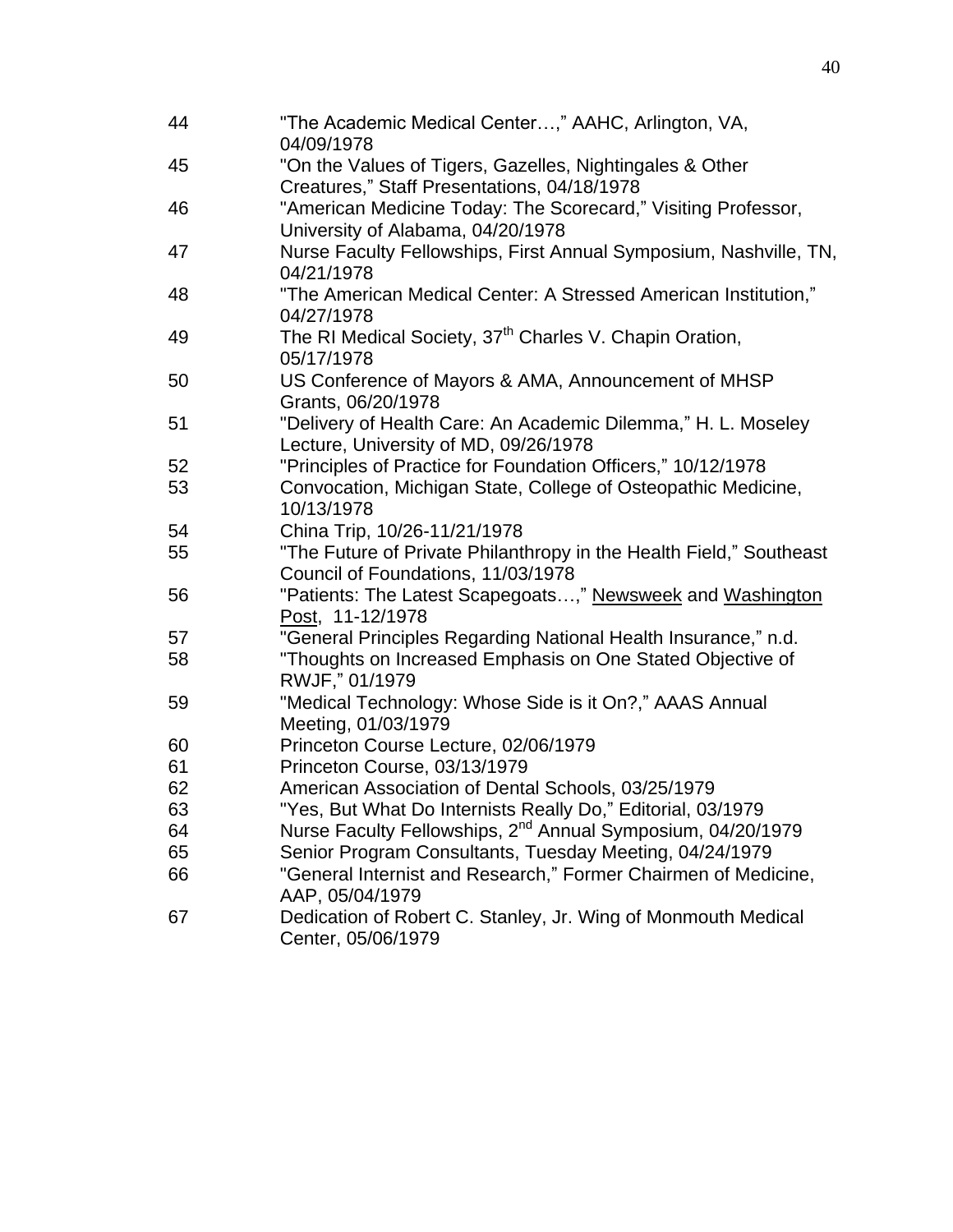#### **Box 32 Series XI, Speeches and Papers, 1947-1994**

**Folder: Description:** Health Policy Fellowships, RWJF, 05/30/1979 "The Doctor: Technocrat or Humanist," Convocation, Brown University, 06/04/1979 "Implications on the Report on Lifestyles/Personal Health Care In Different Occupations," American Academy of Family Physicians, 06/13/1979 "Contribution of Specialists to the Delivery of Primary Care," NEJM, 06/14/1979 Dedication: The Given Center, University of VT, 06/15/1979 Senior Program Consultants, 06/26/1979 "Medical Technology: Whose Side is it On?," NEJM, 10/17/1979 AAMC, Annual Meeting, 11/04/1979 Clinical Scholars Program, Scottsdale, AZ, 11/15/1979 Senior Program Consultants, 11/20/1979 Raritan Valley Hospital, Seminar, 12/04/1979 Presidential Inauguration, Eastern VA Medical Authority, 12/07- 08/1979 Health Policy Fellowships, 12/18/1979 Visiting Professorship, Univ. of CA, San Francisco, 01/14-16/1980 CAG Group, Luncheon Talk, 01/25/1980 "General Medical Care in America: A Generalist Specialist Mix," article, 02/21/1980 AOA Guest Speaker, Univ. of TX, San Antonio, 03/05/1980 "The Doctor: Technocrat or Humanist?," Honors Convocation, Univ. of FL, 03/21/1980 Chesapeake Education Research Trust Medical Care Symposium, 04/14/1980 Nurse Faculty Fellowships in Primary Care, Third Annual Symposium, Nashville, TN, 04/18/1980 "On the Future of Internists," American College of Physicians Annual Meeting, 04/22/1980 MIT Health Management Seminar, 04/30/1980 "Adjusting to a No Growth Future," Cornell Alumni Quarterly, 05/1980 Presentation of Gavel, APOM, 05/09/1980 President's Report, RWJF, 05/22/1980 26 In Absentia Talk Given by FK for DER, Council on Foundations, 05/29/1980 Primary Care Emergency Nurse Practitioner Program, 06/26/1980 "Reflections on the Work Ethic," 08/09/1980

 "The 1980s A Period of Stress for Health Institutions," 08/01/1980 and 09/03/1980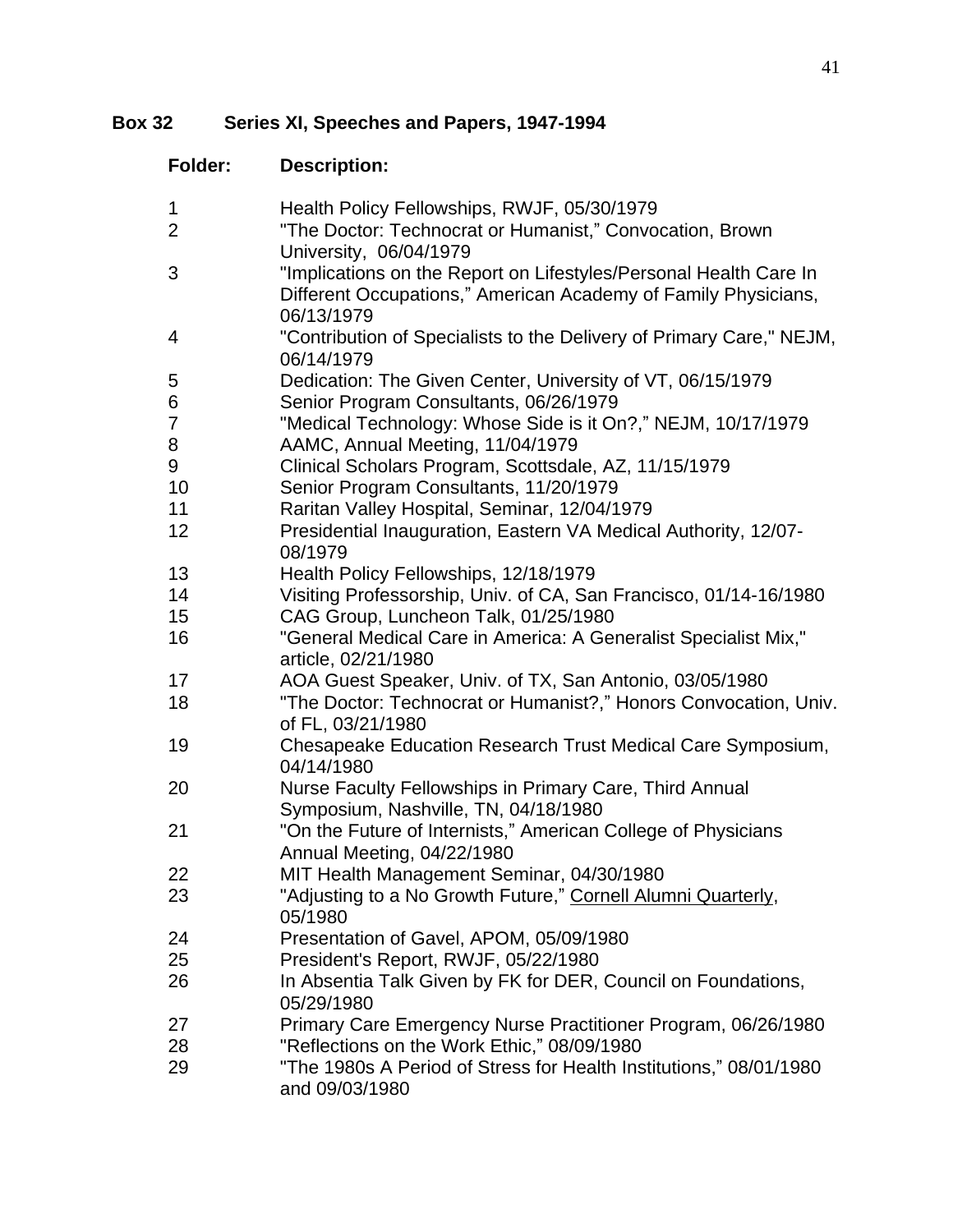| 30 | Briefing New Directions, RWJF, 09/05/1980                                            |
|----|--------------------------------------------------------------------------------------|
| 31 | DER Statement at Subcommittee on Health and Scientific                               |
|    | Research, US Senate, 09/24/1980                                                      |
| 32 | Teaching Hospital General Medicine Group Practice, 2nd National                      |
|    | Meeting, 10/06/1980                                                                  |
| 33 | "Thoughts on Academic Medical Center1980s," New York                                 |
|    | Academy of Medicine Symposium, 10/10/1980                                            |
| 34 | IOM 10 <sup>th</sup> Anniversary, 10/15/1980                                         |
| 35 | "An Internists View of Pediatrics," AAP, 50 <sup>th</sup> Anniversary,<br>10/27/1980 |
| 36 | Park Ridge Hospital, Rochester, NY, 10/30/1980                                       |
| 37 | The Clinical Scholars Meeting, Phoenix, AZ, 11/12-15/1980                            |
| 38 | Rural Infant Care Meeting, 11/19/1980                                                |
| 39 | "Human Dimensions in Medical Care," Human Dimensions in                              |
|    | Medical Care Conference, 02/22/1981                                                  |
| 40 | 6 <sup>th</sup> Private Sector Conference, Duke University, 03/23/1981               |
| 41 | Princeton University Course Lectures, 03/31/1981                                     |
| 42 | "Thoughts on Academic Medical Center in 1980s," Univ. of Oregon                      |
|    | 04/23/1981                                                                           |
| 43 | "Is It More Blessed to Give?," AFCM, 04/24/1981                                      |
| 44 | Nurse Faculty Fellowship Program 4 <sup>th</sup> Annual Symposium,                   |
|    | Nashville, TN, 05/01/1981                                                            |
| 45 | Theodore Woodward Lecture, Univ. of MD, 05/05/1981                                   |
| 46 | "The Changing American Health Scene," Grand Rounds, Univ. of                         |
|    | MD, 05/05/1981                                                                       |
| 47 | "A New Perspective on the Hospital Nurse Shortage," 06/1981                          |
| 48 | "The Changing American Health Scene," Grand Rounds, Cooper                           |
|    | Medical Center, 06/18/1981                                                           |
| 49 | "Some Musings on Medical Education: Is It Going Astray?,"                            |
|    | 08/1981                                                                              |
| 50 | "The Continuing Who Should Give Primary Care Debate," 07/1981                        |
| 51 | "Foundations & Their Contributions to the Shaping of Health                          |
|    | Policy," 08/1981                                                                     |
| 52 | Maine Consortium of Health Professionals, Maine Medical Center,                      |
|    | 09/11/1981                                                                           |
| 53 | Lorenzini Foundation Conference, Rome, 10/10-12/1981                                 |
| 54 | Dedication of Ambulatory Care Center, W. G. Magnuson Clinical                        |
|    | Center, 10/22/1981                                                                   |
| 55 | "A Tribute to Walsh McDermott," IOM, 10/28/1981                                      |
| 56 | " On Wood Sculpture," Humanities Symposium, JH, 11/03/1981                           |
| 57 | Clinical Scholars Meeting, San Antonio, TX, speech by Walsh                          |
|    | McDermott, 11/11-14/1981                                                             |
| 58 | Memorial Service for Walsh McDermott, 11/17/1981                                     |
| 59 | Grantmakers in Health," 12/03/1981                                                   |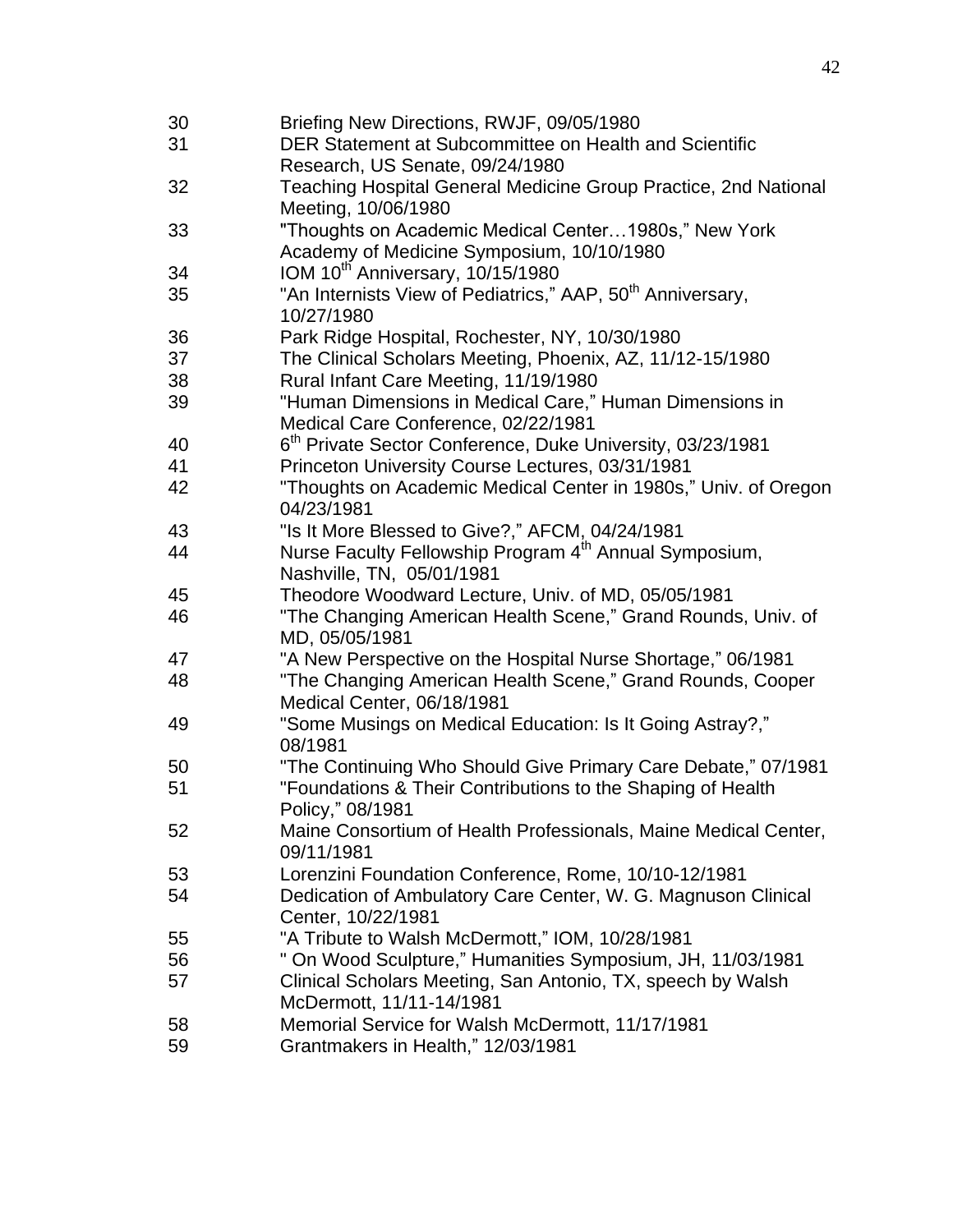# **Box 33 Series XI, Speeches and Papers, 1947-1994**

| $\mathbf{1}$   | "Social Ramifications of Control of Microbial Diseases," with Walsh  |
|----------------|----------------------------------------------------------------------|
|                | McDermott, Johns Hopkins Medical Journal, 1982                       |
| 2              | A National Physician Directed Program, 1982                          |
| 3              | Remarks Prepared by but not Read by DER, Press Release, CPAC         |
|                | Program, Washington DC, 02/03/1982                                   |
| $\overline{4}$ | "Part of Medicine, Part of Me," Johns Hopkins Medical Journal,       |
|                | 02/1982                                                              |
| 5              | IOM Conference on Community Oriented Primary Care, 03/03-<br>10/1982 |
| 6              | Duke Seventh Private Sector Conference, 03/14-16/1982                |
| $\overline{7}$ | RWJF 10 <sup>th</sup> Anniversary, 03/24/1982                        |
| 8              | Keynote Address, AMSA 32 <sup>nd</sup> Annual National Convention,   |
|                | 04/03/1982                                                           |
| 9              | Mercer County Medical Society, 04/14/1982                            |
| 10             | First National Advisory Committee Meeting, Comm. Programs for        |
|                | Affordable Health Care, Philadelphia, 04/16/1982                     |
| 11             | Nurse Faculty Fellowships Symposium, 04/30/1982                      |
| 12             | "An Innovation in Physician Training," 05/1982                       |
| 13             | "Who Needs Medicaid?," 05/1982                                       |
| 14             | Convocation, Memorial Sloan Kettering, 05/17/1982                    |
| 15             | "On Doctors and Medicine: Adapting to the 1980s,"                    |
|                | Commencement Address, Tuffs Univ., 05/30/1982                        |
| 16             | "Some Birthday Musings on the Brigham and Women's Hospital--         |
|                |                                                                      |
|                | Past and Future," Bicentennial, 06/05/1982                           |
| 17             | "What Role Can Private Philanthropy in Health Affairs in the US,"    |
|                | Univ. of NC, 10/05/1982                                              |
| 18             | Last Meeting, Community Hospital Advisory Committee,                 |
|                | 10/13/1982                                                           |
| 19             | Journal of the American Geriatrics Society, Editorial, 1982          |
| 20             | "Dental Education Preparing for the 1980s," n.d.                     |
| 21             | Garland E. Herndon Lecture, Emory School of Medicine,                |
|                | 02/02/1983                                                           |
| 22             | IOM/ RWJF Conference on Cost Effective Medical Care,                 |
|                | 02/11/1983                                                           |
| 23             | Fleas, University of FL, 03/04//1983                                 |
| 24             | "Prepaid Managed Health Care," Washington DC, 03/15/1983             |
| 25             | Remarks on the Occasion of Bud Hill's Retirement, Scanticon,         |
|                | 03/18/1983                                                           |
| 26             | "Cutting Health Care Costs," JAMA, 04/1983                           |
| 27             | "Medicine Current Challenge: Cut Costs but Do No Harm," Charles      |
|                | A. Ragan, MD Lecture, 04/13/1983                                     |
| 28             | Johns Hopkins Hospital National Advisory Council, 04/21/1983         |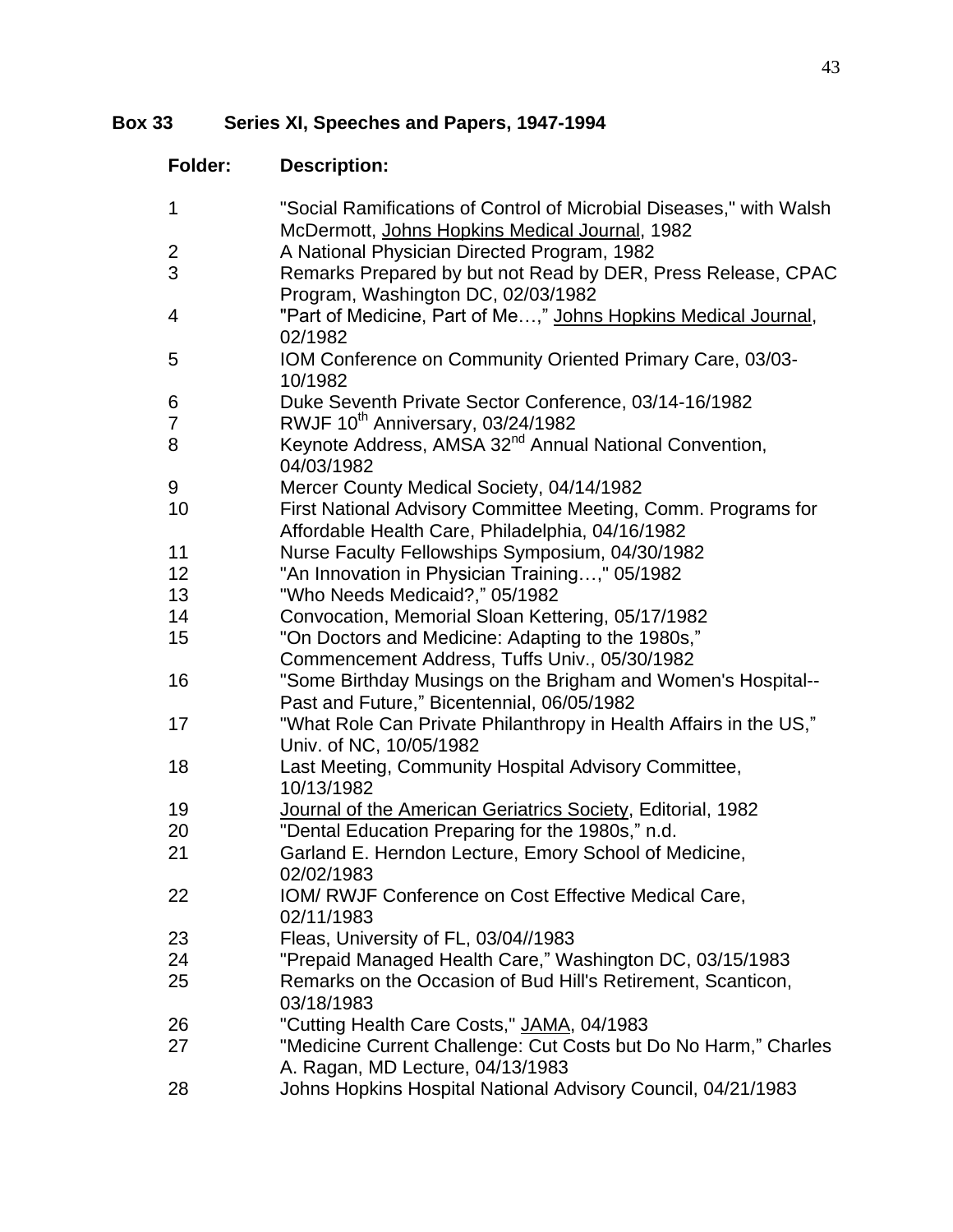- "Keeping Book On American Health," APOM, 04/28/1983 "Keeping Book On American Health," Dean's Lunch, Rutgers Medical School, 05/06/1983 "Keeping Book On American Health," Health Policy Seminar, Harvard Medical School, 05/12/1983 Off Hours, 05/1983 "The Academic Medical Center," Medical Alumni Symposium, Stanford Univ. School of Medicine, 06/04/1983 "The Academic Medical Center," Harvard Bicentennial, 06/08/1983 June 1983 Hearings Thomas Almy Tribute, Dartmouth Medical School, 09/00/1983 E. R. Squibb & Sons Convocation, 09/27/1983 Middlesex Hospital Rounds, 10/05/1983 President Jimmy Carter's Luncheon, 10/17/1983 Shackleford Lecture, St. Louis Park Medical Center, 10/07/1983 Duke University Alumni Weekend, 11/10-12/1983 Stanley S. Bergen Testimonial, 11/12/1983 Zlinkoff Visiting Professor, Univ. of NC, 11/1983 Carol R. Goldberg Seminar, Tufts University, 11/29/1983 "The Academic Medical Center.," Annuals of Internal Medicine, 12/05/1983 "Increasing the Number of Black Professors," Second Filer Symposium, Washington DC, 12/08/1983 Philadelphia Inquirer, Interview, 01/17/1984 Princeton Packet, Interview, 01/19/1984 Testimony on Aging, US Congress, 01/26/1984 Mount Sinai Medical Center, 02/17/1984 "The Changing Nature of Medical Practice," Ohio State University, Sesquicentennial Book, 1984
- Interfaith Volunteer Program, Caregivers Program, 03/07/1984

### **Box 34 Series XI, Speeches and Papers, 1947-1994**

| $\mathbf{1}$   | Duke Ninth Private Sector Conference, 03/11-12/1984            |
|----------------|----------------------------------------------------------------|
| 2              | "Changing American Health Care Scene," Rural Infant Care       |
|                | Meeting, 04/04/1984                                            |
| 3              | Breakfast with Rep Richard Gephardt, 04/10/1984                |
| $\overline{4}$ | The New Physician, Interview, 04/10/1984                       |
| 5              | "Changing Nature of Medical Practice," Master's Tea and Grand  |
|                | Rounds, Yale, 04/19-20/1984                                    |
| $6 - 7$        | "Some Further Musings on Medical Education," 05/07/1984        |
| 8              | "Changing Climate in American Medicine," JH National Forum for |
|                | Medicine, 05/09/1984                                           |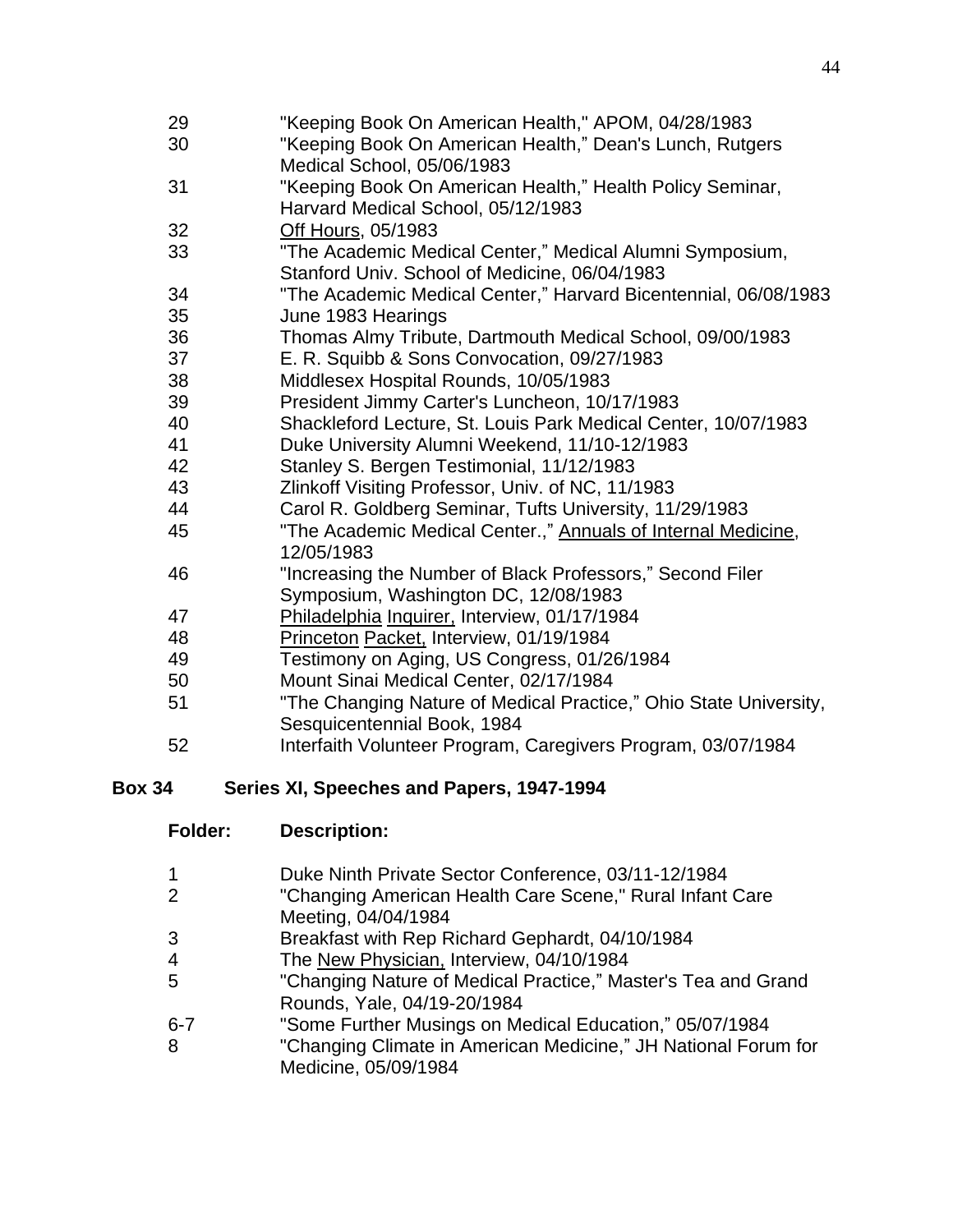| 9  | "RWJF Programs in Dental Hygiene," Dental Services Research<br>Scholars Program, 05/22/1984          |
|----|------------------------------------------------------------------------------------------------------|
| 10 | "Significance of Hearing Impairment," Bill Wilkerson Hearing and                                     |
|    | Speech Center, Nashville, TN, 05/30/1984                                                             |
| 11 | "Changing Nature of Medicine," Spirit of Medicine Lecture, Case<br>Western Reserve Univ., 06/04/1984 |
| 12 | "Changing Climate in American Medicine," UMDNJ Conference,                                           |
|    | 06/11/1984                                                                                           |
| 13 | American College of Physicians Panel, Philadelphia, PA, 07/1984                                      |
| 14 | "Modern Healthcare," 08/01/1984                                                                      |
| 15 | New York Times, Article including letters of congratulations,<br>09/09/1984                          |
| 16 | American Heritage, 10/1984                                                                           |
| 17 | The Academy of Medicine of New Jersey, 10/03/1984                                                    |
| 18 | Hospital Association of PA, Hershey, PA, 10/25/1984                                                  |
| 19 | "On Iron Men," 10/28/1984                                                                            |
| 20 | Children's Hospital of Pittsburgh, 11/14/1984                                                        |
| 21 | Wall Street Journal, Article, 11/15/1984                                                             |
| 22 | Chicago Community Trust, 11/27/1984                                                                  |
| 23 | Forward for Eisedorfer Book, 12/1984                                                                 |
| 24 | Press Conference on Homeless Program, 12/19/1984                                                     |
| 25 | <b>Issues in Science and Technology, Comment on Dr. Relman's</b>                                     |
|    | article, 1985                                                                                        |
| 26 | "The Changing Nature of Medical Practice," San Diego County                                          |
|    | Medical Society, 01/11/1985                                                                          |
| 27 | Princeton University Course Lecture #1, 02/05/1985                                                   |
| 28 | Univ. Arkansas for Medical Sciences, Little Rock, Ark, 03/14-                                        |
|    | 15/1985                                                                                              |
| 29 | "Thoughts on the Future of Medicine in America," American                                            |
|    | Hospital Association, 04/01/1985                                                                     |
| 30 | Board of Directors' Seminar on Program Opportunities in Health,                                      |
|    | Dana Foundation, 04/15/1985                                                                          |
| 31 | Univ. of Pa. School of Vet. Med., Symposium for Biomed. &                                            |
|    | Agricultural Industries, 04/16/1985                                                                  |
| 32 | Regional Health Planning Council, Mayfair Farms, West Orange,                                        |
|    | 04/18/1985                                                                                           |
| 33 | "Some Thoughts on the Veterinary," Commencement, Univ. of PA                                         |
|    | Vet School, 05/20/1985                                                                               |
| 34 | Johns Hopkins National Forum for Med, 04/25/1985                                                     |
| 35 | Inaugural Convocation, Rush Univ., Chicago, II, 05/01-02/1985                                        |
| 36 | Commencement, Charles R. Drew, PG Med. School, 06/02/1985                                            |
| 37 | Annals of Internal Medicine, Response to Tarlov, 06/1985                                             |
| 38 | Meeting w/Congressman H. Ford, Washington, DC, 06/10/1985                                            |
| 39 | Grant Liddle Celebration, Vanderbilt Univ., 06/13/1985                                               |
| 40 | ABC News, Interview, 07/18/1985                                                                      |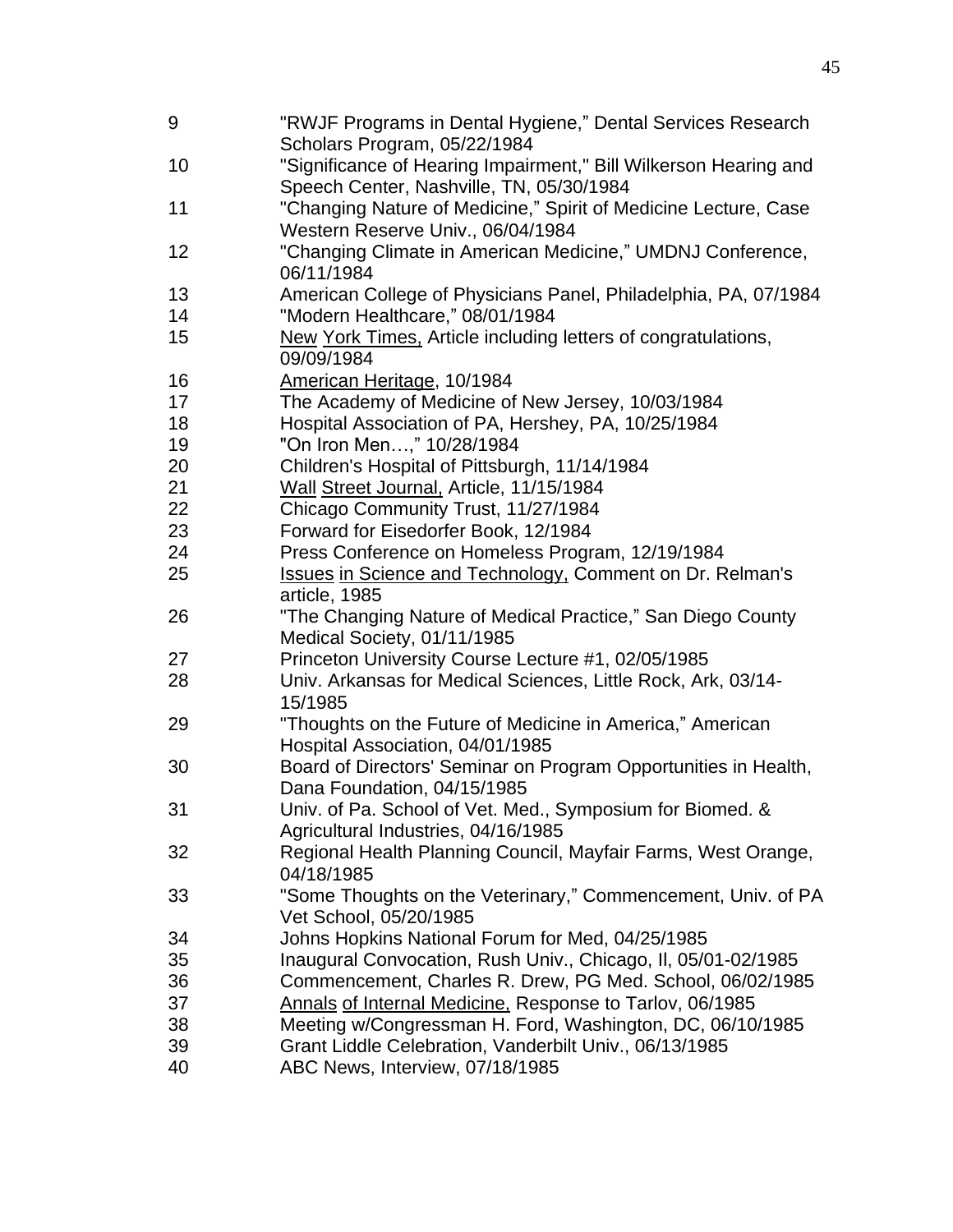| 41 | Middlesex Gen. Univ. Hosp. Magnetic Resonance Imaging Center                                                                  |
|----|-------------------------------------------------------------------------------------------------------------------------------|
|    | Groundbreaking, 07/22/1985                                                                                                    |
| 42 | Dedication - Maine Medical Center, 08/29/1985                                                                                 |
| 43 | Soong Ching Ling Meeting, 0 9/06/1985                                                                                         |
| 44 | "Agenda Setting: Role of Health Professions<br>in a Changing<br>Society," Univ. of PA Nursing School, 50th Anniv., 09/20/1985 |
| 45 | Convocation, Morehouse School of Medicine, 09/24/1985                                                                         |
| 46 | Health Policy Fellows Meeting & Remarks, 10/03/1985                                                                           |
| 47 | "Healthcare for the Poor: Historical," Convocation, Meharry,<br>10/07/1985                                                    |
| 48 | Minority Progress Report at Board of Trustees Mtg., 10/24/1985                                                                |
| 49 | "Med. Ed.: Its Purpose  Problems," Rutgers/Flexner Report,<br>11/11/1985                                                      |
| 50 | "Some Observations on Having a Coronary," Pharos article,<br>01/1986                                                          |
| 51 | Newsweek, Interview (csp. re.), 02/10/1986                                                                                    |
| 52 | Fortune Guide to Executive Leisure, Interview, (csp re.),<br>02/13/1986                                                       |
| 53 | Dr. Robert Austrian, 03/01/1986                                                                                               |
| 54 | Associated Medical Schools of NY, Walsh McDermott Award,<br>03/13/1986                                                        |
| 55 | "American Medicine - A Changing Scene," Sylvan Moolten Visiting<br>Professor, Rutgers Med. School, 03/19-20/1986              |
| 56 | "Keeping Track of the Adequacy of Care in Your Community,"<br>(Undelivered speech), 03/1986                                   |
| 57 | Health Policy Fellows Visit and Dinner (Speech notes), 03/21/1986                                                             |
| 58 | Wall Street Journal, Interview (csp. re.), 03/31/1986                                                                         |
| 59 | "Some Thoughts on the Future of American Medicine," Seymour<br>Lectureship - Wesley Medical Center, 04/03-04/1986             |
| 60 | Memorial Service - Dr. Ann Melly, Nashville, Tenn., 04/08/1986                                                                |
| 61 | Univ. of Rochester Medical Center Symposium, 04/10-11/1986                                                                    |
| 62 | "Some Thoughts on the Future of American Medicine," Grand<br>Rounds, NYH, 04/24/1986                                          |
|    |                                                                                                                               |

# **Box 35 Series XI, Speeches and Papers, 1947-1994**

| $\mathbf 1$    | "American Medicine: A Changing Scene," United Hospital Fund       |
|----------------|-------------------------------------------------------------------|
|                | Annual Mtg., New York City, 05/06/1986                            |
| 2              | "Community Programs for Affordable Health Care," (Talking points) |
|                | 05/09/1986                                                        |
| 3              | Foundation Executives Group, Palm Beach, Fla., 05/11-13/1986      |
| $\overline{4}$ | Norman Rosenberg, MD, Testimonial (Remarks), 05/21/1986           |
| 5              | Annuals of Internal Medicine, 05/28/1986                          |
| 6              | "What Should Be Done About AIDS," 05/30/1986                      |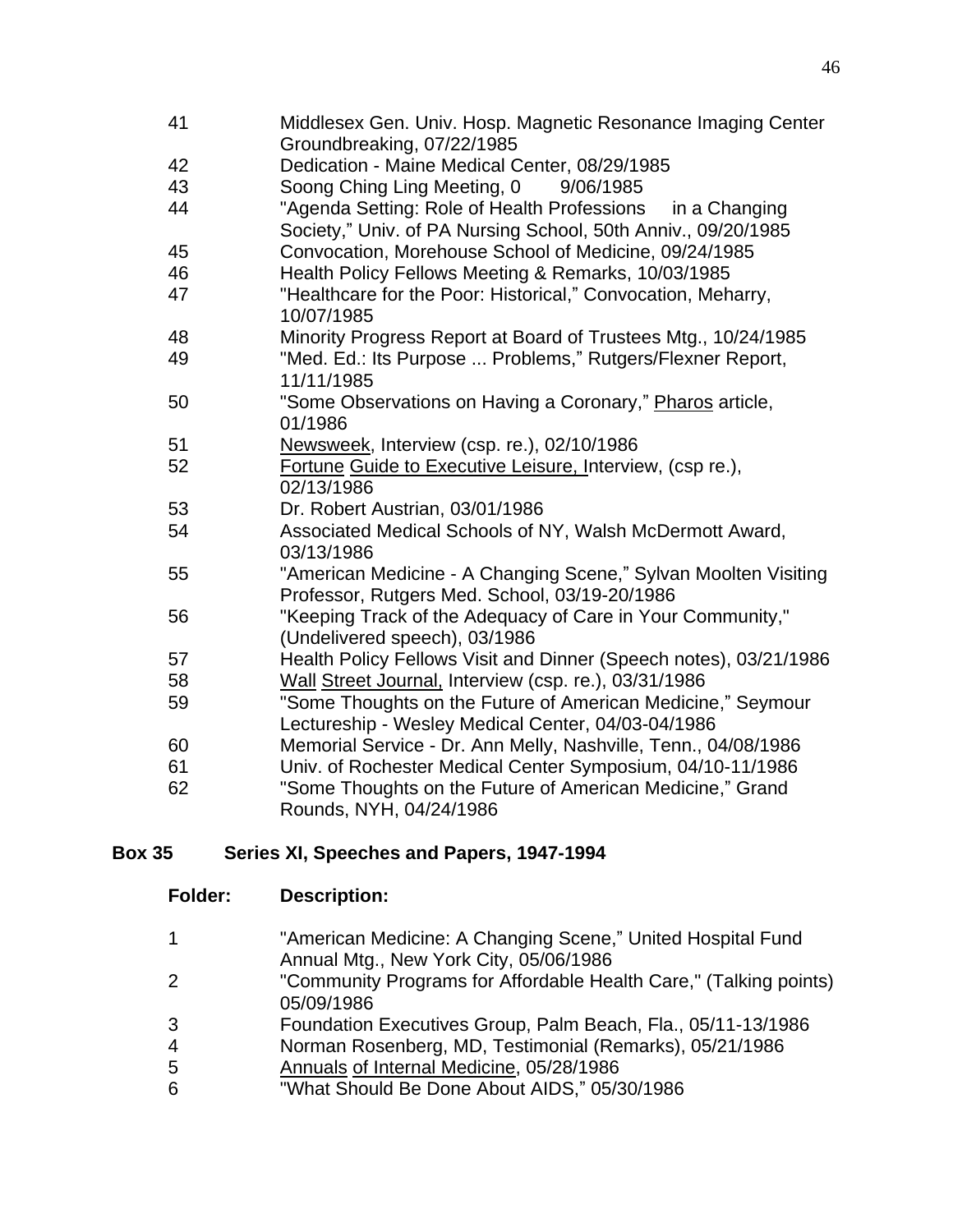| $\overline{7}$ | "On Doctors, Competence and Caring," Commencement, Mt. Sinai                                                                |
|----------------|-----------------------------------------------------------------------------------------------------------------------------|
| 8              | School of Med., 05/30/1986<br><b>Encyclopedia Britannica (Article for 1986 Medical and Health</b>                           |
|                | Annual), 06/1986                                                                                                            |
| 9              | "The Book," 06/25/1986                                                                                                      |
| 10             | USA Today, Interview, 06/1986                                                                                               |
| 11             | "A Personal Experience with Myocardial Infarction," New                                                                     |
|                | Developments in Medicine, Summer 1986                                                                                       |
| 12             | Meeting w/Hon. Otis R. Bowen (csp. and notes re.), 07/11/1986                                                               |
| 13             | Visit with Health Policy Fellows (csp. re.), 07/23/1986                                                                     |
| 14             | Annual Report of the Robert Wood Johnson Foundation, 08-<br>10/1986                                                         |
| 15             | "Health Indicators for an Aging Population" (article and csp. re),                                                          |
|                | Summer 1986                                                                                                                 |
| 16             | RWJF Group Practice Evaluation Project, 09/1986                                                                             |
| 17             | "Some Thoughts on the Future of American Medicine," Vanderbilt                                                              |
|                | Medical House Staff Reunion, Nashville, Tenn., 09/25-27/1986                                                                |
| 18             | "Can We Cut Health Care Costs Without Hurting People?," Melvyn                                                              |
|                | H. Motolinsky Research Foundation Award, 11/09/1986                                                                         |
| 19             | "Building of a Foundation," Remarks to Buck County Foundation                                                               |
|                | 11/23/1986                                                                                                                  |
| 20             | Year Book of Medicine, Nashville, Tenn., 12/1986                                                                            |
| 21             | "Some Reflections on Foundation Building" (Submitted article),<br>Health Affairs, 12/1986                                   |
| 22             | "Thoughts on Increased Number of Blacks," MLK Lecture,                                                                      |
|                | Vanderbilt Medical School, 01/22/1987                                                                                       |
| 23             | 175 <sup>th</sup> Birthday, NEJM, Boston, 01/24/1987                                                                        |
| 24             | Sculpture Talk, Women's Auxiliary, Princeton, NJ, 02/19/1987                                                                |
| 25             | "Who Should Take Care of the Poor," Flinn Foundation, Arizona,                                                              |
|                | 02/23-27/1987                                                                                                               |
| 26             | Duke Private Sector Conference, North Carolina, 03/09-10/1987                                                               |
| 27             | "Teachers & Teaching in Medicine," Univ. of OK, 03/12-14/1987                                                               |
| 28             | "Thoughts on Foundation Building," Univ. of OK, 03/13/1987                                                                  |
| 29             | "On Doctors, Competence, and Caring," AOA Lecture, RWJ School                                                               |
|                | of Medicine, 03/27/1987                                                                                                     |
| 30<br>31       | Seminar with Students, Univ. of VA, Charlottesville, VA, 04/1987                                                            |
| 32             | Carnegie Foundation Meeting, San Diego, CA, 04/02/1987<br>Conference on Clinical Decision Making on the Elderly, Washington |
|                | DC, 04/16/1987                                                                                                              |
| 33             | "On Doctors, Competence, and Caring," AOA Lecture, Columbia,                                                                |
|                | MO, 04/16/1987                                                                                                              |
| 34             | Student Retreat, 04/25/1987                                                                                                 |
| 35             | "Stress and Doctoring," Visiting Day, CUMC, 04/28/1987                                                                      |
| 36             | "Improving Health of Children," Children's Hospital, Pittsburgh,                                                            |
|                | 05/16/1987                                                                                                                  |
| 37             | Healthsearch, Allentown, PA, 05/26/1987                                                                                     |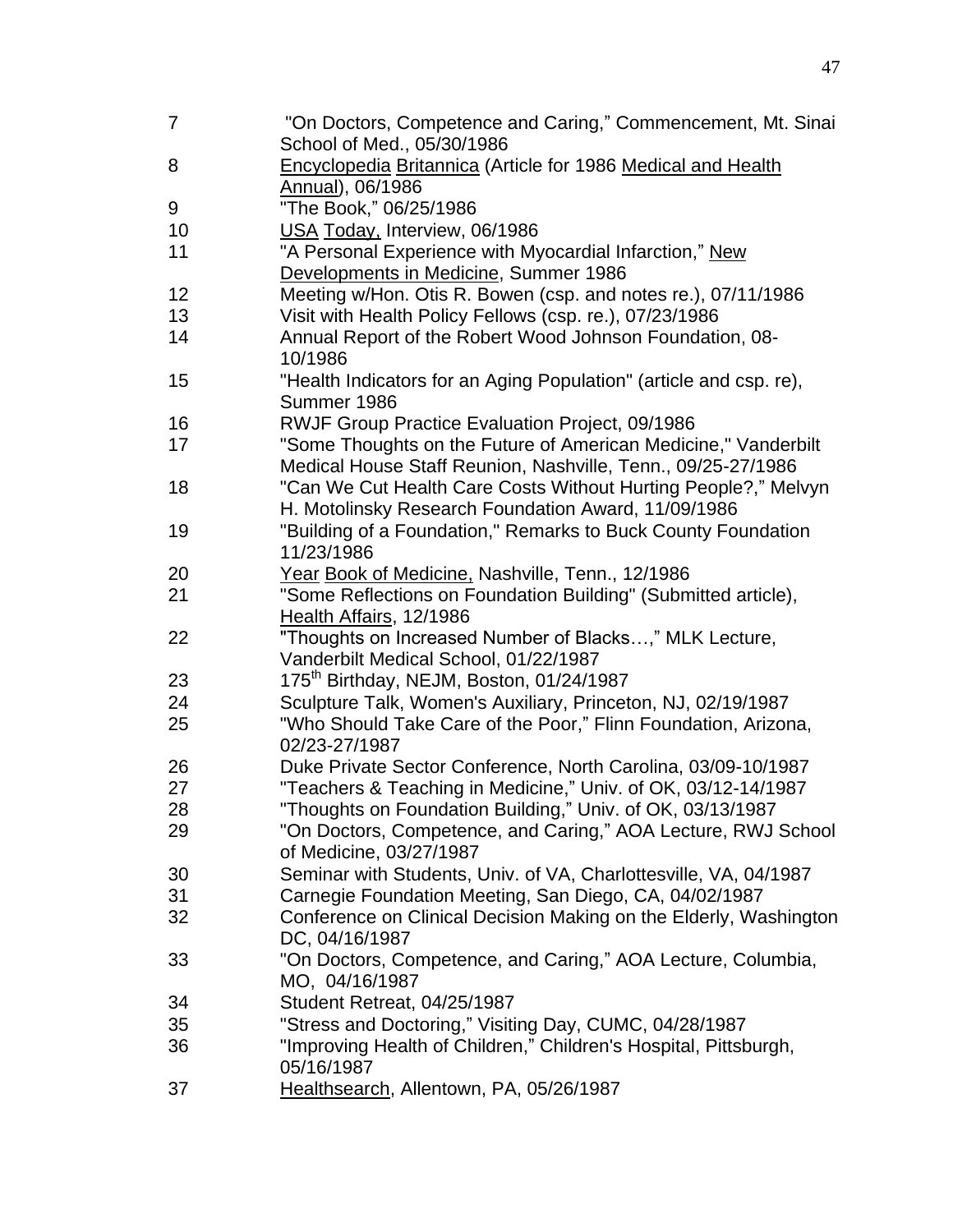| 38<br>39 | "Robert Haggerty, MD," Alumni Luncheon, CUMC, 05/28/1987<br>"Some Thoughts On the Management of Technology in Medicine," |
|----------|--------------------------------------------------------------------------------------------------------------------------|
|          | Science and Technology, 06/1987                                                                                          |
| 40       | Community Foundation, Detroit, MI, 06/05/1987                                                                            |
| 41       | "Some Reflections on Foundation Building," Cornell Ithaca Health<br>Exec. Program, 06/23/1987                            |
| 42       | China Delegation, 06/26-29/1987                                                                                          |
| 43       | American College of Healthcare Executives, Atlanta, CA,<br>07/26/1987                                                    |
| 44       | "Some Thoughts on the Future of Medicine," Rochester, NY,<br>09/16/1987                                                  |
| 45       | Some Thoughts on the Future of American Medicine," Miami,<br>09/18/1987                                                  |
| 46       | Some Thoughts on the Future of American Medicine," Iowa,<br>09/23/1987                                                   |
| 47       | "Thoughts on AIDS," NYRAG, 09/29/1987                                                                                    |
| 48       | Alzheimer's Disease Review, NYC, 10/1987                                                                                 |
| 49       | IOM Care of the Sick and Elderly, Washington DC, 10/08-09/1987                                                           |
| 50       | "Future of Medical Practice-What About Academic Student<br>Lecture," 10/14/1987                                          |
| 51       | American Clinical & Climatological Assoc, Ponte Vedra, FL, 10/18-                                                        |
|          | 19/1987                                                                                                                  |
| 52       | "Some Thoughts on the Future of Medicine," Denver, CO,<br>10/22/1987                                                     |
| 53       | "Some Thoughts on the Future of American Medicine," Marine Bio<br>Inst, Galveston, TX, 10/26-29/1987                     |
| 54       | "Some Thoughts on the Future of Medicine," Case Western<br>Reserve Univ., Cleveland, OH, 10/29-30/1987                   |
|          |                                                                                                                          |

# **Box 36 Series XI, Speeches and Papers, 1947-1994**

| 1              | "Coping with AIDS," NEJM, 11-03/1987                                          |
|----------------|-------------------------------------------------------------------------------|
| $\overline{2}$ | "AIDS in the Tri-State Region," 2 <sup>nd</sup> Montefiore Symposium on AIDS, |
|                | New York, 11/05/1987                                                          |
| 3              | 45 <sup>th</sup> Anniversary Dinner, Public Health Research Inst, NYC,        |
|                | 11/10/1987                                                                    |
| 4              | "Some Thoughts on the Future of American Medicine," Grand                     |
|                | Rounds, NYU, 11/11/1987                                                       |
| 5              | "Some Thoughts on Foundation Building.," Hermann Biggs Society,               |
|                | NYC, 11/12/1987                                                               |
| 6              | Homeless Program, Nashville, TN, 11/15-16/1987                                |
| 7              | "Bush Foundation Clinical Fellows Program," St. Paul, MN, 11/22-              |
|                | 23/1987                                                                       |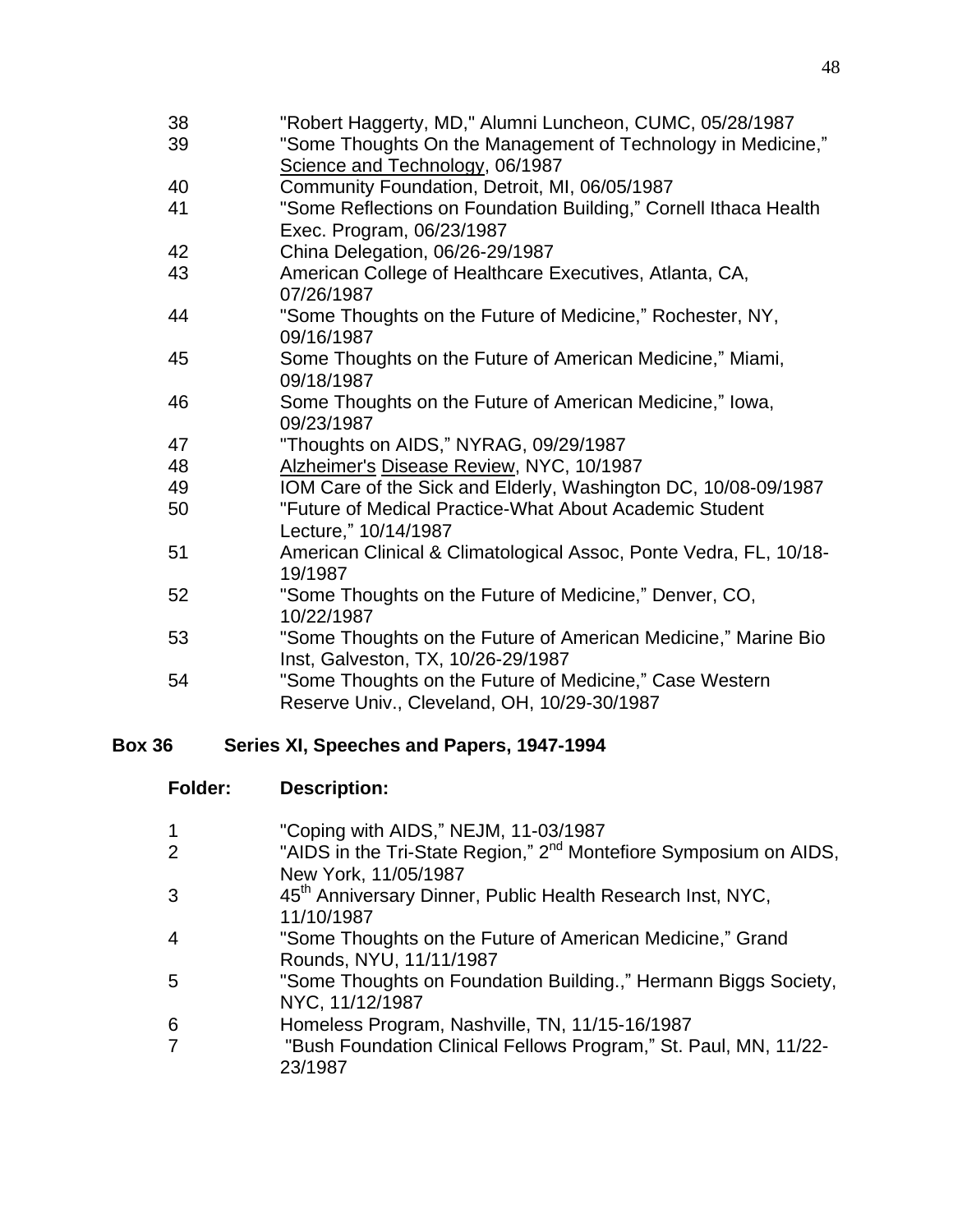| 8  | "Some Thoughts on the Future of American Medicine," Brigham<br>and Women's Hospital, Boston, MA, 11/24/1987 |
|----|-------------------------------------------------------------------------------------------------------------|
| 9  | Daedalus AIDS, Planning Meeting, Cambridge, MA, 12/16/1987                                                  |
| 10 | Report, Year Book Editorial Meeting, Nashville, TN, 12/29/1987                                              |
| 11 | "Some Thoughts on Medical Education," Grand Rounds,                                                         |
|    | 01/07/1988                                                                                                  |
| 12 | University of PA, School Site Visit, Philadelphia, PA, 01/18/1988                                           |
| 13 | National Medical Fellowships Symposium, Washington DC, 01/24-<br>26/1988                                    |
| 14 | "Roles & Training of Health Professionals," National Academy of<br>Sciences, Washington DC, 01/28/1988      |
| 15 | Visitors Committee, Vanderbilt University, Nashville, TN, 01/31-<br>02/01/1988                              |
| 16 | "Infant Mortality: How to Develop A National Program," PH Lecture,                                          |
|    | 02/18/1988                                                                                                  |
| 17 | NYS Health Care Scholarship & Loan Forgiveness Program,                                                     |
|    | CUMC, 03/03/1988                                                                                            |
| 18 | "Regionalizing Pregnancy Care: An Effort to Reduce Infant                                                   |
|    | Mortality," Student Lecture, CUMC, 03/10/1988                                                               |
| 19 |                                                                                                             |
|    | Meharry Site Visit, Nashville, TN, 03/15-16/1988                                                            |
| 20 | AIDS Meeting, 03/25/1988                                                                                    |
| 21 | "Training More Blacks," Grand Rounds, Harlem Hospital,<br>04/05/1988                                        |
| 22 | "Some Thoughts on the Future of American Medicine," Univ. of WA,<br>Seattle, 04/07/1988                     |
| 23 | "Some Thoughts on the Future of American Medicine," Cornell,<br>Ithaca, 04/15/1988                          |
| 24 | Student Retreat, CUMC, 04/16/1988                                                                           |
| 25 | AIDS Planning Meeting, Carter Center, Atlanta, GA, 04/19/1988                                               |
| 26 | Case Western Reserve University, Cleveland, OH, 04/24/1988                                                  |
| 27 |                                                                                                             |
|    | SGIM National Meeting, Arlington, VA, 04/27-29/1988                                                         |
| 28 | AAP Meeting, Washington DC, 04/29-05/02/1988                                                                |
| 29 | Bush Foundation, Consultant, 05/06-08/1988                                                                  |
| 30 | AIDS: An Update, Public Health Research Inst., 05/11/1988                                                   |
| 31 | "Is Medical Education in Trouble," Aaron Brown Lecture,<br>05/17/1988                                       |
| 32 | AOA Lecture, JH, 05/23/1988                                                                                 |
| 33 | Nyswander Lecture, Beth Israel, NYC, 05/26/1988                                                             |
| 34 | AIDS Conference, Venice, Italy, 05/27-31/1988 (not a speaker)                                               |
| 35 | NYAM Seminars, Bermuda, 06/15-18/1988                                                                       |
| 36 | "Some Thoughts on Medical Education," Cornell, Ithaca,                                                      |
|    | 06/20/1988                                                                                                  |
| 37 | 10 <sup>th</sup> Anniversary Celebration, General Pediatrics Academic                                       |
|    | Development Program, 09/23-24/1988                                                                          |
| 38 | "Some Thoughts on the Future of Medicine," Pediatrics Celebration,                                          |
|    | Washington DC, 09/23/1988                                                                                   |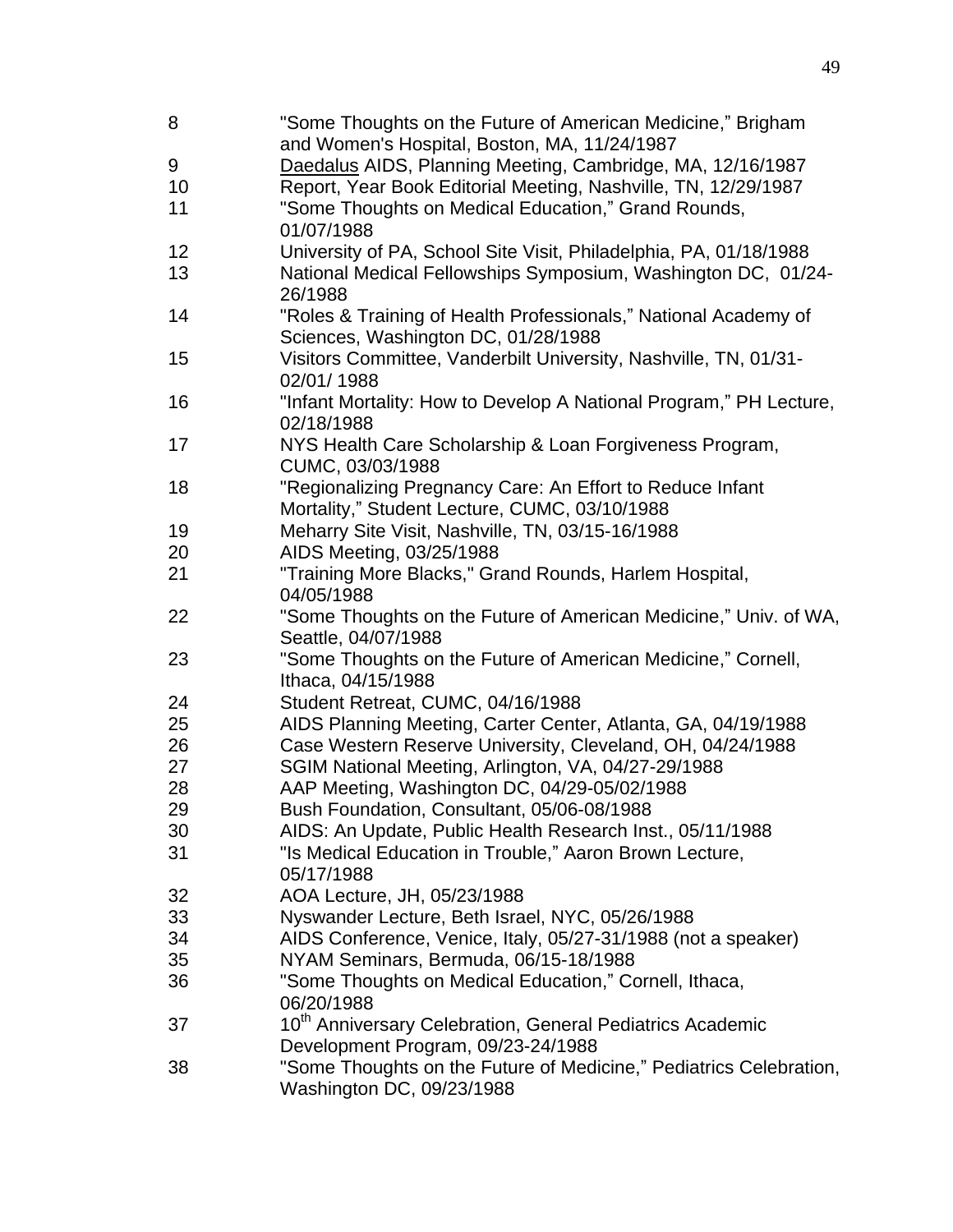- Zucconi, Rome, Italy, 10/01-11/1988
- IOM, Board Meeting, Washington DC, 10/19-20/1988
- "Some Thoughts on the Future of Medicine," Parents Day, CUMC, 10/21/1988
- "AIDS & Testimony," City Council Testimony, 11/01/1988
- Meeting with David Axelrod, Albany, NY, 11/07/1988
- PHRI, CEO Breakfast with Dr. Koop, 11/07/1988
- "Some Thoughts on the Future of Medicine," NYAM, 11/10/1988
- "AIDS The Particular Problems of NYC," RWJF, 11/15/1988
- "Politics & AIDS," Daedalus, Cambridge, MA, 11/17/1988
- Univ. of TN, Consultant, 11/28/1988
- Univ. Hospital of Cleveland, 12/04-07/1988

#### **Box 37 Series XI, Speeches and Papers, 1947-1994**

| $\mathbf{1}$   | "Response to AIDS," 01/18/1989                                                                                   |
|----------------|------------------------------------------------------------------------------------------------------------------|
| 2              | Course: "Training for Health Care Providers to Address AIDS,"<br>01/18/1989                                      |
| 3              | "Some Thoughts on the Future of Medicine," CUMC, 02/09/1989                                                      |
| $\overline{4}$ | Consultant, UIC, College of Medicine, Rockford, IL, 02/27-29/1989                                                |
| 5              | AIDS Leadership Seminar, Albany, 03/01/1989                                                                      |
| 6              | Visit to Port-au-Prince, Haiti, 03/12-15/1989                                                                    |
| $\overline{7}$ | Moderator, "American Medicine Dialogue on the Quality of Care,"<br>CUMC, 03/17/1989                              |
| 8              | "Some Thoughts on the Training the Doctor for Tomorrow,"                                                         |
|                | Meyrowitz Lecture and "AIDS-A Medical Social-Political                                                           |
|                | Smorgasbord," University of Rochester, 03/22/1989                                                                |
| 9              | "AIDS & Politics," Smith Kline Anti-Infective Conference,                                                        |
|                | Scottsdale, AZ, 03/30/1989                                                                                       |
| 10             | Consultant, Carver Trust, Muscatine, IA, 04/20-21/1989                                                           |
| 11             | "Use of Standardized Patient Exam," Monterey, CA, 04/23-24/1989                                                  |
| 12             | "Thoughts on Humanism in Medicine," Grant Taylor Lecture, Baylor<br>College of Medicine, Houston, TX, 04/25/1989 |
| 13             | "AIDS-A Medical Social-Political Smorgasbord," Grand Rounds,                                                     |
|                | UMDNJ, 05/05/1989                                                                                                |
| 14             | "AIDS: A Social Dilemma," Southwestern Foundations Conference,<br>Oklahoma City, OK, 05/11/1989                  |
| 15             | "Some Thoughts on the Future of Medicine," Helen & Payne                                                         |
|                | Whitney Lectureship in Medicine, North Shore University                                                          |
|                | Hospital/CUMC, 05/25/ 1989                                                                                       |
| 16             | Migliazzo Lecture, 05/26/1989                                                                                    |
| 17             | Meeting with Andrew Fauci at NYAM, 05/30/1989                                                                    |
| 18             | "A Tribute to Mack Lipkin," NYAM, 06/05/1989                                                                     |
| 19             | JH Centennial, Baltimore, MD, 06/07-11/1989                                                                      |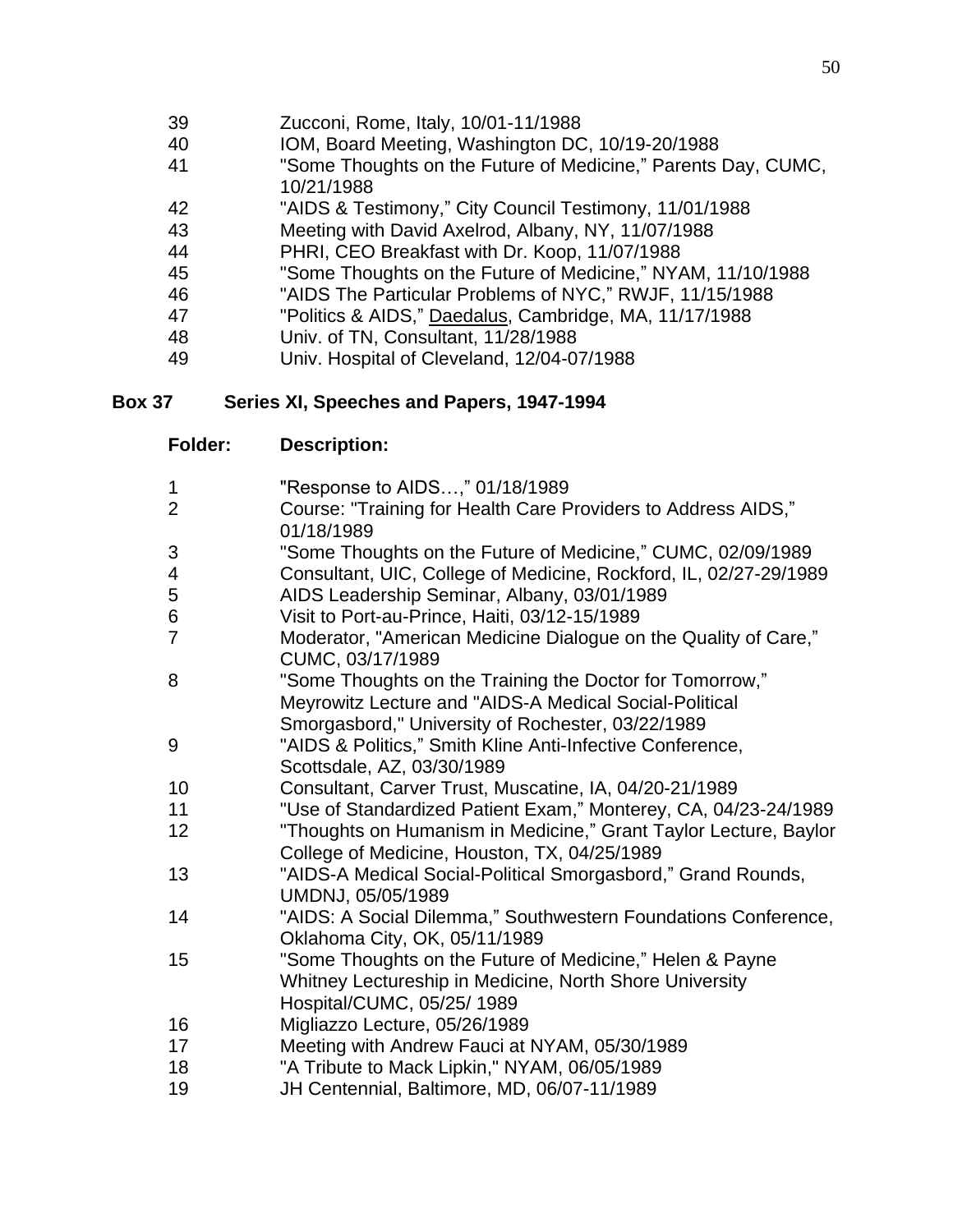"Some Thoughts on the Future of Medicine," Univ. of KS, Kansas City, Kansas, 06/09-11/1989 "The Public Health: Who Decides," Hunter College, 06/15-16/1989 Future of Health Professions Program, Philadelphia, PA, 06/29/1989 "Public and Professional Attitudes Towards AIDS: A National Dilemma," Grand Rounds, CUMC, 07/27/1989 "AIDS In New York," HCHP Managers, Boston, MA, 09/21/1989 Soviet Union Trip, Public Health Seminar, 09/24/10/08/1989 26 Columbia Medical Plan, 20<sup>th</sup> Anniversary, 10/12/1989 Lewis Sullivan, MD, Grand Rounds, CUMC, 10/19/1989 American Clinical & Climatological Association, Bermuda, 10/21- 25/1989 Meeting with Governor Cuomo, on AIDS, 11/28/1989 "Public & Professional Attitudes Towards AIDS," Case Western Reserve Univ., Cleveland, 12/14-16/1989 "Public & Professional Attitudes Towards AIDS," New York Society of Health Planning, 01/16/1990 International Partnership Program, 01/20-23/1990 "AIDS & Political, Etc., Montefiore Medical Center, 01/23/1990 (not a speaker) "AIDS in NYC," Hunters College Conference, 03/05/1989 JH Symposium, 02/23-25/1990 "Professional Attitudes Towards AIDS," Harvard AIDS Institute, Boston, MA, 03/27/1990 MESAB Dinner for Louis Sullivan, Washington DC, 03/28/1990 Business Leadership Conference on AIDS: An Update, Washington DC, 03/29/1990

### **Box 38 Series XI, Speeches and Papers, 1947-1994**

| <b>Folder:</b> | <b>Description:</b> |
|----------------|---------------------|
|                |                     |

| 1 | "Medical Ethics Seminar, CUMC, 04/03-05/22/1990                                                   |
|---|---------------------------------------------------------------------------------------------------|
| 2 | Consultant, Department of Medicine, Case Western Reserve Univ.,                                   |
|   | Cleveland, OH, 04/12-14/1990                                                                      |
| 3 | "Personal Attitudes & Professional Responsibilities Towards People<br>w/ AIDS," 04/23/1990        |
| 4 | Smith Kline Anti-Infective Conference, Palm Springs, CA, 05/03-<br>05/1990                        |
| 5 | "Future of Medicine" and "AIDS in NYC," Cornell, Ithaca,<br>05/16/1990                            |
| 6 | "Clinical Education and the Doctor of Tomorrow," Univ of Penn,<br>Philadelphia, PA, 05/17-18/1990 |
| 7 | "Medical Ethics and Rationing of Health Care," CUMC Reunion,<br>05/19/1990                        |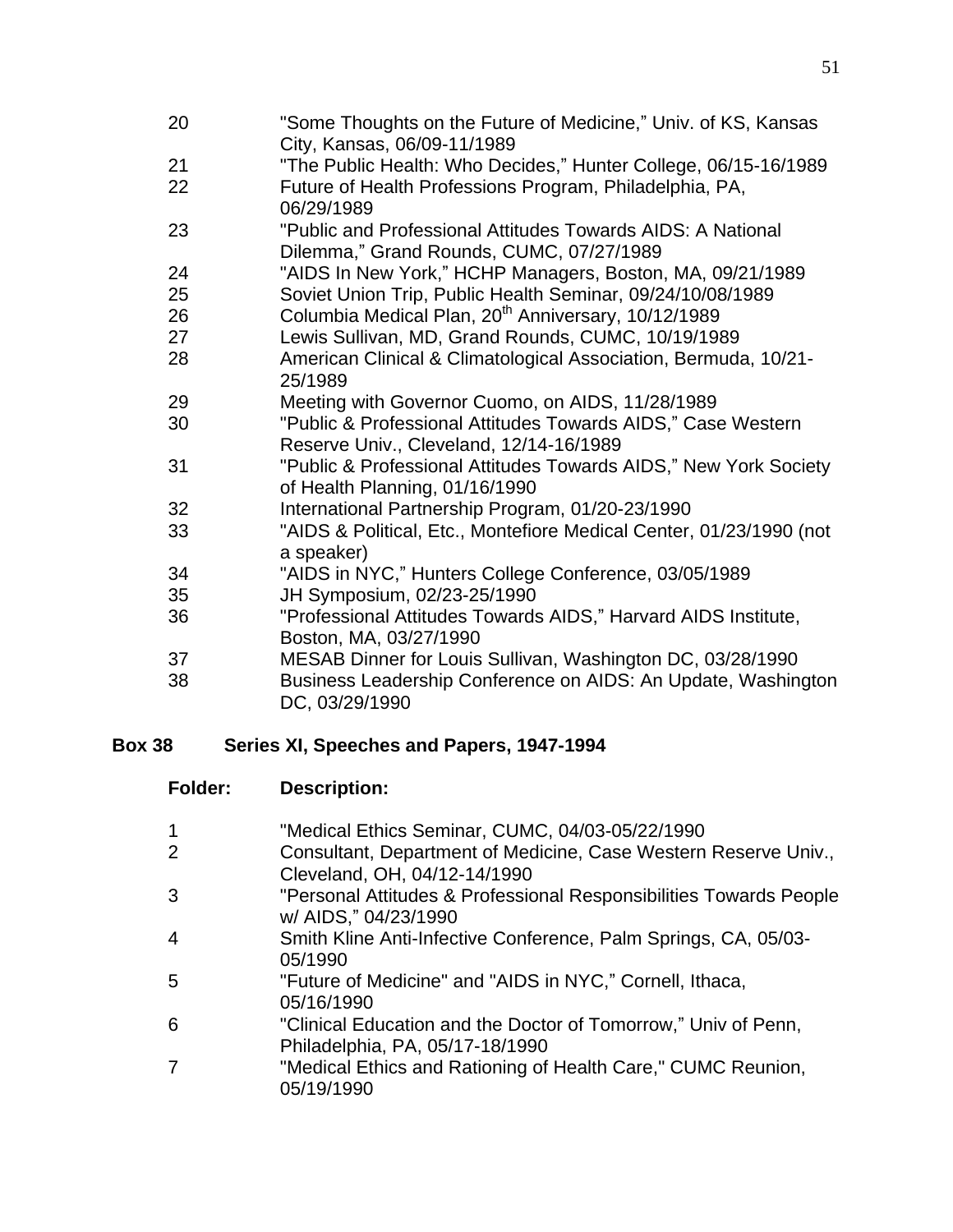| 8  | Honorary Degree, Albany Medical College, Albany, NY, 05/23-<br>24/1990                                  |
|----|---------------------------------------------------------------------------------------------------------|
| 9  | "Medicine and The Social Contract," Commencement,<br>Northwestern Univ., 06/01/1990                     |
| 10 | President's Invitational Meeting, NYAM, 06/11/1990                                                      |
| 11 | "Education of Medical Students for Tomorrow," CGME, Rockville,<br>MD, 06/18/1990                        |
| 12 | "Public & Professional Attitudes About AIDS Patients," Alta Bates<br>Hospital, Berkeley, CA, 06/27/1990 |
| 13 | Graduate Medical Education Seminar, Univ. of CO-Denver, 07/10-<br>11/1990                               |
| 14 | AIDS and Changing Face of Medicine talks, Oregon Health<br>Sciences, Univ. of OR-Portland, 07/13/1990   |
| 15 | "Public & Professional Attitudes About AIDS Patients," Grand<br>Rounds, NYH, 09/20/1990                 |
| 16 | "Role of the Physician In Emerging Democracy," Czech., 09/21-<br>30/1990                                |
| 17 | "Is Medical Academe Meeting Society's Needs of Tomorrow,"<br>ACMC, Ottawa, Can, 10/01/1990              |
| 18 | "Community As An Organism," (Honoring Kurt Deutschle), Mt.<br>Sinai Hospital, 10/04/1990                |
| 19 | "Political and Economic Realities (AIDS)," St. James Church, NYC,<br>10/15/1990                         |
| 20 | "AIDS: Can We Improve Our Response," Statewide AIDS<br>Conference, Lake George, NY, 10/22/1990          |
| 21 | Vanderbilt Alumnus Award, Nashville, TN, 10-24-27/1990                                                  |
| 22 | Visiting Committee, Case Western Reserve Univ., Cleveland, OH,<br>11/04-05/1990                         |
| 23 | "Public and Professional Attitudes Towards AIDS: A National<br>Dilemma," NYAM, 11/06/1990               |
| 24 | "Health Care for the Homeless Program," CUMC, 11/13/1990                                                |
| 25 | Presidential Mission to Africa, 01/2-20/1991                                                            |
| 26 | "Public & Professional Attitudes Towards AIDS," Grand Rounds,                                           |
|    | Montefiore Medical Center, 01/31/1991                                                                   |
| 27 | Presentation to HIV Planning Council, 02/08/1991                                                        |
| 28 | Press Conference, Albany, 02/13/1991                                                                    |
| 29 | Visiting Center, Vanderbilt School of Nursing, Nashville, TN, 02/27-<br>28/1991                         |

- Meeting with Governor Cuomo, 03/04/1991
- "Public & Professional Attitudes Towards AIDS," MA General Hosp., 03/07/1991
- Forum on the Future, Society of Behavior Medicine Meeting, Washington DC, 03/22/1991
- "AIDS in Africa," Health Policy Seminar, 03/27/1991
- Community Service Conference, NYAM, 04/09/1991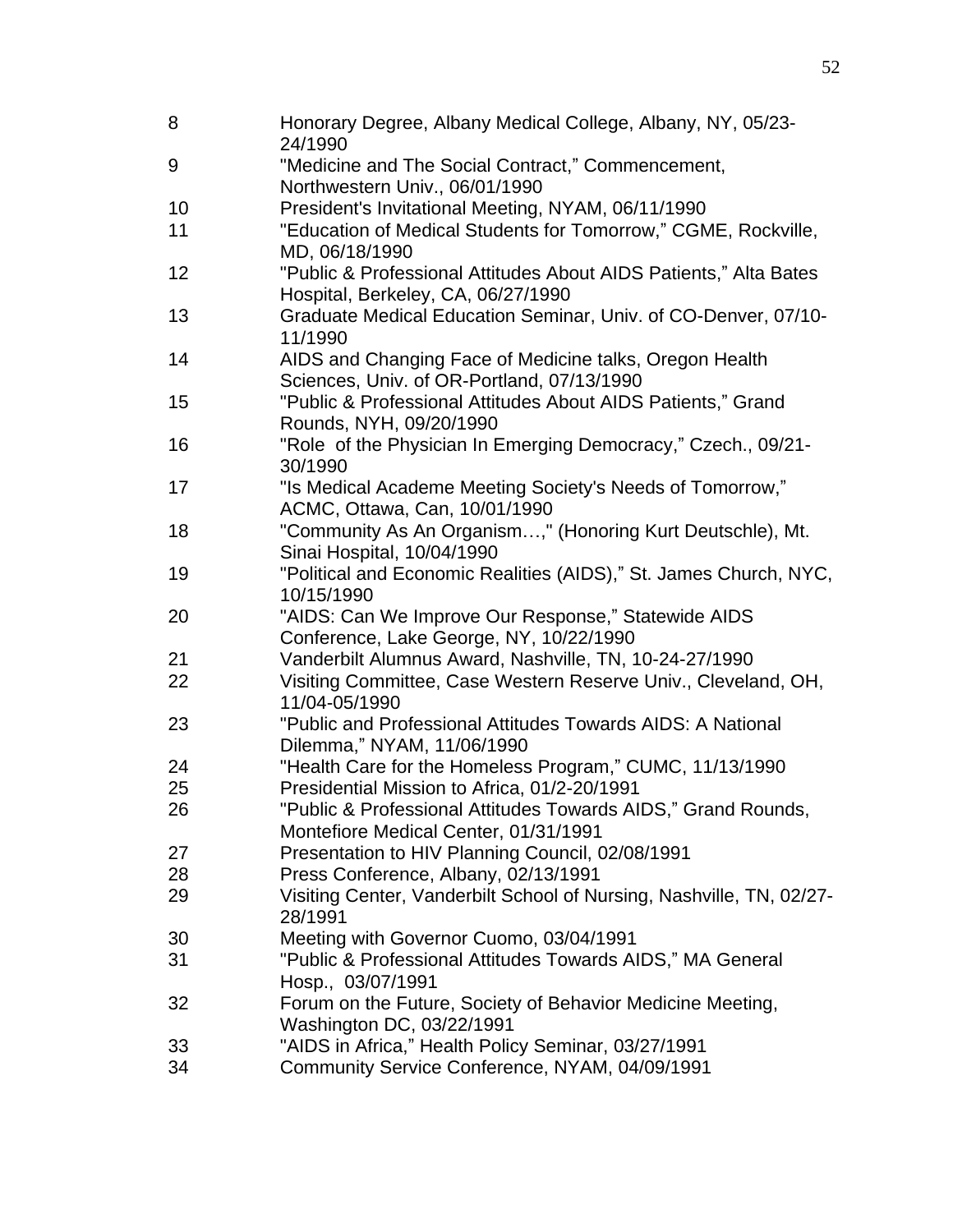| AIDS and Future in Medicine Talks, Mead Johnson Clinical<br>Scholars Seminar, Pebble Beach, CA, 04/26-28/1991       |
|---------------------------------------------------------------------------------------------------------------------|
| "AIDS Some Comments on Beliefs and Behaviors," Metpath<br>Medical Advisory Board Meeting, Baltimore, MD, 05/22/1991 |
| "AIDS in Africa," NYAM, 05/29/1991                                                                                  |
| "Global Perspective," International Society for Infectious Diseases,<br>Nairobi, 06/07-11/1991                      |
| International AIDS Conference, Florence, Italy, 06/17-21/1991                                                       |
| "AIDS in Africa," RWJF, 06/21/1991                                                                                  |
| Consultant, Case Western Reserve Univ., Department of Medicine,<br>Cleveland, OH, 06/26-28/1991                     |
| NYC Imminent Peril Conference, 08/22/1991                                                                           |
| Testimony to NYC Dept. on Health on Protection on HIV Health<br>Care Workers, 09/11/1991                            |
| "AIDS in Africa," Foulkways Center, Gwynedd, PA, 09/16/1991                                                         |
| First Year Student AIDS Course, CUMC, 09/17/1991                                                                    |
| Waxman Testimony, Subcommittee On Health and the<br>Environment," US Senate, 09/19/1991                             |
| "AIDS in Africa," Pediatric Grand Rounds, NYH, 10/02/1991                                                           |
| AIDS Attitudes Talk, Michael Kenney Memorial Lecture, Downstate,<br>NY, 10/04/1991                                  |
| Remarks, 2 <sup>nd</sup> Annual HIV/AIDS Conference, Albany, NY, 10/07-<br>09/1991                                  |
| HANY Awards, Lake George, 09/09/1991                                                                                |
| John Gardner Leadership Award, Independent Sector, Atlanta, GA,<br>10/14-15/1991                                    |
| "HIV Testing of HCP-The Continuing Controversy," NYC,<br>10/17/1991                                                 |
| AIDS Center Dedication, NYH-CMC, 10/17/1991                                                                         |
| Planning Meeting, 1993 Clinical Education Conference, Macy<br>Foundation, 10/17/1991                                |
|                                                                                                                     |

#### **Box 39 Series XI, Speeches and Papers, 1947-1994**

- Consultant, Case Western Reserve Univ., 10/17-19/1991
- ACCA Conference, Phoenix, AZ, 10/20-23/1991
- 
- 3 Axelrod Symposium, 10/23/1991<br>4 Remarks, Irving Wright, MD, 90<sup>th</sup> 4 Remarks, Irving Wright, MD, 90<sup>th</sup> Birthday, 10/29/1991<br>5 THIV Testing," UMDNJ, 11/06/1991
- "HIV Testing," UMDNJ, 11/06/1991
- "Public & Professional Attitudes About AIDS Patients," Pace University, Westchester, NY, 12/17/1991
- NBA Talk, NYC, 01/16/1992
- "Changing Health Care Scene," Cornell Trustees, 01/25/1992
- TB Conference, NIH, Bethesda, MD, 02/10/1992 (not a speaker)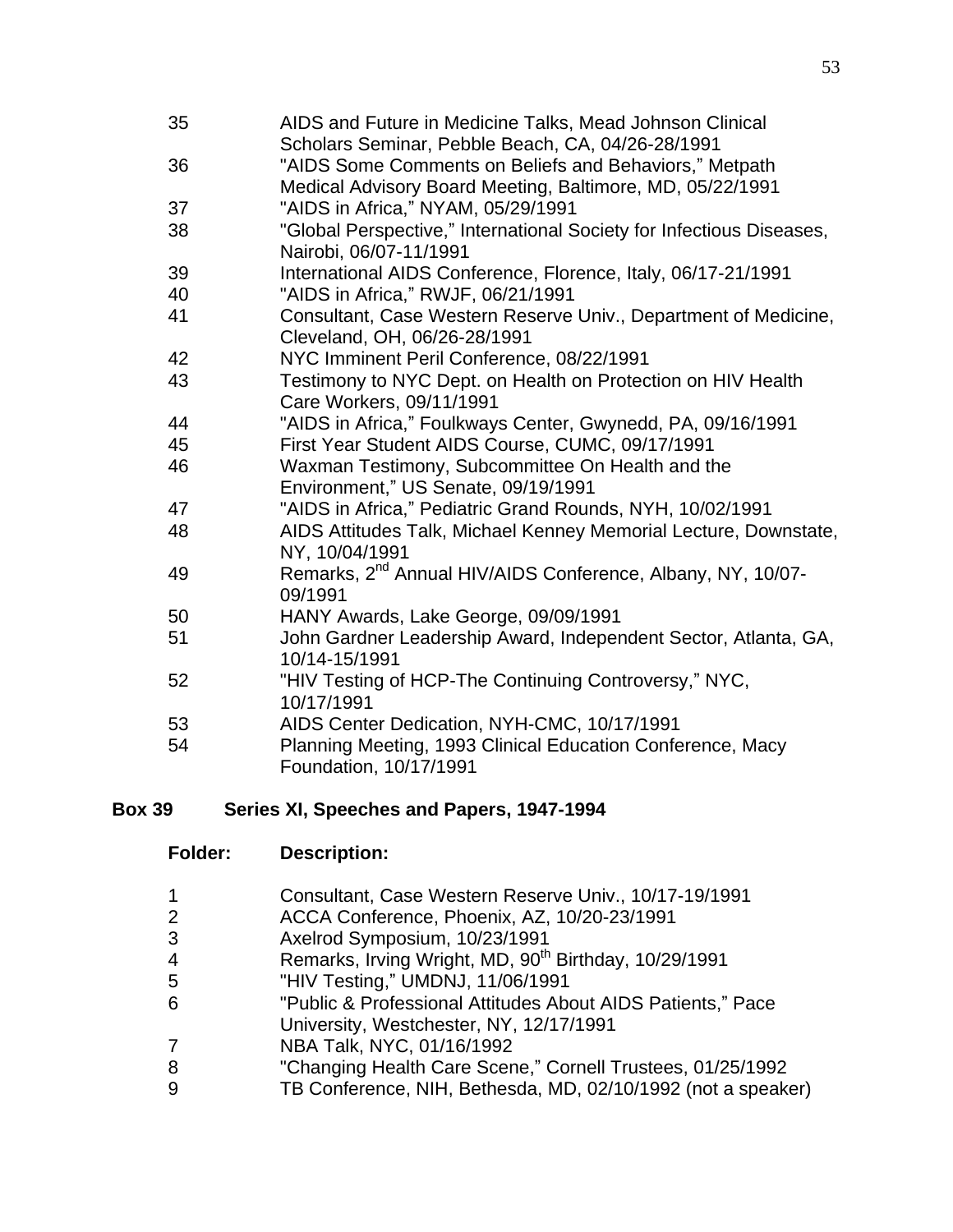| 10    | City Council Testimony on Dr. Hamburg, 02/13/1992                  |
|-------|--------------------------------------------------------------------|
| 11    | Hospital Administrators Meeting, NYH-CMC, 03/09/1992               |
| 12    | ACP Meeting, San Diego, CA, 03/25-28/1992                          |
| 13    | NCAP Press Conference, Washington DC, 03/30/1992                   |
| 14    | "AIDS Can We Improve Our Response?," Alliance of ASTO & AIDS       |
|       | Directors, VA, 03/31/1992                                          |
| 15    | "Public & Professional Attitudes About AIDS Patients," Grand       |
|       | Rounds, Bronx-Lebanon Hospital, 04/02/1992                         |
| 16    | Telephone Testimony, Mercy Catholic Center, 04/07/1992             |
| 17    | "Some Thoughts on the Future of Medicine," AMSA, Cornell,          |
|       | 07/07/1992                                                         |
| 18    | Consultant, Case Western Reserve, Dept. of Medicine, Cleveland,    |
|       | OH, 04/08-10/1992                                                  |
| 19    | "The Socially Responsible Physician," San Juan, Puerto Rico,       |
|       | 04/21-24/1992                                                      |
| 20    | "Current Crisis in Healthcare," Visitor Day, CUMC, 05/07/1992      |
| 21    | DER Statue Dedication, AIDS Center, 05/07/1992                     |
| 22    | Remarks Honoring Robert Heyssel's Retirement, JH, Baltimore,       |
|       | MD, 05/08/1992                                                     |
| 23    | "AIDS and Our Health Care System," Corporate Liaison Council,      |
|       | 05/12/1992                                                         |
| 24    | Cornell Ithaca, 05/14/1992                                         |
| 25    | Chicago Community Trust, 06/01/1992                                |
| 26    | GNYHA Award for DER, 06/03/1992                                    |
| 27    | National Federation of State High School Association, 06/26-       |
|       | 07/01/1992                                                         |
| 28    | Grand Rounds, Maine Medical Center, 07/08/1992                     |
| 29    | Harvard Amsterdam Conference, Amsterdam, 07/19-24/1992             |
| 30    | Opening Address, CUMC, 08/26/1992                                  |
| 31    | "Political and Social Ramifications of AIDS," Smith Kline, Anti-   |
|       | Infective Conference, 09/10/1992                                   |
| 32    | Women in Academic Medicine, 10/05/1992 (not a speaker)             |
| 33    | "AIDS Scorecard," Statewide AIDS Conference, 10/18/1992            |
| 34    | RWJF, Minority Fellows, 10/18/1992                                 |
| 35    | RWJF, 20 <sup>th</sup> Anniversary, 10/22/1992                     |
| 36    | Gay Men's Health Crisis, 11/01/1992                                |
| 37    | Japanese Health Delegation, 11/04/1992                             |
| 38    | GP160, 11/11/1992                                                  |
| 39-40 | World Congress on TB & HIV, 11/16/1992                             |
| 41    | "Political and Social Ramifications of AIDS," Montefiore Medical   |
|       | Center, 11/19/1992                                                 |
| 42    | National Visiting Council, Columbia, 11/20/1992 (not a speaker)    |
| 43    | AMFAR Award, 12/01/1992                                            |
| 44    | "AIDS in the World," NCAP Board, 12/1992                           |
| 45    | "Political and Social Ramifications of AIDS," Amarillo, TX, 12/03- |
|       | 05/1992                                                            |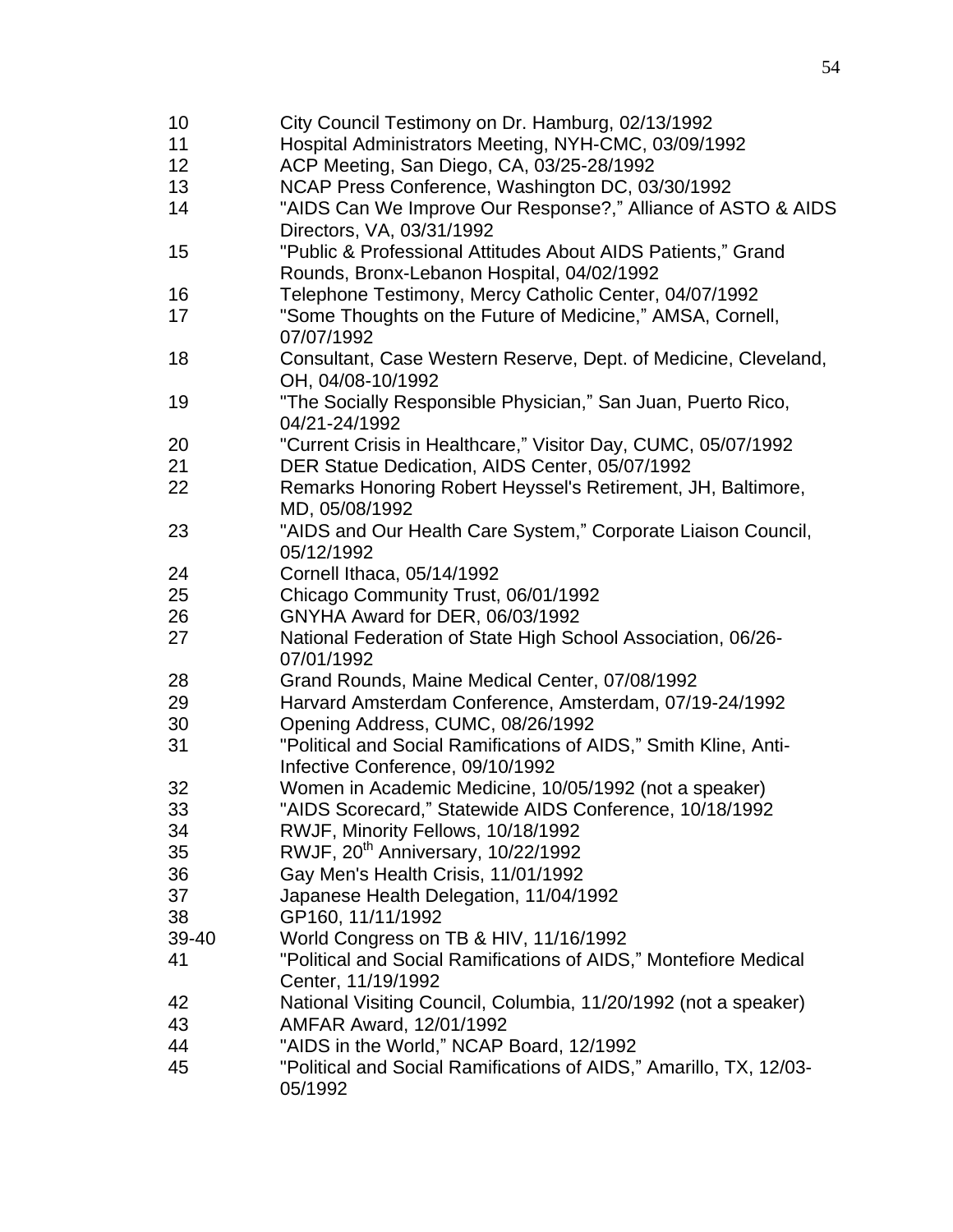- NYAAC Award, 12/10/1992
- National Medical Fellows, Annual Meeting, 01/20-22/1993
- "Improving the Management of HIV Disease," 01/27/1993
- Oral HIV Symposium, San Francisco, 01/31-02/03/1993
- Sculpture Show, 02/07/1993
- Terrance Kennan, 02/19/1993
- "AIDS: The Effect of Public and Professional Attitudes on the Epidemic Response," AOA Lecture, 02/24/1993
- AIDS Center Dedication, NYH-CMC, 10/17/1991

#### **Box 40 Series XI, Speeches and Papers, 1947-1994**

| $\mathbf{1}$   | "AIDS: The Effect of Public and Professional Attitudes on the                               |
|----------------|---------------------------------------------------------------------------------------------|
|                | Epidemic Response," 04/05/1993                                                              |
| $\overline{2}$ | "AIDS: A Global Problem," Cornell AIDS Action Center, 04/05/1993                            |
| 3              | "Public & Professional Attitudes About AIDS Patients," University of                        |
|                | VA, 04/06-07/1993                                                                           |
| 4              | "AIDS Our Community Response," Keynote Address, Wilson                                      |
| 5              | College, 04/13/1993<br>Cushman Lecture, Waterbury Hospital, Waterbury, CT., 04/16/1993      |
|                | American College of Preventive Medicine, Award, St. Louis, MO,                              |
| 6              | 04/18/1993                                                                                  |
| 7              | Calico Seminar, 04/20/1993                                                                  |
| 8              | "Health Care Reform," Uris, 04/20/1993                                                      |
| 9              | Target Program, Kansas City, 04/23/1993                                                     |
| 10             | Honorary Degree, Univ. of South CA, 05/06-07/1993                                           |
| 11             | "Doctor as an Agent of Social Change," Commencement, Emory                                  |
|                | Univ., 05/09-10/1993                                                                        |
| 12             | "American AttitudesAIDS Policy," Rockefeller Univ., 05/11/1993                              |
| 13             | General Talk on AIDS, Health Executives Program, Ithaca, NY,<br>05/13/1993                  |
| 14             | Consultant, Case Western Reserve Univ., Dept. of Medicine,                                  |
|                | Cleveland, OH, 05/17-18/1993                                                                |
| 15             | Testimony to Senator Roy Goodman, 05/20/1993                                                |
| 16             | 2 <sup>nd</sup> Macy Conference on Medical Education, 06/1993                               |
| 17             | Institute for Advance Studies in Immunology & Aging, Award,<br>06/02/1993                   |
| 18             | Newborn Screening Conference, Albany, NY, 06/10/1993                                        |
| 19             | AIDS Talk, AFL-CIO, 06/10/1993                                                              |
| 20             | JH, 06/09-12/1993                                                                           |
| 21             | Mosby Year Book Dinner Honoring DER, 06/28/1993                                             |
| 22             | "On Science, On Sculpture," Given Institute, 20 <sup>th</sup> Anniversary,<br>07/19-22/1993 |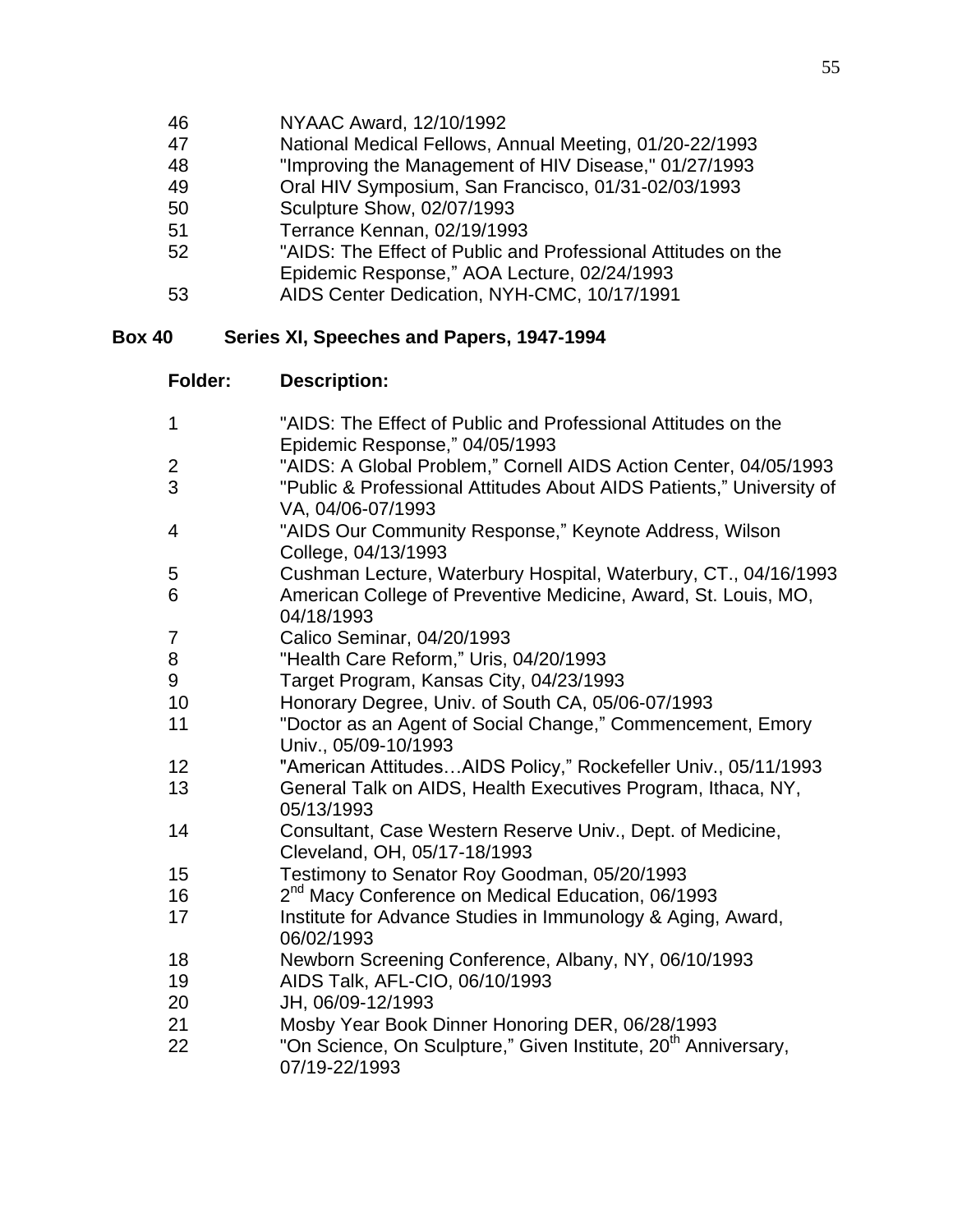- Smith Kline, Anti-Infective Conference, 09/02-05/1993 (not a speaker)
- Anglo-American Conference, Royal Society of Medicine, 09/06- 12/1993
- Funders Concerned About AIDS, 09/20/1993
- "Tribute to Nick Rango," Village Nursing Home, 09/30/1993
- Deposition for the Trial of John Doe, HIV Neurosurgeon, 10/1993
- Cornell Retreat, 10/01-02/1993
- Consultant, Case Western Reserve Univ., Dept. of Medicine, 10/04- 05/1993
- "The Influence of Attitudes on US Response to AIDS," ICAAC, 10/17/1993
- IOM, Gustav Lienhard Award, 10/18/1993
- City of Medicine Award, 10/19-21/1993
- ACCA, 10/25/1993
- Trip to Nashville, 11/02/1993 (not a speaker)
- Remarks, Statewide AIDS Conference, 11/14-15/1993
- IOM, AIDS Program, 11/29/1993 (not a speaker)
- "The Influence on Attitudes on the U.S. Response to AIDS," Visiting Nurse Service, 11/30/1993
- Seminar on Substance Abuse, RWJF, 12/03/1993
- "Some Thoughts on Trust: A Basic TEB Characteristic," Dedication of the Thomas E. Brittingham Center, 12/10-11/1993
- "Mental Health and HIV Prevention," 04/06/1994
- DER Day, Vanderbilt, 05/07/1994
- Honorary Degree, Medical College of PA, 05/14/1994
- Lifetime Achievement Award, GNYHA, 06/01/1994
- Haven Emerson Award, Public Health Assn of NYC, 06/23/1994
- Visiting Committee, Case Western Reserve Univ., Dept. of Medicine, 06/28-29/1994
- Arnold P. Gold Foundation, White Coat Ceremony Remarks, College of Physicians & Surgeons of Columbia, 08/26/1994
- Convocation, Columbia School of Nursing, 09/12/1994
- Chose Life Award, Black Leadership Commission on AIDS, 10/14/1994
- IOM, Annual Meeting, 10/16-17/1994 (not a speaker)
- Vocation and Avocation: On Doctoring and Sculpture," 10/26/1994

### **Box 46 Series XI, Speeches and Papers, 1947-1994**

- Reprints #1-30, 1951-1959
- Reprints #31-68, 1960-1965
- Reprints #69-86, 1966-1969
- Reprints #87-121, 1970-1975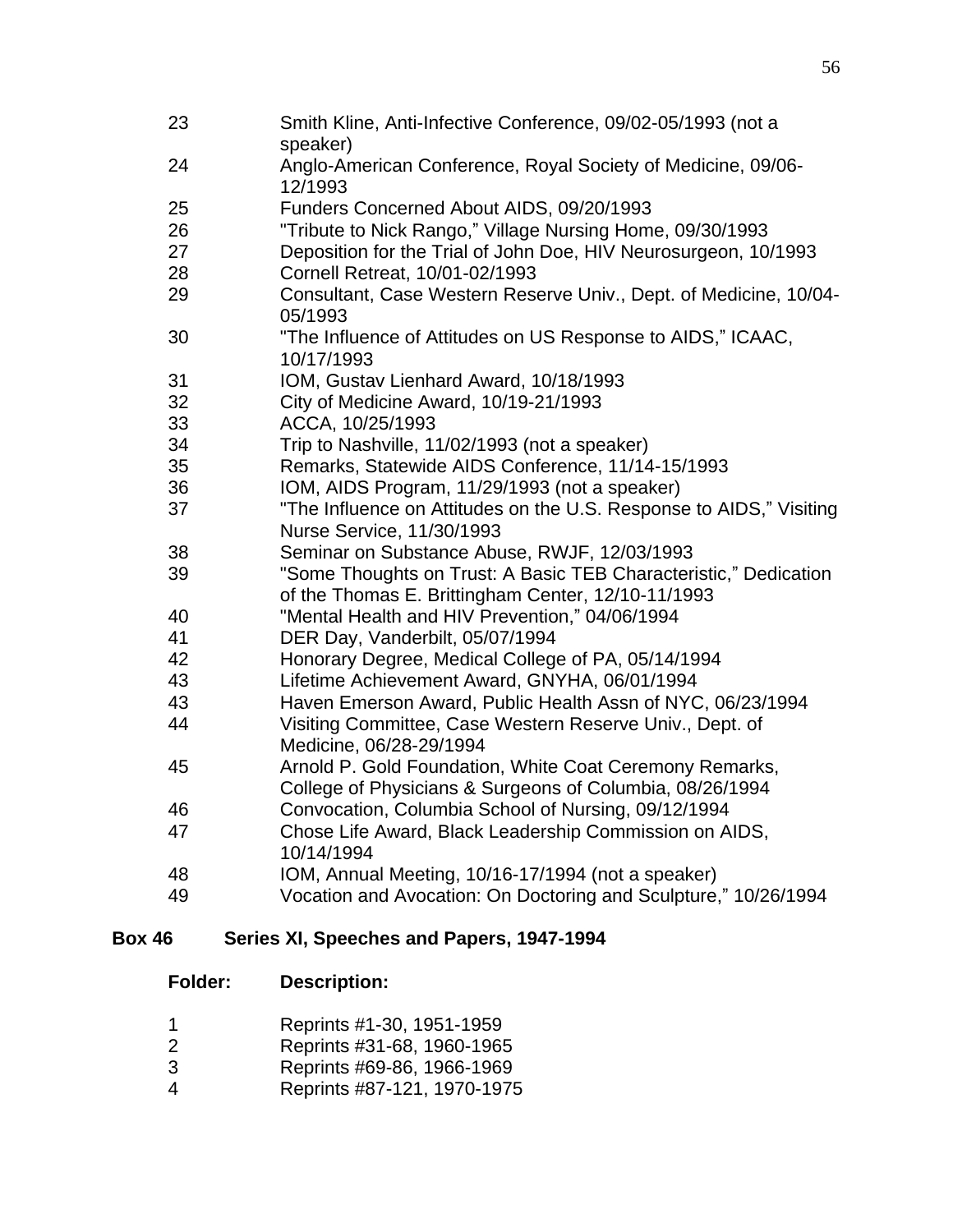Reprints #122-145, 1976-1979

## **Box 47 Series XI, Speeches and Papers, 1947-1994**

| <b>Folder:</b> | <b>Description:</b>          |
|----------------|------------------------------|
| -1             | Reprints #146-180, 1980-1982 |
| $\mathcal{P}$  | Reprints #181-198, 1983-1985 |
| 3              | Reprints #199-225, 1986-1989 |
|                | Reprints #228-155, 1990-1994 |
| 5              | Reprints, Misc, 1980s        |

## **Box 48 Series XII, Miscellaneous: McDermott's Festschrift, 1982-1986**

| 1              | Festschrift Correspondence, 1982-1984                         |
|----------------|---------------------------------------------------------------|
| $\overline{2}$ | Festschrift Correspondence, 1985                              |
| 3              | Festschrift Correspondence, 1986                              |
| 4              | Festschrift Outlines, 1985                                    |
| 5              | Festschrift, Rogers Chapter, "On The Early Years," 1985-1986  |
| 6              | Festschrift, Rogers Last Chapter, "Where Have We Been," 1985- |
|                | 1986                                                          |
|                | Festschrift, Other Authors Chapters, 1985-1986                |

### **Box 49 Series XIII, Miscellaneous: Biographical Data, 1947-1994**

| 1  | Autobiography, n.d.                                                                         |
|----|---------------------------------------------------------------------------------------------|
| 2  | Biographical Info, n.d.                                                                     |
| 3  | Biographical Info: Who's Who Books, n.d.                                                    |
| 4  | B-Day Scrapbook, n.d.                                                                       |
| 5  | Correspondence: Appointments: College of Medicine and Dentistry-<br>New Jersey, 1974-1986   |
| 6  | Correspondence: Appointments: NYH-CMC, 1959, 1974-1982,<br>1986                             |
| 7  | Correspondence: Appointments: Johns Hopkins, School of<br>Medicine, 1967, 1971              |
| 8  | Correspondence: Appointments: Vanderbilt University, School of<br>Medicine, 1959, 1966-1968 |
| 9  | Correspondence: Awards, 1975, 1985-1986, 1993-1994                                          |
| 10 | Correspondence: David Rogers Fund, 1995                                                     |
| 11 | Correspondence: Job Offer Rejections, 1966, 1982-1983, 1986                                 |
| 12 | Correspondence: University High School, Class of 1943, Reunion,<br>1989                     |